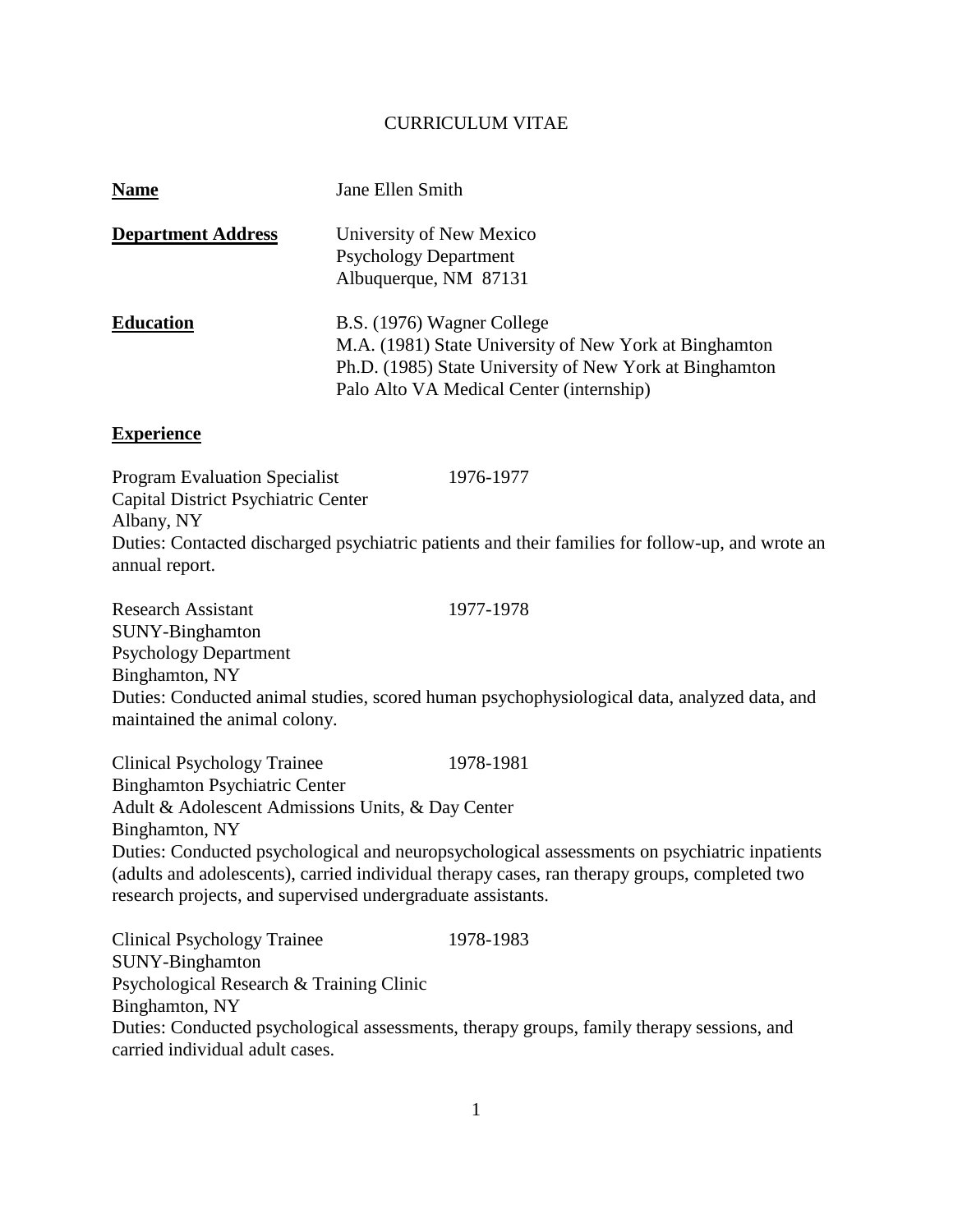2

Clinical Psychology Trainee 1981-1982 New York State Division for Youth Binghamton, NY Duties: Conducted psychological assessments of juvenile delinquents and offered individual and family therapy. Designed and completed a project which evaluated the case managers' interview style.

Course Instructor 1982 SUNY-Binghamton Psychology Department Binghamton, NY Duties: Taught an upper level undergraduate course in "Advanced Psychopathology".

Psychologist II 1982-1983 Broome Developmental Center Binghamton, NY Duties: Conducted psychological evaluations on severely retarded, assaultive adults. Was responsible for treatment plans, case conferences, goal plans, and the supervision of a psychology assistant.

Clinical Psychology Intern 1983-1984 Veteran's Administration Medical Center Palo Alto, CA Duties: Rotation #1: Schizophrenia Biological Research Center: Psychological assessments, individual and group therapy, and treatment planning. Patients were diagnosed as having schizophrenia, major depression, or bipolar disorder. Rotation #2: Family Studies Program: 8 families/couples were seen weekly in family therapy (systems approach).

| <b>Visiting Professor</b>     | 1984-1985       |
|-------------------------------|-----------------|
| University of New Mexico      |                 |
| <b>Psychology Department</b>  |                 |
| Albuquerque, NM               |                 |
| <b>Assistant Professor</b>    | 1985-1991       |
| <b>Associate Professor</b>    | 1991-2001       |
| <b>Full Professor</b>         | 2001-present    |
| Director of Clinical Training | 1993-1998, 2008 |
| <b>Chair of Department</b>    | 2008-2020       |

Duties: Conduct research in eating disorders and substance abuse. Teach courses and run a research lab. Supervise clinical graduate students in the Psychology Clinic and serve on departmental committees. Started the department's first lab courses in Abnormal Behavior, Clinical Psychology, and Body Image. Served as Director of Clinical Training for 5 years, during which time APA accreditation was once again applied for and received (7 years). While Department Chair (3 terms), started the department's Managed Online Program; a fully-online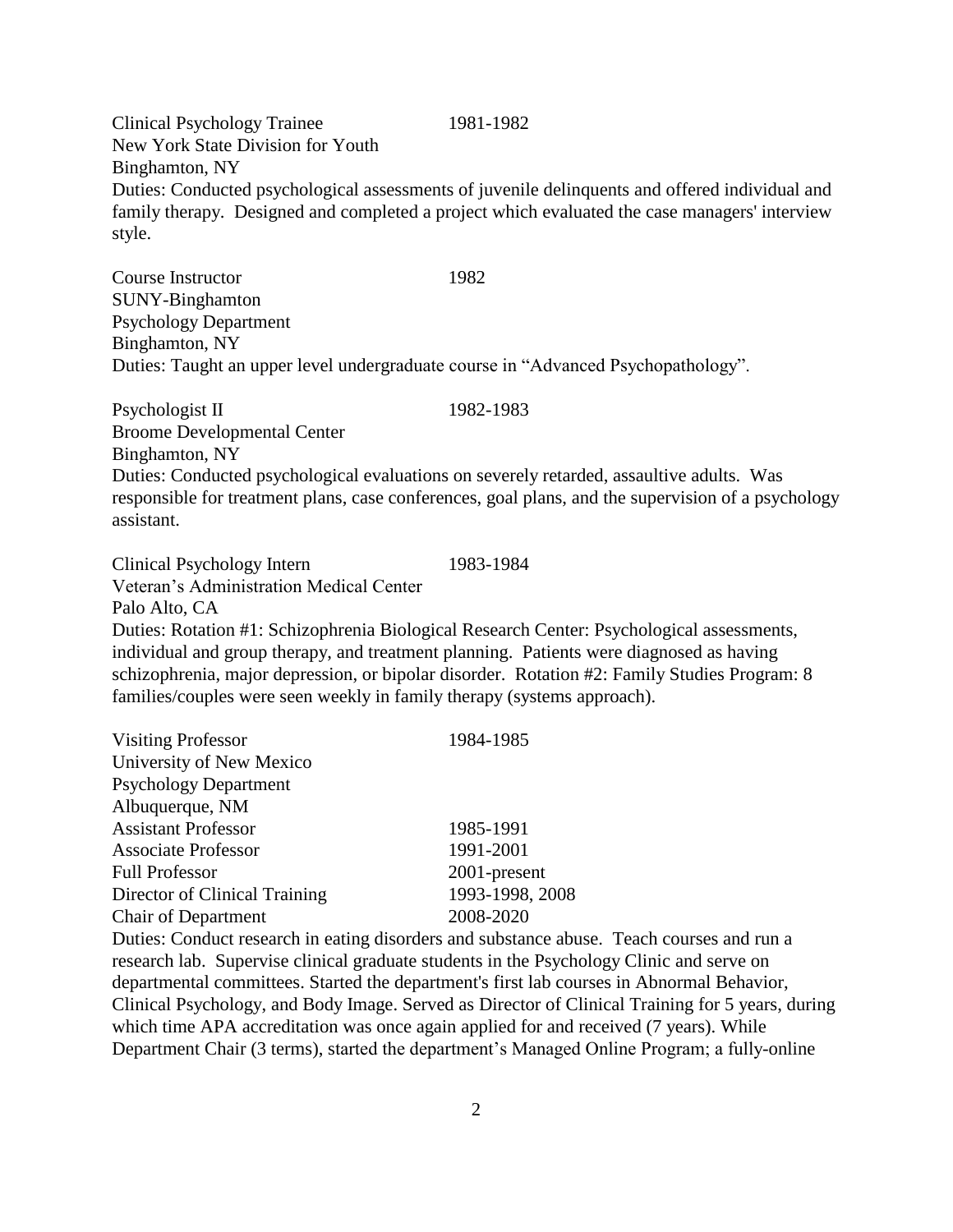psychology bachelor's degree program that brings a percentage of the money into the Psychology Department budget. Also received an NIH Stimulus Grant for approximately \$1 million to renovate the 2nd floor of the department into a clinical neuroscience facility.

## **Honors**

Graduated from college Summa Cum Laude (1976).

Received University of New Mexico's Regent's Lectureship Award (1991-1994) for excellence in research, teaching, and service.

- Received the El Paso Natural Gas Foundation Faculty Achievement Award for outstanding teacher of the year (1996-1997).
- Received the Student Health Advisory Council Award (1998-1999) for striving through teaching and service to achieve an informed and healthy university community.

Received the University of New Mexico's highest teaching award: the Presidential Teaching Fellowship (2007-2009)

## **Professional/Honorary Society Memberships**

American Psychological Association Association for Behavioral and Cognitive Therapies Academy for Eating Disorders Research Society on Alcoholism

## **Research Areas**

#### *Overview:*

I am interested in two major areas of research: eating disorders/obesity and substance use treatment. For the eating disorders/obesity area, I primarily am focusing on risk factors, such as extreme body dissatisfaction. As part of this, I am exploring the association between body dissatisfaction and unhealthy dieting/exercise habits, and the role of body dissatisfaction in obesity treatment dropout and the mother-daughter relationship. My lab also regularly examines assessment issues, such as problems associated with using standard eating disorder measures with ethnic or racial minority participants. For the substance use treatment area, I am focusing on CRAFT (Community Reinforcement and Family Training); a treatment that works with the *family members* of treatment-refusing individuals with substance use problems. Currently we are examining how to culturally adapt CRAFT to Native American populations.

## *Eating Disorders/Obesity Area*:

• Determining why ethnic minority women prematurely drop out of weight management treatment, and how to address this dilemma. We have learned that two factors in particular lead to early termination: extremely poor body image and "familism" (family comes first). We ran focus groups to follow up on these issues, and we received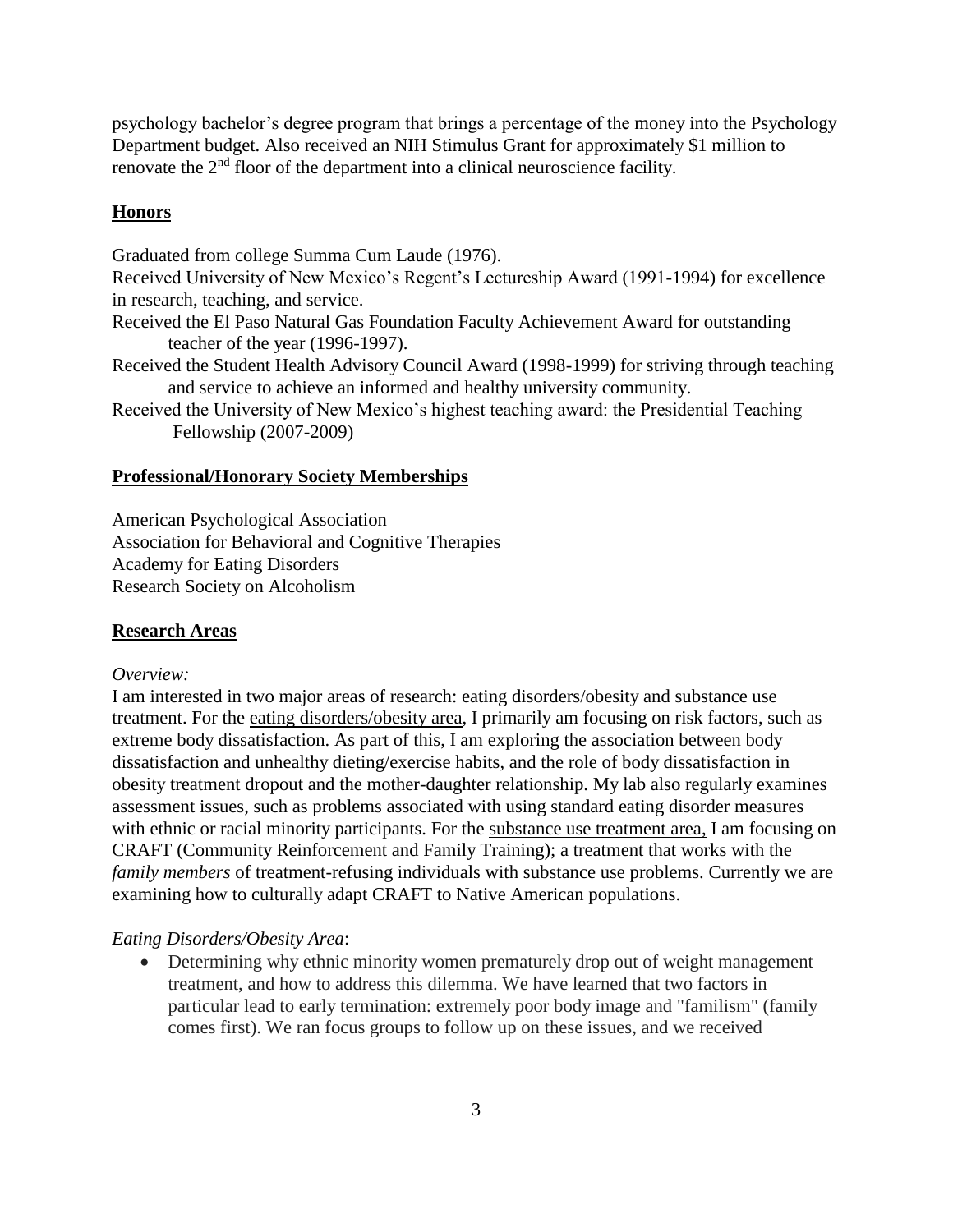promising results from a follow-up study that addressed body dissatisfaction *prior to* a healthy lifestyle intervention.

- Examining the factors in a mother-daughter relationship that appear to serve a protective role against poor body image and disturbed eating in the young daughter.
- Exploring the use of popular eating disorder measures in ethnic/racial minority populations, given that they were standardized (many years ago) on non-Hispanic White women.
- Examining Intuitive Eating (a non-dieting approach to healthy eating) using ecological momentary assessment.
- Exploring the contribution of social media use to poor body image in college students.
- Examining various reactions to self-denigrating "Fat Talk" and exploring how they can be modified to decrease the use of Fat Talk overall.

## *Substance Use Treatment Area*:

- Determining the ways in which CRAFT (Community Reinforcement and Family Training) can be culturally modified to better suit Native American populations.
- Determining whether a therapist's competence (skill) in delivering CRA affects the client's outcome in a substance abuse treatment program.

# **Publications**

**Summary** (as of February 2022):

- 8 books
- 89 refereed journal articles
- 24 book chapters
- 121 total publications

# **Books:**

- Smith, J. E., & Meyers, R. J. (*in press*). *Community reinforcement and family training: Working with a family member to get a resistant loved one into substance use treatment*. New York: Guilford Press.
- Godley, S. H., Smith, J. E., Meyers, R. J., & Godley, M.D. (2016). *The adolescent community reinforcement approach: A clinical guide for treating substance use disorders*. Chestnut Health Systems, Normal, IL.
- Smith, J. E., & Meyers, R. J. (2010). *Community reinforcement and family training (CRAFT) therapist coding manual [Individual session version].* Bloomington, IL: Lighthouse Institute.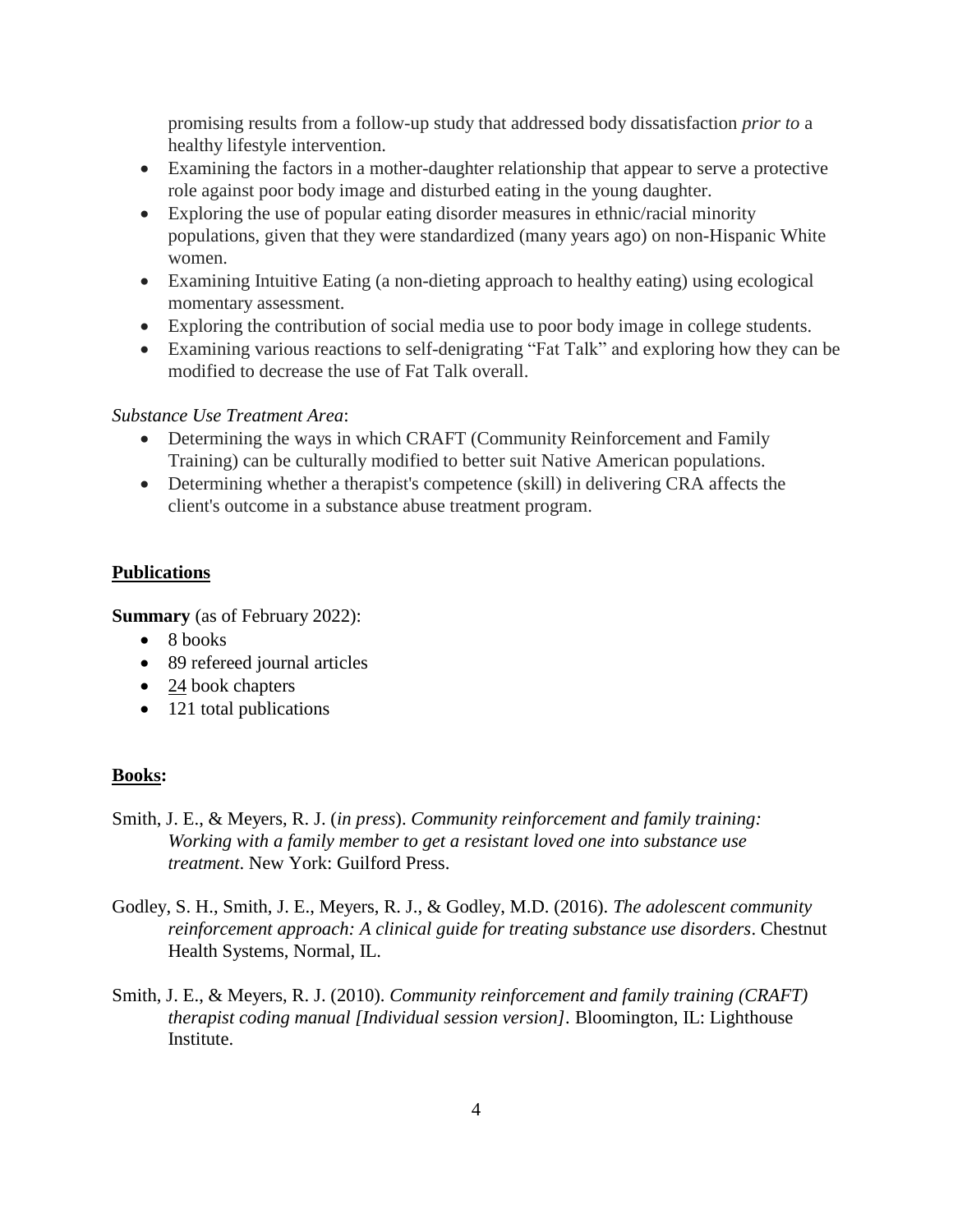- Smith, J. E., & Meyers, R. J. (2010). *Community reinforcement and family training (CRAFT) therapist coding manual [Group version].* Bloomington, IL: Lighthouse Institute.
- Smith, J. E., Lundy, S. L., & Gianini, L. (2007). *Community reinforcement approach (CRA) and adolescent community reinforcement approach (A-CRA) therapist coding manual*. Bloomington, IL: Chestnut Health Systems Press.
- Smith, J. E., & Meyers, R. J. (2004). *Motivating substance abusers to enter treatment: Working with family members*. New York: Guilford.
- Godley, S. H., Meyers, R. J., Smith, J. E., Karvinen, T., Titus, J. C., Godley, M. D., Dent, G., Passetti, L., & Kelberg, P. (2001). *Adolescent community reinforcement approach (ACRA) for adolescent cannabis users*. Volume 4 of the Cannabis Youth Treatment (CYT) Manual Series. Center for Substance Abuse Treatment (CSAT) and Substance Abuse and Mental Health Services Administration (SAMHSA), US Department of Health and Human Services (DHHS).
- Meyers, R. J. & Smith, J. E. (1995). *Clinical guide to alcohol treatment: The community reinforcement approach* (211 pp). New York: Guilford.

#### **Translated Books:**

- Roozen, H.G., Meyers, R. J., & Smith, J. E. (2015; **Dutch**). *Community reinforcement and family training (CRAFT): Klinische procedures voor het trainen van familieleden van problematische alcohol-en druggebruikers*. Bohn Stafleu van Loghum.
- Roozen, H.G., Meyers, R. J., & Smith, J. E. (2013; **Dutch**). *Community reinforcement approach: Klinische procedures voor de behandeling van alcohol – en drugverslaving*. Bohn Stafleu van Loghum.
- Boley, R. (2013; **Dutch** Translation). *Community reinforcement approach (CRA) en adolescent community reinforcement approach (A-CRA) scorehandleiding voor codeerders*. Nederlandse Vertaling [Smith, J., Lundy, S. L., & Gianini, L. (2007). *Community reinforcement approach (CRA) and adolescent community reinforcement approach* (A-*CRA) therapist coding manual*]
- Translator (2012; **Japanese** Translation). *The CRAFT intervention program: Motivating substance abusers to enter treatment: Working with family members*. The English Agency (Japan) Ltd. [Smith, J. E., & Meyers, R. J. (2004). *Motivating substance abusers to enter treatment: Working with family members*]
- Greeven, P. & Roozen, H. (2011; **Dutch** Translation). *De adolescent community reinforcement*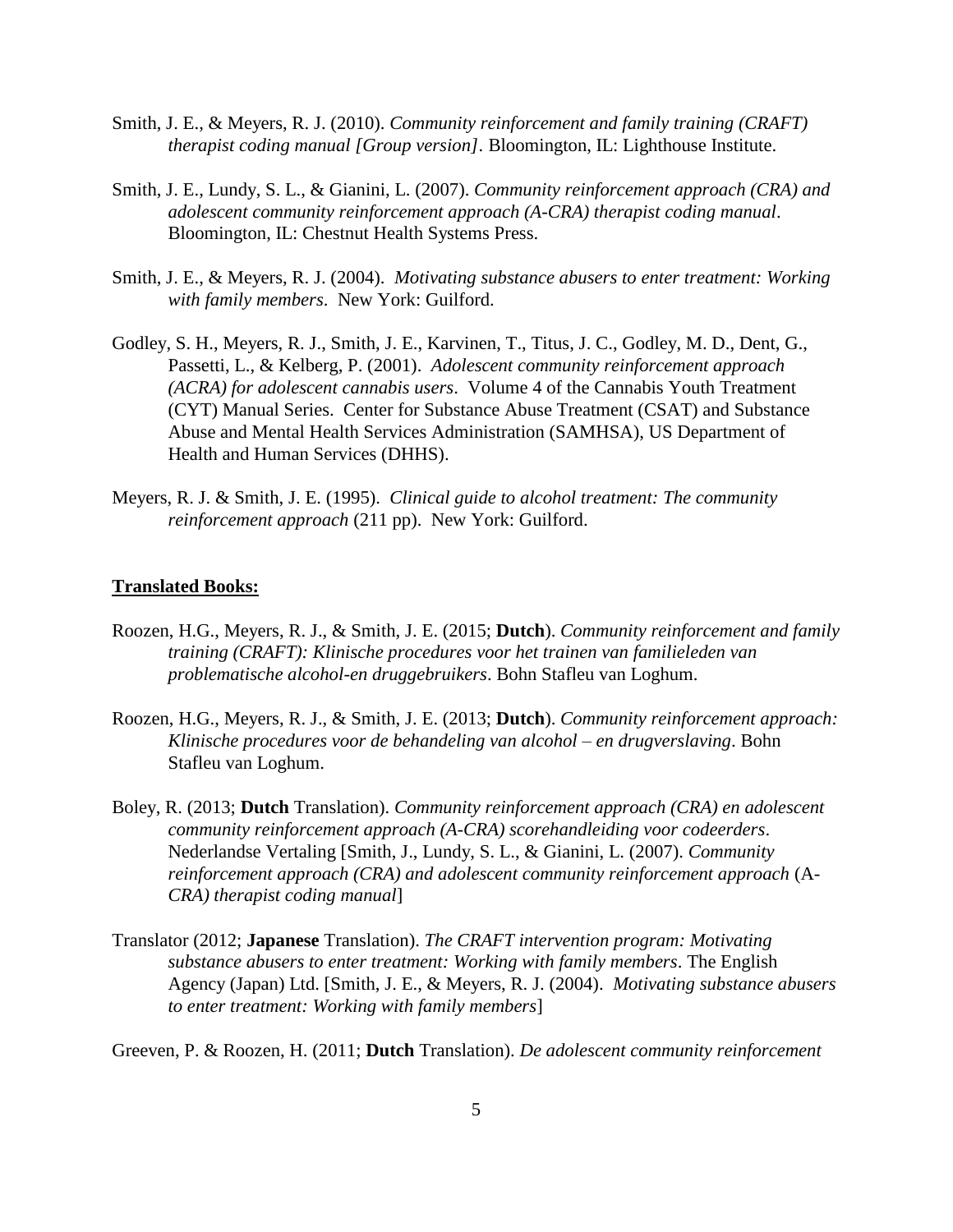*approach: Behandeling voor adolescenten met cannabismisbruik*. Vught, the Netherlands: Novadic-Kentron [Godley, S. H., Meyers, R. J., Smith, J. E., Karvinen, T., Titus, J. C., Godley, M. D., Dent, G., Passetti, L., & Kelberg, P. (2001). *Adolescent community reinforcement approach (ACRA) for adolescent cannabis users*]

- Bischof, G. & Freyer-Adam, J. (2009; **German** Translation). *Mit suchtfamilien arbeiten. CRAFT: Ein neuer ansatz fur die angehorigenarbeit*. Bonn, Germany: Psychiatrie-Verlag [Smith, J. E. & Meyers, R. J. (2004). *Motivating substance abusers to enter treatment: Working with family members*]
- Author. (2009; **Korean** Translation). Dragon Publishing Co. [Smith, J. E. & Meyers, R. J. (2004). *Motivating substance abusers to enter treatment: Working with family members*]
- Oili Räsänen, S. (2008; **Finish** Translation). *Kuinkamotivoida PÄHDEONGELMAINEN HOITOON Läheisten avulla*. Myllyhoitoyhdistys ry [Smith, J. E. & Meyers, R. J. (2004). *Motivating substance abusers to enter treatment: Working with family members*]
- Greeven, P., De Fuentes-Merillas, L., & Roozen, H. (2008; **Dutch** Translation). *Handboek voor de behandeling van alcoholverslaving de community reinforcement approach* (249 pp). Bohn Stafleu van Loghum [Meyers, R. J. & Smith, J. E. (1995). *Clinical guide to alcohol treatment: The community reinforcement approach*]
- Lange, W.,Reker, M., & Spitzberg, K. (2007; **German** Translation). *CRA-Manual zur behandlung von alkoholabhangigkeit: Erfolgreicher behandeln durch positive verstarkung im sozialen bereich* (267 pp). Bonn, Germany: Psychiatrie-Verlag [Meyers, R. J. & Smith, J. E. (1995). *Clinical guide to alcohol treatment: The community reinforcement approach*]

#### **Articles in Refereed Journals:**

- Belon, K. E., Serier, K. N., VanderJagt, H., & Smith, J. E. (2022). What is healthy eating? Exploring profiles of intuitive eating and nutritionally healthy eating in college women. *American Journal of Health Promotion*. DOI: 10.1177/08901171211073870
- Serier, K.N., Peterson, K. P., VanderJagt, H., Sebastian, R. M., Mullins, C.R., Medici, J., Smith, J. M., & Smith, J.E. (2021). Factor analytic support for the EDE-Q7 among American Indian/Alaska Native undergraduate women. *Eating and Weight Disorders - Studies on Anorexia, Bulimia and Obesity.* https://doi.org/10.1007/s40519-021-01335-w
- Simmons, J.D., Smith, J. E., Erickson, S. J., & Warner, T. D. (2021). A factor analytic approach to understanding health risk behaviors and resilience among multi-racial/ethnic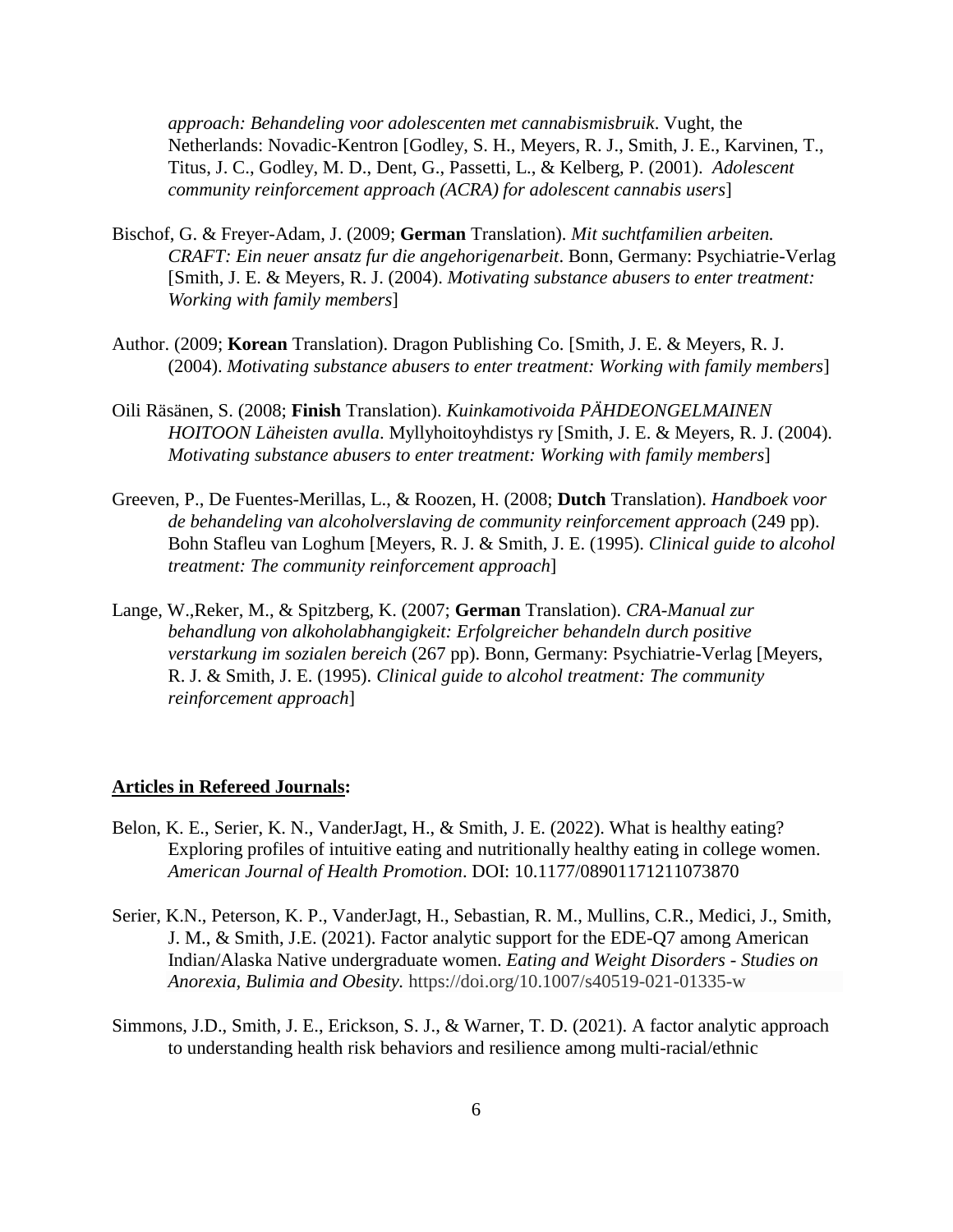adolescents in New Mexico. Ethnicity and Health. https://doi.org/10.1080/13557858.2021.1925227

- Serier, K. N., Sebastian, R. M., Smith, J. M., Mullins, C.R., & Smith, J. E. (2021). The Bulimia Test-Revised (BULIT-R): Psychometric properties in a non-clinical sample of White and Latina college women. *Eating Behaviors*. https://doi.org/10.1016/j.eatbeh.2021.101493
- Venner, K., Serier, K., Sarafin, R., Greenfield, B., Hirchak, K., Smith, J. E., & Witkiewitz, K. (2021). Culturally tailored evidence-based substance use disorder treatments are efficacious with an American Indian Southwest tribe: An open-label pilot-feasibility randomized controlled trial. *Addiction, 116,* 949-960. https://doi.org/10.1111/add.15191
- McEntee, M. L., Serier, K. N., Smith, J. M., & Smith, J. E. (2021). Measurement validity of the Eating Disorder Examination Questionnaire (EDE-Q) at the intersection of sex and ethnicity in an undergraduate sample. *Sex Roles: A Journal of Research*, *84*, 102-111.
- Smith, J. M., Serier, K. N., McLaughlin, E. A., Witkiewitz, K., Sebastian, R., M., & Smith, J.E. (2020). Development and psychometric evaluation of an empirically-derived daily checklist of weight control: Consumption-reduction strategies and healthfocused strategies in college students. *The Journal of American College Health.* https://doi.org/10.1080/07448481.2020.1810691
- Smith, J. M., Serier, K. N., Belon, K. E., Sebastian, R. M., & Smith, J.E. (2020). Evaluation of the relationships between dietary restraint, emotional eating, and intuitive eating moderated by sex. *Appetite*. https://doi.org/10.1016/j.appet.2020.104817
- Smith, J. M., Smith, J. E., McLaughlin, E. A., Belon, K. E., Serier, K. N., Simmons, J. D., Kelton, K., Arroyo, C., & Delaney, H. D. (2020). Body dissatisfaction and disordered eating in Native American, Hispanic, and White college women*. Eating and Weight Disorders: Studies on Anorexia, Bulimia, and Obesity, 25*, 347–355
- Serier, K. N., Belon, K. E., Smith, J. M., & Smith, J. E. (2019). Psychometric evaluation of the Power of Food Scale in a diverse sample: Measurement invariance across gender, ethnicity, and weight status. *Eating Behaviors*. https://doi.org/10.1016/j.eatbeh.2019.101336
- Welsh, J. W., Passetti, L. L., Funk, R. R., Smith, J. E., Meyers, R. J., & Godley, M. D. (2019). Treatment retention and outcomes with the adolescent Community Reinforcement Approach in emerging adults with opioid use, *Journal of Psychoactive Drugs*, 51, 431- 440.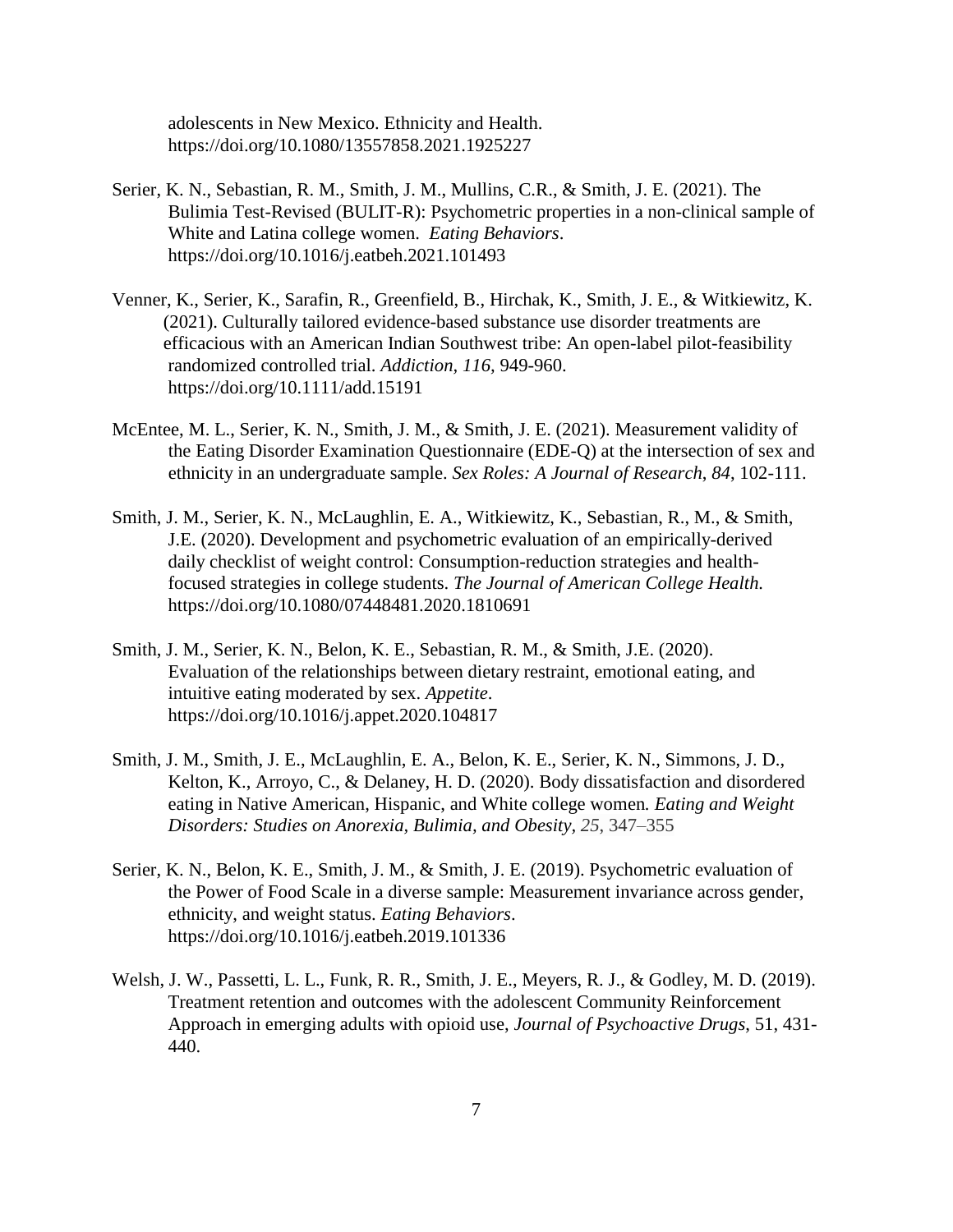- Serier, K. N., Smith, J. M., Finstad, E.M., Laframboise, D., Erickson, B., Moreshead, M., & Smith, J. E. (2019). Perceived conflict and support among women with bulimia nervosa compared to women with depression and healthy controls: An experimental manipulation. *Journal of Social and Clinical Psychology, 38,* 28-49.
- Serier, K., N., Smith, J. E., & Yeater, E. (2018). Confirmatory factor analysis and measurement invariance of the Eating Disorder Examination Questionnaire (EDE-Q) in a non-clinical sample of non-Hispanic White and Hispanic women. *Eating Behaviors, 31,* 53-59.
- Serier, K. N., Smith, J. E., Lash, D. N., Gianini, L. M., Harriger, J. A., Sarafin, R. E., & Wolfe, B. L. (2018). Obligatory exercise and coping in treatment-seeking women with poor body image*. Eating and Weight Disorders: Studies on Anorexia, Bulimia, and Obesity, 23*, 331-338.
- McLaughlin, E., Smith, J. E., Serier, K., Smith, J., Santistevan, D., & Simmons, J. (2018). What does self-reported "dieting" mean? Evidence from a daily diary study of behavior. *Appetite, 127*, 79-86.
- Austin, J. L. Serier, K. N., Sarafin, R. E., & Smith, J. E. (2017). Body dissatisfaction predicts poor behavioral weight loss treatment adherence in overweight Mexican American women, *Body Image, 23*, 155-161.
- Godley, M. D., Passetti, L. L., Subramaniam, G. A., Funk, R. R., Smith, J. E., & Meyers, R. J. (2017). Adolescent community reinforcement approach implementation and treatment outcomes for youth with opioid problem use. *Drug and Alcohol Dependence, 174*, 9-16.
- Campos-Melady, M., Smith, J. E., Meyers, R. J., Godley, S. H., & Godley, M. D. (2017). The effect of therapists' adherence and competence in delivering the Adolescent Community Reinforcement Approach on client outcomes. *Psychology of Addictive Behaviors, 31,* 117-129.
- Smith, J. E., Erickson, S. J., Austin, J. L., Winn, J. L., Lash, D. N., & Amrhein, P. C. (2016). Mother-daughter relationship quality and body image in preadolescent girls. *Journal of Child and Family Studies, 25*, 2683-2694.
- Venner, K. L., Greenfield, B. L., Hagler, K. J., Simmons, J., Lupee, D., Homer, E., Yamutewa, Y., & Smith, J. E. (2016). Pilot outcome results of culturallyadapted evidence-based substance use disorder treatment with a Southwest Tribe. *Addictive Behaviors Reports, 3*, 21-27.
- McLaughlin, E. A., Campos-Melady, M., Smith, J. E., Serier, K. N., Belon, K. E., Simmons, J. D., & Kelton, K. (2016). The role of familism in weight loss treatment for Mexican American women. *Journal of Health Psychology*, 1-14.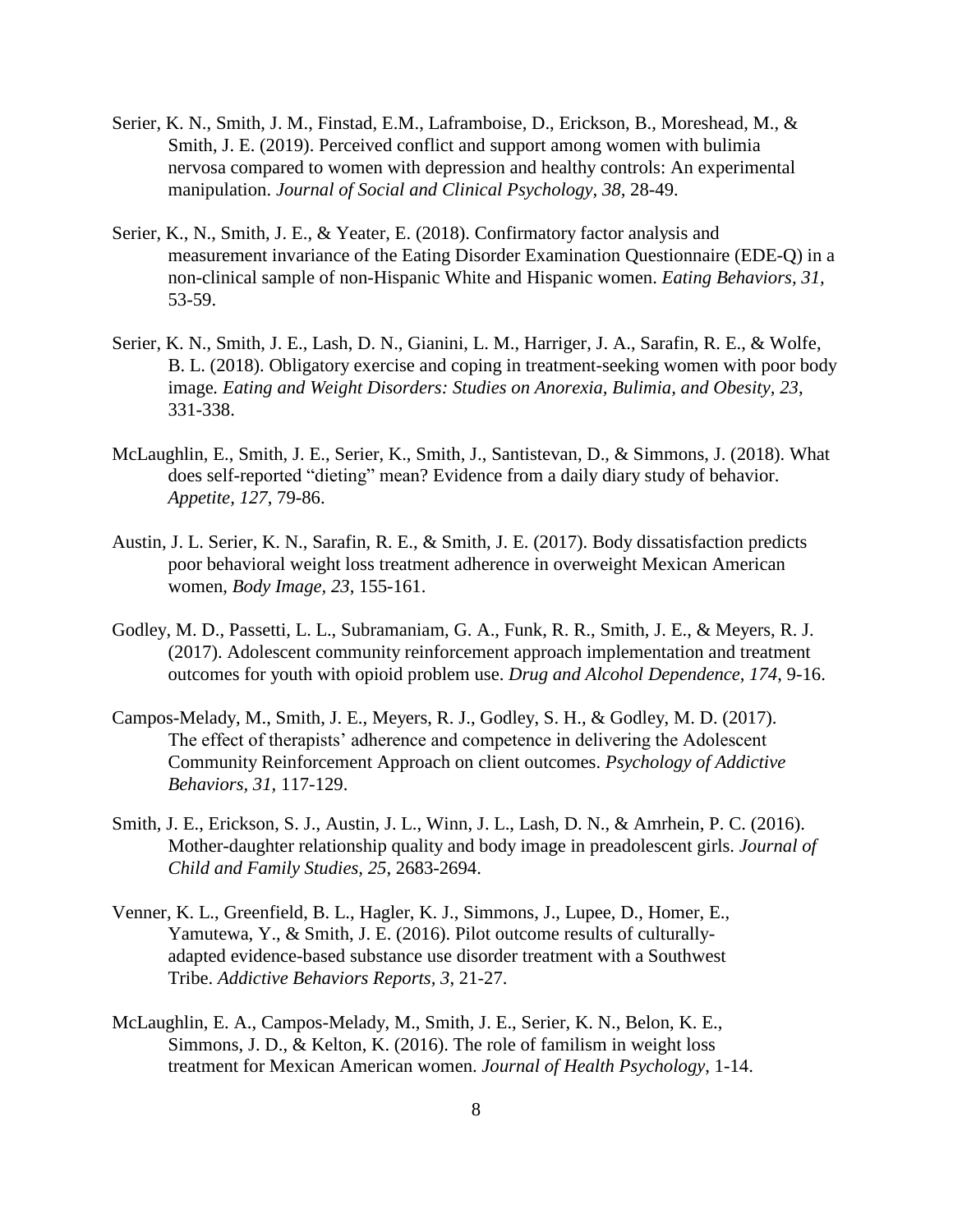- Heying, S. A., Witherington, D. C., Smith, J. E., & Gibbons, J. L. (2016). Posttraumatic distress and growth among Guatemalan war orphans in adulthood. *International Perspectives in Psychology: Research, Practice, Consultation, 5*, 18-33.
- Stevens, C. J., Smith, J. E., & Bryan, A. D. (2016). A pilot study of women's affective responses to common and uncommon forms of aerobic exercise. *Psychology and Health, 31*, 239-257.
- Lash, D. N., Smith, J. E., & Rinehart, J. K. (2016). Can the theory of planned behavior predict dietary intention and future dieting in an ethnically diverse sample of overweight and obese veterans attending medical clinics. *Appetite, 99*, 185-192.
- Belon, K. E., McLaughlin, E. A., Smith, J. E., Bryan, A. D., Witkiewitz, K, Lash, D. N., & Winn, J. L. (2015). Testing the measurement invariance of the Eating Disorder Inventory in non-clinical samples of Hispanic and Caucasian women. *International Journal of Eating Disorders*, 48, 262-270.
- McLaughlin, E. A., Belon, K. E., Smith, J. E., & Erickson, S. J. (2015). Mothers' and daughters' beliefs about factors affecting preadolescent girls' body satisfaction. *Body Image, 13,* 9- 17.
- Vigil, J. M., Strenth, C. R., Mueller, A. A., DiDomenico, J., Beltran, D. G., Coulombe, P., & Smith, J.E. (2015). The curse of curves: Sex differences in the associations between body shape and pain expression. *Human Nature, 26*, 235-254.
- Garner, B. R., Hunter, B. D., Smith, D. C., Smith, J. E., & Godley, M. D. (2014). The relationship between child maltreatment and substance abuse treatment outcomes among emerging adults and adolescents. *Child Maltreatment*, *19*, 261-269.
- Godley, S. H., Smith, J. E., Passetti, L. L., & Subramaniam, G. (2014). The adolescent community reinforcement approach (A-CRA) as a model paradigm for the management of adolescents with substance use disorders and co-occurring psychiatric disorders. *Substance Abuse, 35*, 352-363.
- Smith, J. E., Gianini, L. M., Garner, B. R., Malek, K. L., & Godley, S. H. (2014). A behaviorally-anchored rating system to monitor treatment integrity for community clinicians using the Adolescent Community Reinforcement Approach. *Journal of Child and Adolescent Substance Abuse, 23,* 185-199.
- Godley, S. R., Hunter, B. D., Fernandez-Artamendi, S., Smith, J. S., Meyers, R. J., & Godley, M. D. (2014). A comparison of treatment outcomes for Adolescent Community Reinforcement Approach participants with and without co-occurring problems. *Journal of*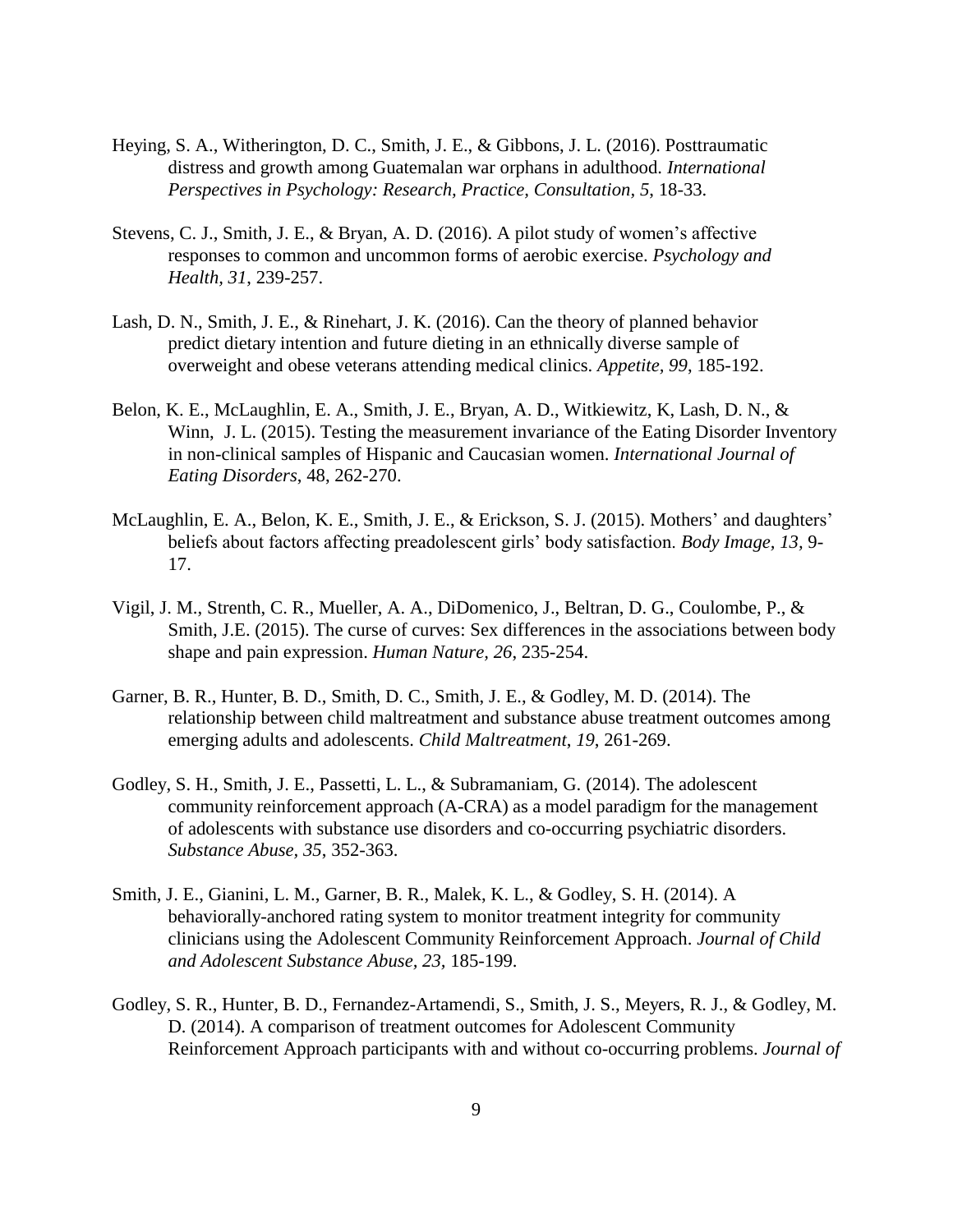*Substance Abuse Treatment, 46*, 463-471.

- Meyers, R. J., Roozen, H. G., Smith, J. E., & Evans, B. E. (2014). Reasons for entering treatment reported by initially treatment-resistant patients with substance use disorders. *Cognitive Behaviour Therapy,* 1-11.
- Austin, J. L., Smith, J. E., Gianini, L., & Campos-Melady, M. (2013). Attitudinal familism predicts weight management adherence in Mexican-American women. *Journal of Behavioral Medicine, 36*, 259-269.
- Manuel, J. K., Austin, J. L., Miller, W. R., McCrady, B. S., Tonigan, J. S., Meyers, R. J., Smith, J. E., & Bogenschutz, M. P. (2012). Community reinforcement and family training: A pilot comparison of group and self-directed delivery. *Journal of Substance Abuse Treatment, 43*, 129-136.
- Campos-Melady, M., & Smith, J. E. (2012). Memory associations between negative emotions and alcohol on the lexical decision task predict alcohol use in women. *Addictive Behaviors, 37*, 60-66.
- Belon, K. E., Smith, J. E., Bryan. A. D., Lash, D. N., Winn, J. L., & Gianini, L. M. (2011). Measurement invariance of the Eating Attitudes Test-26 in Caucasian and Hispanic women. *Eating Behaviors, 12*, 317-320.
- Godley, S. H., Garner, B. R., Smith, J. E., Meyers, R. J., & Godley, R. J. (2011). A largescale dissemination and implementation model. *Clinical Psychology: Science and Practice, 18*, 68-84.
- Meyers, R. J., Roozen, H. G., & Smith, J. E. (2011). The community reinforcement approach: An update of the evidence. *Alcohol Research and Health, 33*, 380-388.
- Harriger, J. A., Calogero, R. M., Witherington, D. C., & Smith, J. E. (2010). Body size stereotyping and internalization of the thin ideal in preschool girls. *Sex Roles, 63*, 609- 620.
- Yeater, E. A., Austin, J. L., Green, M. J., & Smith, J. E. (2010). Coping mediates the relationship between posttraumatic stress disorder (PTSD) symptoms and alcohol use in homeless, ethnically diverse women: A preliminary study. *Psychological Trauma: Theory, Research, Practice, and Policy. 2*, 307-310.
- Garner, B. R., Godley, S. H., Funk, R. R., Dennis, M.L., Smith, J. E., & Godley, M. D. (2009). Exposure to adolescent community reinforcement approach (A-CRA) treatment procedures as a mediator of the relationship between adolescent substance abuse treatment retention and outcome. *Journal of Substance Abuse Treatment, 36*, 252-264.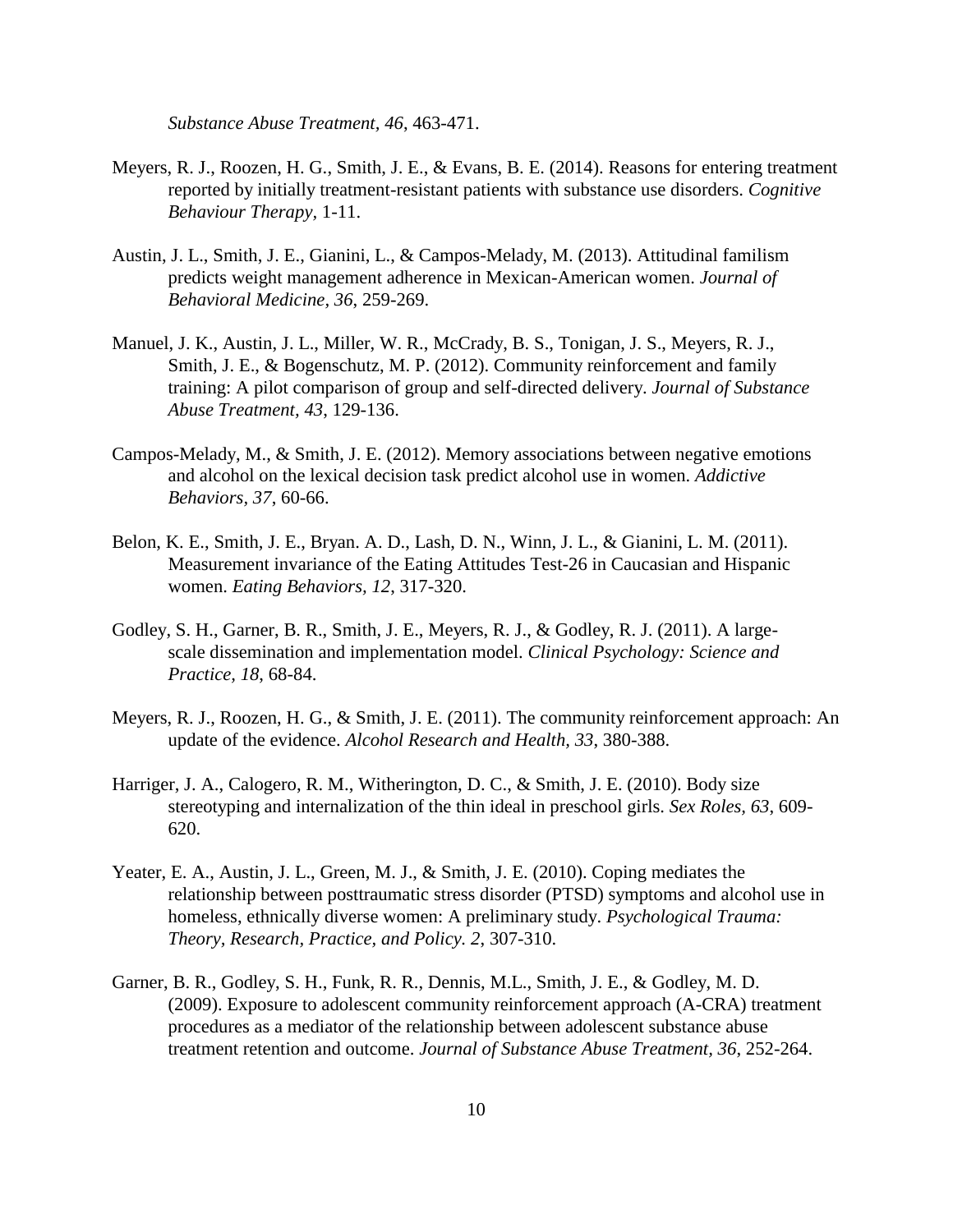- Smith, J. E., Campos-Melady, M., & Meyers, R. J. (2009). CRA and CRAFT. *The Journal of Behavior Analysis in Health, Sports, Fitness, and Medicine, 2*, 4-31.
- Dutcher, L. W., Anderson, R., Moore, M., Luna-Anderson, C., Meyers, R. J., Delaney, H.D., & Smith, J. E. (2009). Community Reinforcement and Family Training (CRAFT): An Effectiveness Study. *The Journal of Behavior Analysis in Health, Sports, Fitness, and Medicine, 2*, 80-90.
- Gianini, L., Lundy, S. L., & Smith, J. E. (2009). The Community Reinforcement Approach: Potential Treatment Adjunct for Eating Disorders. *The Journal of Behavior Analysis in Health, Sports, Fitness, and Medicine, 2*, 67-79.
- Smith, J. E., & Meyers, R. J. (2009). Working with family members of treatment-resistant substance abusers: What independent practitioners should know. *Independent Practitioner, 29*, 175-179.
- Erickson, S. J., Hahn-Smith, A. M., & Smith, J. E. (2009). One step closer: Understanding the complex relationship between weight and self-esteem in ethnically diverse preadolescent girls. *Journal of Applied and Developmental Psychology, 30*, 129-139.
- Austin, J. L., & Smith, J. E. (2008). Thin ideal internalization in Mexican Girls: A test of the sociocultural model of eating disorders. *International Journal of Eating Disorders, 41*, 448-457.
- Austin, J. L., & Smith, J. E. (2008). Drinking for negative reinforcement: The semantic priming of alcohol concepts. *Addictive Behaviors, 33*, 1572-1580.
- Stump, M. J., & Smith, J. E. (2008). The relationship between posttraumatic growth and substance use in homeless women with histories of traumatic experience. *American Journal on Addictions, 17*, 478-487.
- Gianini, L. & Smith, J. E. (2008). Body dissatisfaction mediates the relationship between selfesteem and restrained eating in female undergraduates. *International Journal of Behavioral and Consultation Therapy, 4*, 48-60.
- Smith, J. E., Meyers, R. J., & Austin, J. L. (2008**).** Working with family members to engage treatment-refusing drinkers: The CRAFT program. *Alcoholism Treatment Quarterly, 26*, 169-193.
- Milford, J. L., Austin, J. L., & Smith, J. E. (2007). Community reinforcement and the dissemination of evidence-based practice: Implications for public policy. *International Journal of Behavioral and Consultation Therapy, 3*, 77-87.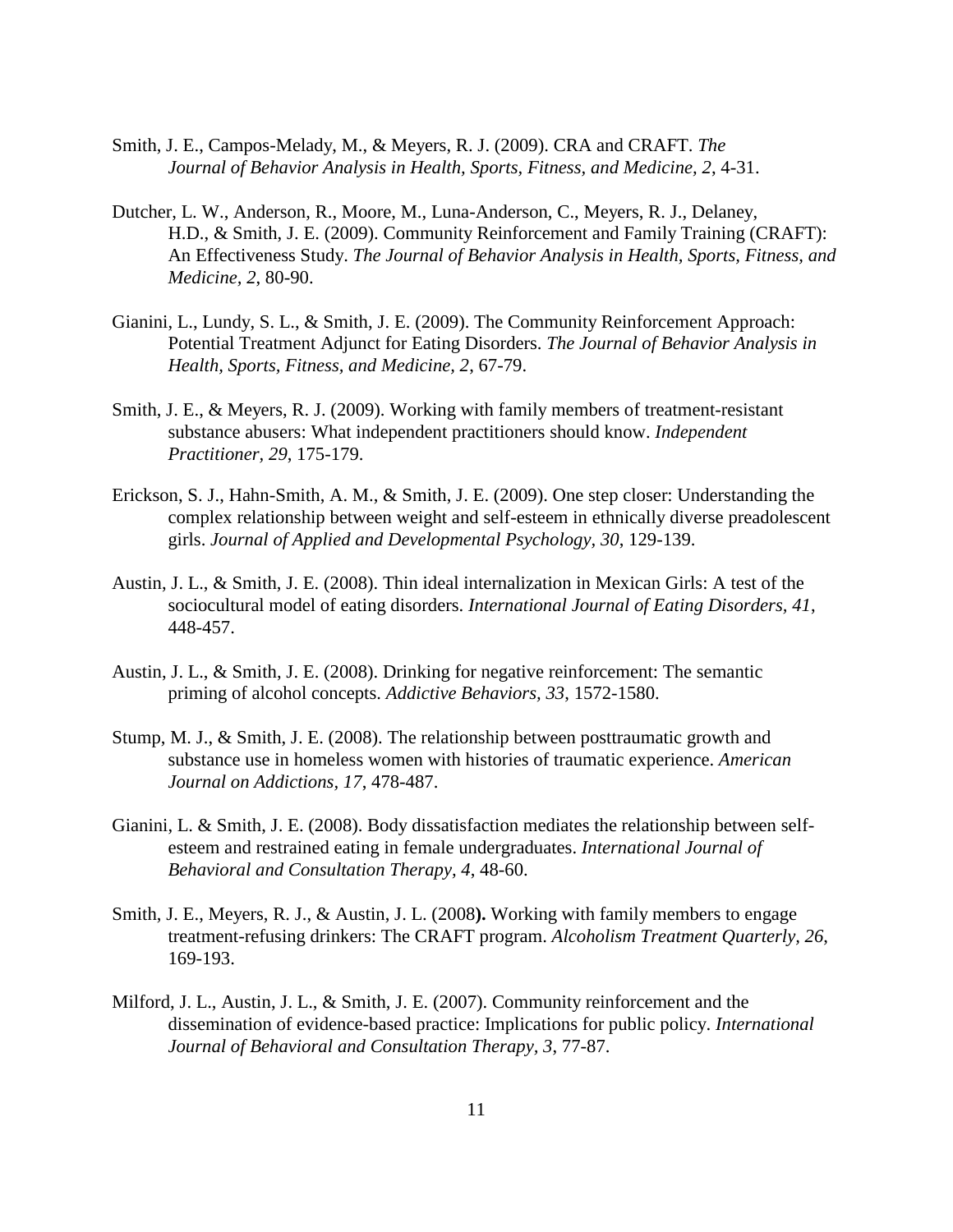- Meyers, R. J., Austin, J. L., & Smith, J. E. (2006). Enlisting family members to address treatment refusal in substance abusers. *Psychiatric Times, 23,* 31-34.
- Meyers, R. J., Smith, J. E., & Lash, D. N. (2005). A program for engaging treatment-refusing substance abusers into treatment: CRAFT. *International Journal of Behavioral and Consultation Therapy, 1*, 90-100.
- Meyers, R. J., Villanueva, M., & Smith, J. E. (2005). The community reinforcement approach: History and new directions. *Journal of Cognitive Psychotherapy: An International Quarterly, 19,* 247-260.
- Smith, J. E., Milford, J. L., & Meyers, R. J. (2004). CRA and CRAFT: Behavioral approaches to treating substance-abusing individuals. *The Behavior Analyst Today, 5,* 391-403.
- Smith, J.E., Meyers, R. J., & Miller, W.R. (2004). Take the network into treatment. *Drug and Alcohol Findings, 10*, 4-7.
- Okon, D. M., Greene, A. L., & Smith, J. E. (2003). Family interactions predict intraindividual symptom variation for adolescents with bulimia*. International Journal of Eating Disorders, 34*, 450-457.
- Bittinger, J., & Smith, J. E. (2003). Effects of stress level, stress perception, and situation type on coping behavior in women with disturbed eating patterns. *Eating Behaviors, 4*, 89- 106.
- Meyers, R., Miller, W., Smith, J., & Tonigan, J. (2002). A randomized trial of two methods for engaging treatment-refusing drug users through concerned significant others. *Journal of Consulting and Clinical Psychology, 70*, 1182-1185.
- Wolfe, B., & Smith, J. E. (2002). Different strokes for different folks: Why overweight men do not seek weight loss treatment. *Eating Disorders: The Journal of Treatment and Prevention, 10*, 115-124.
- Smith, J. E., Wolfe, B. L., & Laframboise, D. (2001). Body image treatment for a community sample of obligatory and non-obligatory exercisers. *International Journal of Eating Disorders, 30*, 375-388.
- Smith, J. E., Meyers, R. J., & Miller, W. R. (2001). The community reinforcement approach to the treatment of substance use disorders. *American Journal on Addictions, 10*, (Suppl), 51-59.
- Hahn-Smith, A. M., & Smith, J. E. (2001). The positive influence of maternal identification on body image, eating attitudes, and self-esteem of Hispanic and Anglo girls. *International*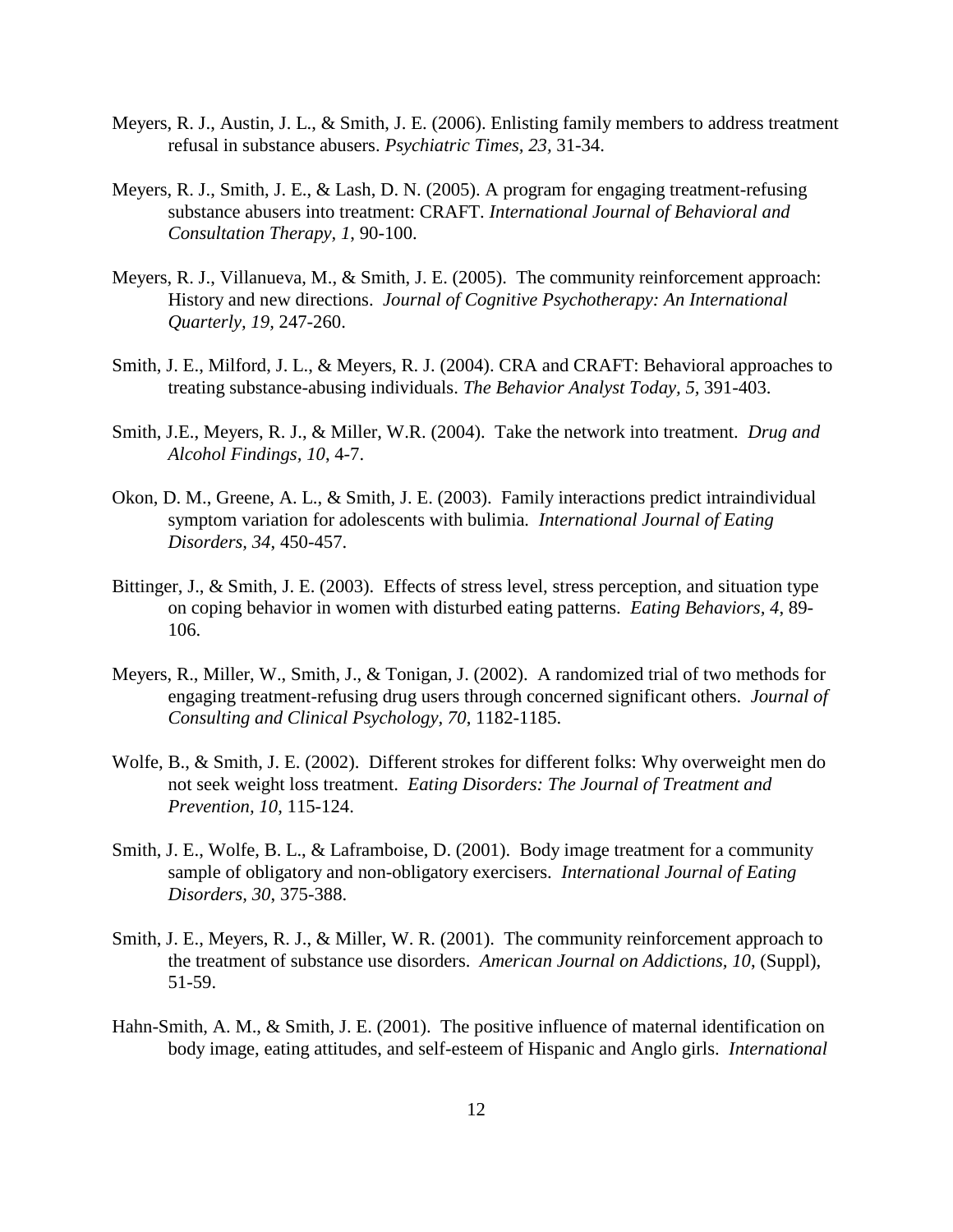*Journal of Eating Disorders, 29*, 429-440.

- Morris, M., Goldsmith, T., Roll, S., & Smith, J. E. (2001). A model for assessing the selfschemas of restrained eaters. *Cognitive Therapy and Research, 25*, 201-214.
- Miller, E., Smith, J. E., & Trembath, D. (2000). The 'skinny' on body size requests in personal ads. *Sex Roles: A Journal of Research, 43*, 129-141.
- Nye, E., Agostinelli, G., & Smith, J. E. (1999). Enhancing alcohol problem recognition: A selfregulation model for the effects of self-focusing and normative information. *Journal of Studies on Alcohol, 60*, 685-693.
- Darnall, B. D., Smith, J. E., Craighead, L. W., & Lamounier, J.A. (1999). Modification of the cognitive model for bulimia via path analysis on a Brazilian adolescent sample. *Addictive Behaviors, 24*, 47-57.
- Smith, J. E., Meyers, R. J., & Delaney, H. (1998). The community reinforcement approach with homeless alcohol-dependent individuals. *Journal of Consulting and Clinical Psychology, 66*, 541-548.
- Meyers, R. J. & Smith, J. E. (1997). Getting off the fence: Procedures to engage treatment resistant drinkers. *Journal of Substance Abuse Treatment, 14*, 467-472.
- Waldorf, V. A. & Smith, J. E. (1996). What's the fear of? Using implosion to explore the bodily-injury fear complex. *Journal of Behaviour Therapy and Experimental Psychiatry, 27*, 127-138.
- Westphal, V. K. & Smith, J. E. (1996). Overeaters Anonymous: Who goes and who succeeds? *Eating Disorders: The Journal of Treatment and Prevention, 4*, 160-170.
- Smith, J. E. & Laframboise, D. E. (1995). Anorexia nervosa and bulimia nervosa. *Current Opinion in Psychiatry, 8*, 419-423.
- Smith, J. E., Waldorf, V. A., & McNamara, C. L. (1993). Use of implosive therapy scenes to assess the fears of women with bulimia in two response modes. *Behavior Therapy, 24*, 601-618.
- Kline, J. S., Smith, J. E., & Ellis, H. C. (1992). Paranoid and nonparanoid schizophrenic processing of facially displayed affect*. Journal of Psychiatric Research, 26*, 169-182.
- Smith, J. E. & Levis, D. J. (1991). Maximizing individual autonomic reactivity: A general operating procedure for pre-selecting the most responsive autonomic channel. *Journal of Psychophysiology, 5*, 281-288.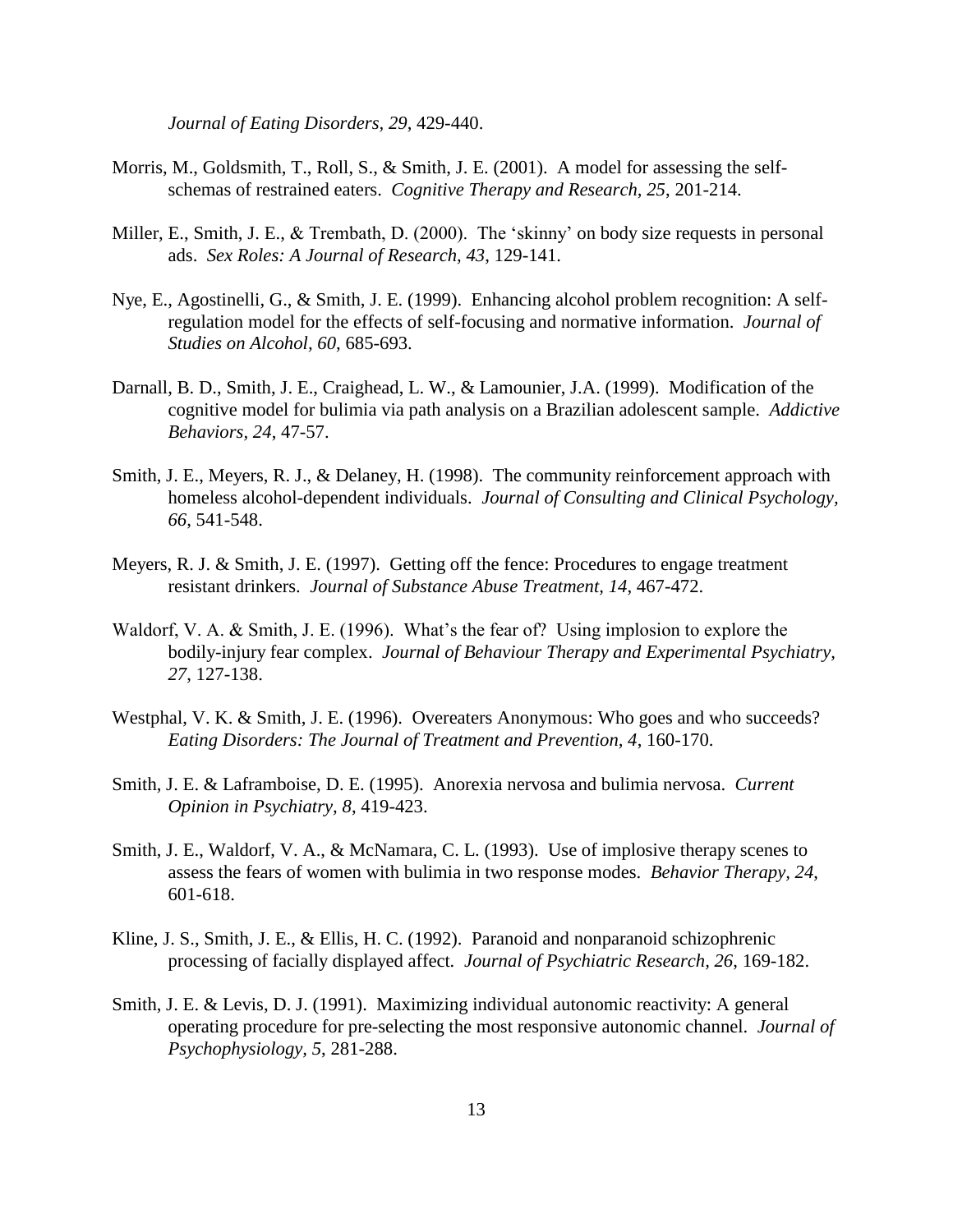- Smith, J. E. & Krejci, J. (1991). Minorities join the majority: Eating disturbances among Hispanic and Native American youth*. International Journal of Eating Disorders, 10*, 179-186.
- Smith, J. E. & Levis, D. J. (1991). Is fear present following sustained asymptotic avoidance responding? *Behavioural Processes, 24*, 37-47.
- Smith, J. E., Hillard, M. C., Walsh, R. A., Kubacki, S. R. & Morgan, C. D. (1991). Rorschach assessment of purging and nonpurging bulimics. *Journal of Personality Assessment, 56*, 277-288.
- Smith, J. E., Hillard, M. C., & Roll, S. (1991). Rorschach evaluation of adolescent bulimics. *Adolescence, 26*, 687-696.
- Smith, J. E., Stefan, C., Kovaleski, M., & Johnson, G. (1991). Recidivism and dependency in a psychiatric population: An investigation with Kelly's Dependency Grid. *International Journal of Personal Construct Psychology, 4*, 157-173.
- Smith, J. E. & Morgan, C. D. (1990). The neglected bulimic: The nonpurger. *Journal of Psychopathology and Behavioral Assessment, 12*, 103-118.
- Smith, J. E., Waldorf, V. A., & Trembath, D. L. (1990). "Single white male looking for thin, very attractive...". *Sex Roles, 23*, 675-685.
- Pruitt, S. D., Miller, W. R., & Smith, J. E. (1989). Outpatient behavioral treatment of severe obsessive-compulsive disorder: Using paraprofessional resources. *Journal of Anxiety Disorders, 3*, 179-186.
- Daniel, W. F., Yeo, R. A., & Smith, J. E. (1989). Conversion disorders and ECT. *British Journal of Psychiatry, 154*, 274-275.
- Levis, D. J. & Smith, J. E. (1987). Getting individual differences in autonomic reactivity to work *for* instead of *against* you: Determining the dominant "psychological" stress channel on the basis of a "biological" stress test. *Psychophysiology, 24*, 346-352.
- Smith, J. E., Kovaleski, M. E., & Twentyman, C. T. (1983). Social skills and biofeedback training for the reduction of heterosocial anxiety: An analogue study. *Behavioral Counseling and Community Interventions, 3*, 122-137.
- Morrison, J. K., Smith, J. E., Fentiman, J. R., Madrazo-Peterson, R., & Simon-Boyagian, P. (1979). Attitudes of community gatekeepers and psychiatric social workers toward mental illness. *Journal of Community Psychology, 7*, 147-150.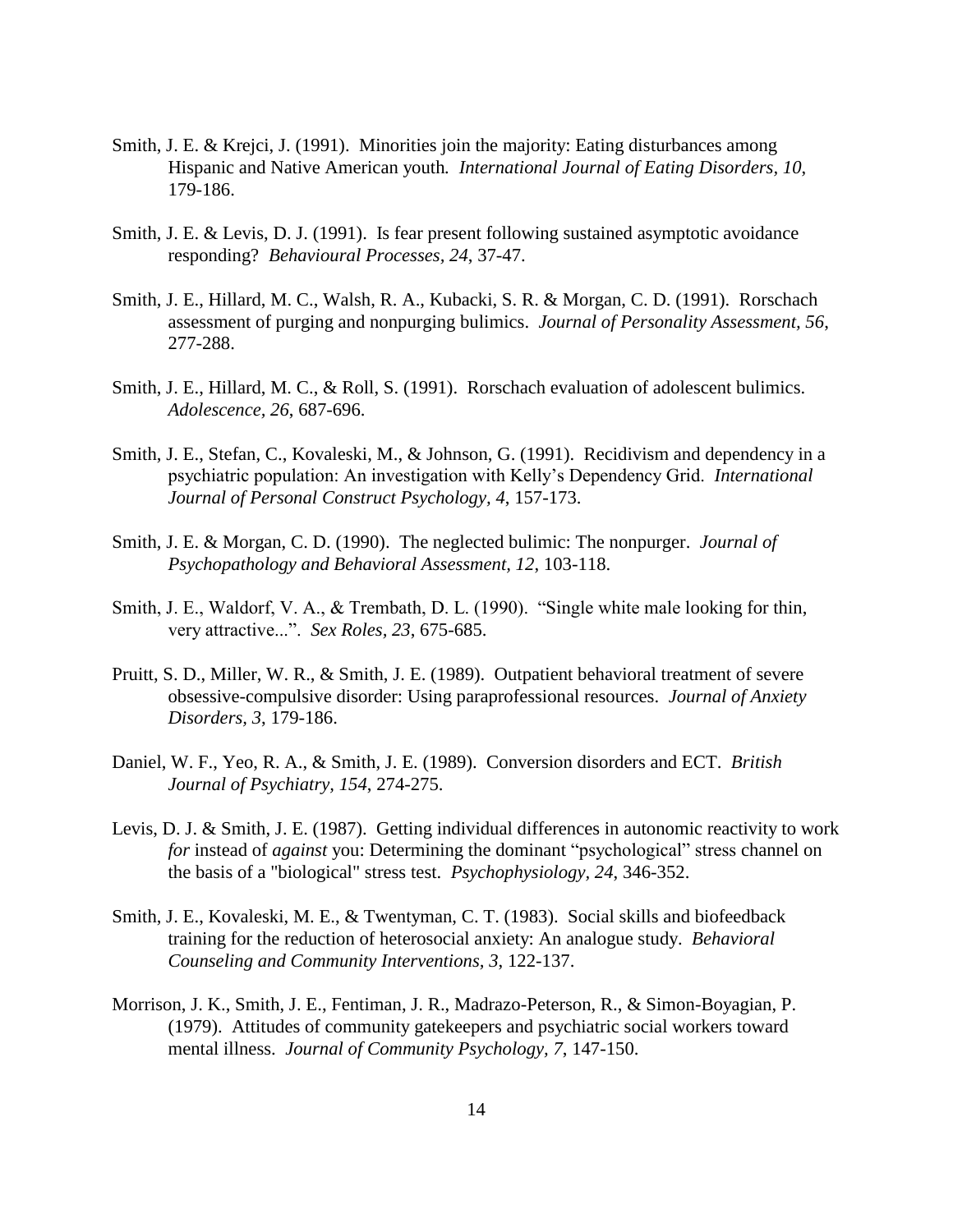Morrison, J. K., Holdridge-Crane, S. & Smith, J. E. (1978). Citizen participation in community mental health. *Community Mental Health Review, 3*, 1-9.

#### **Book Chapters:**

- Roozen, H. G., & Smith, J. E. (*in press*). First wave treatment of substance abuse: Substancerelated and addictive disorders: First-wave conceptualization. In W. O'Donohue & A. Masuda (Eds.), *Behavior therapy: First, second, and third waves*. Springer Publishers.
- Roozen, H. G., & Smith, J.E. (2021). CRA and CRAFT: Behavioural treatments for both motivated and unmotivated substance abusing individuals and their family members. In [N. el-Guebaly,](https://www.amazon.com/s/ref=dp_byline_sr_book_1?ie=UTF8&field-author=Nady+el-Guebaly&text=Nady+el-Guebaly&sort=relevancerank&search-alias=books) [G. Carrà,](https://www.amazon.com/s/ref=dp_byline_sr_book_2?ie=UTF8&field-author=Giuseppe+Carr%C3%A0&text=Giuseppe+Carr%C3%A0&sort=relevancerank&search-alias=books) [M. Galanter,](https://www.amazon.com/s/ref=dp_byline_sr_book_3?ie=UTF8&field-author=Marc+Galanter&text=Marc+Galanter&sort=relevancerank&search-alias=books) A. M. [Baldacchino'](https://www.amazon.com/s/ref=dp_byline_sr_book_4?ie=UTF8&field-author=Alexander+M.+Baldacchino&text=Alexander+M.+Baldacchino&sort=relevancerank&search-alias=books)s (Eds.), *Textbook of addiction treatment: International perspectives* (2nd ed.). Springer Publishers.
- Smith, J. E., Crotwell, S. M., Simmons, J. D., & Meyers, R. J. (2015). CRA and CRAFT: Behavioral treatments for both motivated and unmotivated substance abusing individuals. In N. el-Guebaly, G. Carra, & M. Galanter (Eds.), *Textbook of addiction treatment: International Perspectives*. Springer Publishers.
- Smith, J.E., Campos-Melady, M., & Crotwell, S. M. (2014). Family caregivers: Drug rehabilitation treatment engagement using the CRAFT program. In W. C. Cockerham, R. Dingwall, & S. Quah's (Eds.), *The Wiley-Blackwell encyclopedia of health, illness, and society*. Wiley-Blackwell.
- Meyers, R. J., Smith, J. E., Serna, B., & Belon, K. E. (2013). Community reinforcement approaches: CRA and CRAFT. In P. Miller's (Ed.) *Interventions for addiction: Comprehensive addictive behaviors and disorders* (Vol. 3), Academic Press: San Diego, CA.
- Dakof, G. A., Godley, S. H., & Smith, J. E. (2011). The adolescent community reinforcement approach and multidimensional family therapy: Addressing relapse during treatment. In Y. Kaminer & K. C. Winters (Eds.) *Clinical manual of adolescent substance abuse treatment* (pp. 239-268). Washington DC: American Psychiatric Publishing, Inc.
- Godley, S. H., Smith, J. E., Meyers, R. J., & Godley, M. D. (2009). Adolescent community reinforcement approach (A-CRA). In D. W. Springer & A. Rubin (Eds.), *Substance abuse treatment for youth and adults: Clinician's guide to evidence-based practice*. Hoboken, NJ: Wiley & Sons.
- Gianini, L., Lundy, S. L., & Smith, J. E. (2009).Community reinforcement approach: CRA and CRAFT programs. In L. M. Cohen et al.'s (Eds.), *Pharmacology and treatment of*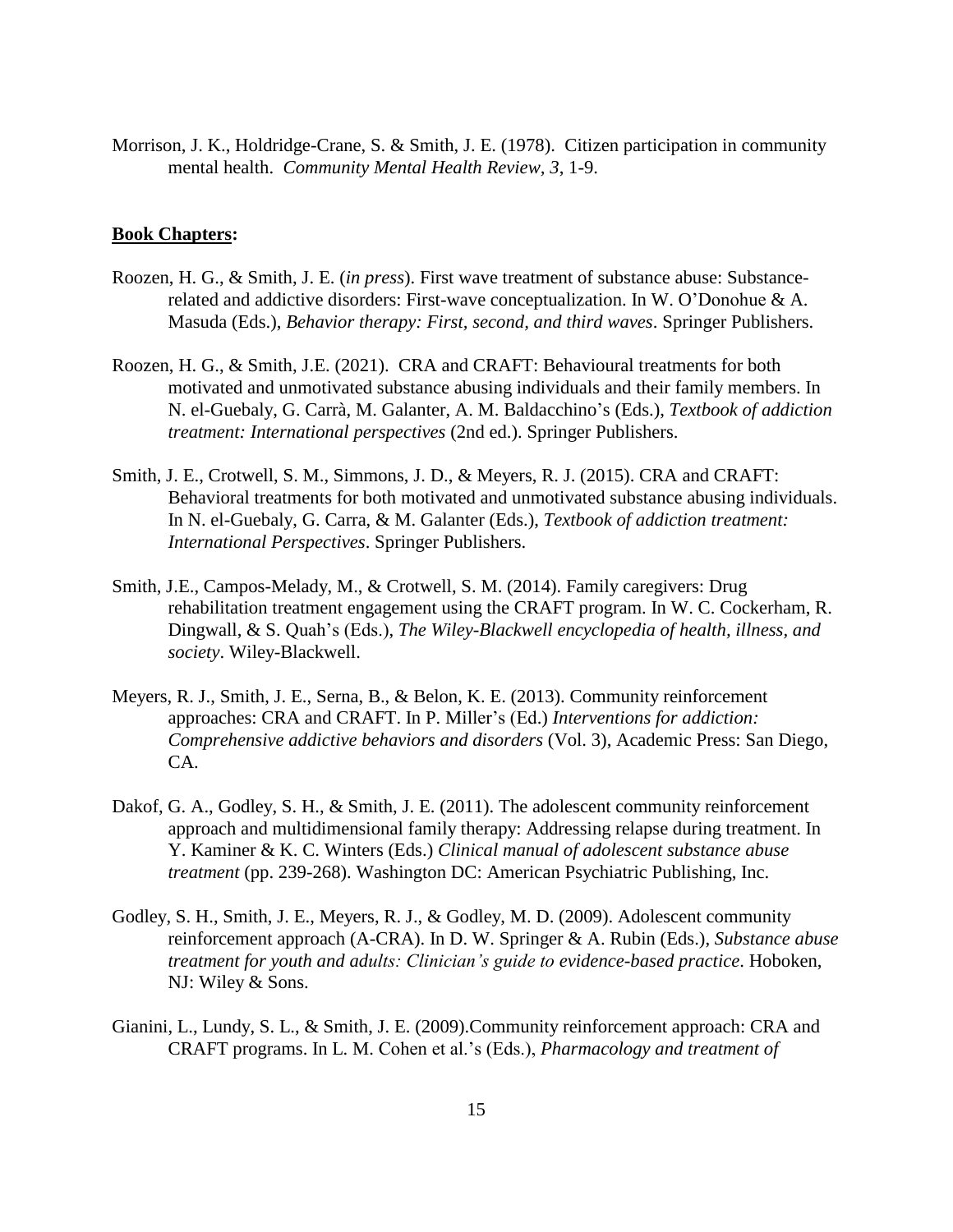*substance abuse: Evidence- and outcome-based perspectives*. New York, NY: Taylor & Francis.

- Smith, J. E., & Meyers, R. J. (2008). Community reinforcement and family training. In G. L. Fisher & N. A. Roget (Eds.), *Encyclopedia of substance abuse prevention, treatment, and recovery*. Thousand Oaks, CA: Sage Publications.
- Smith, J. E., Meyers, R. J., & Austin, J. L. (2008). Working with family members to engage treatment-refusing drinkers: The CRAFT program. In O. J. Morgan & C. H. Litzke (Eds.), *Family interventions in substance abuse*. West Hazleton, PA: Haworth Press. (Copublished simultaneously as *Alcoholism Treatment Quarterly*, Volume 26, Number 1/2, 2008).
- Meyers, R. J., Smith, J. E., & Lash, D. N. (2003). The community reinforcement approach. In M. Galanter (Ed.), *Recent developments in alcoholism*. New York: Kluwer Academic/Plenum.
- Smith, J. E., Meyers, R. J., & Milford, J. (2003). Community Reinforcement Approach and Community Reinforcement and Family Training. In R. Hester and W. R. Miller (Eds.), *Handbook of alcoholism treatment approaches: Effective alternatives* (3rd ed.). Boston, MA: Allyn & Bacon.
- Smith, J. E., Laframboise, D., & Bittinger, J. (2002). Intervening through social support networks. In W. R. Miller and C. Weisner (Eds.), *Changing substance abuse through health and social systems*. New York: Kluwer Academic/Plenum.
- Smith, J., & Delaney, H. (2001). CRA with the homeless. In R. Meyers & W. Miller (Eds.), *A community reinforcement approach to addiction treatment*. Cambridge, UK: Cambridge University Press.
- Smith, J., & Meyers, R. (2001). The treatment. In R. Meyers & W. Miller (Eds.), *A community reinforcement approach to addiction treatment*. Cambridge, UK: Cambridge University Press.
- Meyers, R., Miller, W., & Smith, J. (2001). Community reinforcement and family training (CRAFT). In R. Meyers & W. Miller (Eds.), *A community reinforcement approach to addiction treatment*. Cambridge, UK: Cambridge University Press.
- Smith, J. E. & Meyers, R. J. (2000). CRA: The community reinforcement approach for treating alcohol problems. In M. Dougher (Ed.), *Clinical Behavior Analysis*. Context Press.
- Meyers, R. J., Smith, J. E., & Waldorf, V. A. (1999). Application of the community reinforcement approach. In E. T. Dowd and L. Rugle (Eds.), *Comparative treatments of*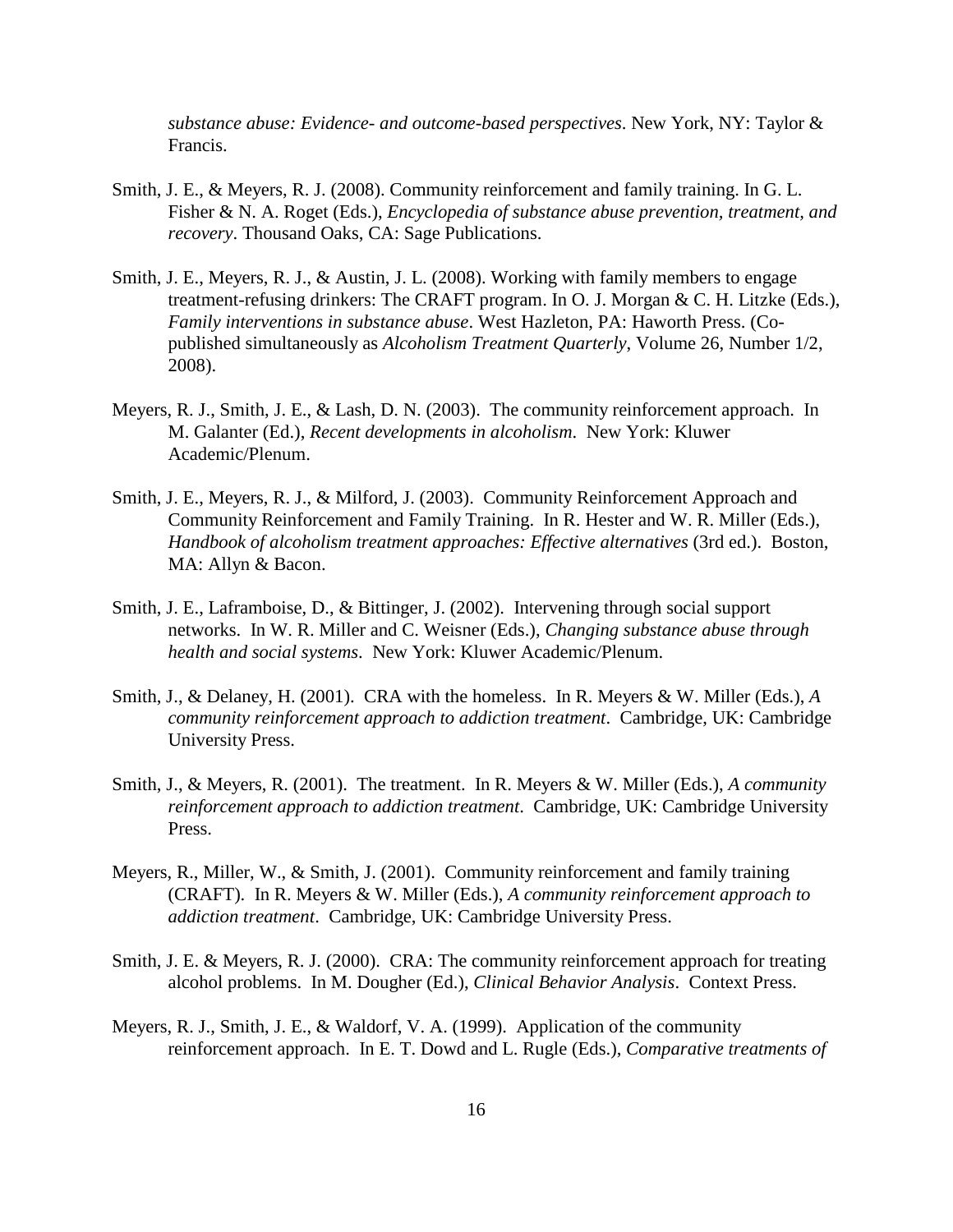*substance abuse*. New York: Springer Publisher.

- Smith, J. E., Meyers, R. J., & Waldorf, V. A. (1999). Covering all bases: Engaging and treating individuals with alcohol problems. In J. Hannigan, L. Spear, N. Spear, and C. Goodlett (Eds.), *Alcohol and alcoholism: Effects on brain and development*. New Jersey: Lawrence Erlbaum Associates.
- Meyers, R. J., Smith, J. E., & Miller, E. J. (1998). Working through the concerned significant other. In W. Miller and N. Heather (Eds.), *Treating addictive behaviors* (2nd edition), New York: Plenum.
- Meyers, R. J., Dominguez, T., & Smith, J. E. (1996). Community reinforcement training with concerned others. In V.B. Van Hasselt and M. Hersen (Eds.), *Sourcebook of psychological treatment manuals for adult disorders*. New York: Plenum.
- Smith, J. E. & Meyers, R. J. (1995). The community reinforcement approach. In R.K. Hester and W.R. Miller (Eds.), *Handbook of alcoholism treatment approaches* (2nd ed.). New York: Pergamon.
- Dougher, M. J. & Smith, J. E. (1993). Covert sensitization with an alcoholic: A case study. In J. Cautela and A. Kearney (Eds.), *The covert conditioning casebook*. New York: Pergamon Press.
- Smith, J. E., Morrison, J. K., & Brown, M. (1979). The citizen advisory board: Consumer token or consumer fraud? In J. K. Morrison (Ed.), *A consumer approach to community psychology*. Chicago: Nelson-Hall.

#### **Professional Presentations**

- Serier, K. N., et al….Smith, J.E. (2021, November). *Comparing eating styles and motives between Hispanic and non-Hispanic white female undergraduates.* Poster presented at the Association for Behavioral and Cognitive Therapies Annual Conference (virtual).
- Serier, K. N., et al….Smith, J.E. (2021, November). *Adherence and weight loss outcomes from a pilot study testing the efficacy of the body project as an adjunctive to a behavioral weight loss intervention in Latinx women with overweight and obesity*. Poster presented at the Association for Behavioral and Cognitive Therapies Annual Conference (virtual).
- Serier, K. N., et al….Smith, J.E. (2021, November). *A pilot study of the body project as an adjunctive to a behavioral weight loss intervention in Latinx women with overweight and obesity: Changes in psychosocial outcomes*. Poster presented at the Association for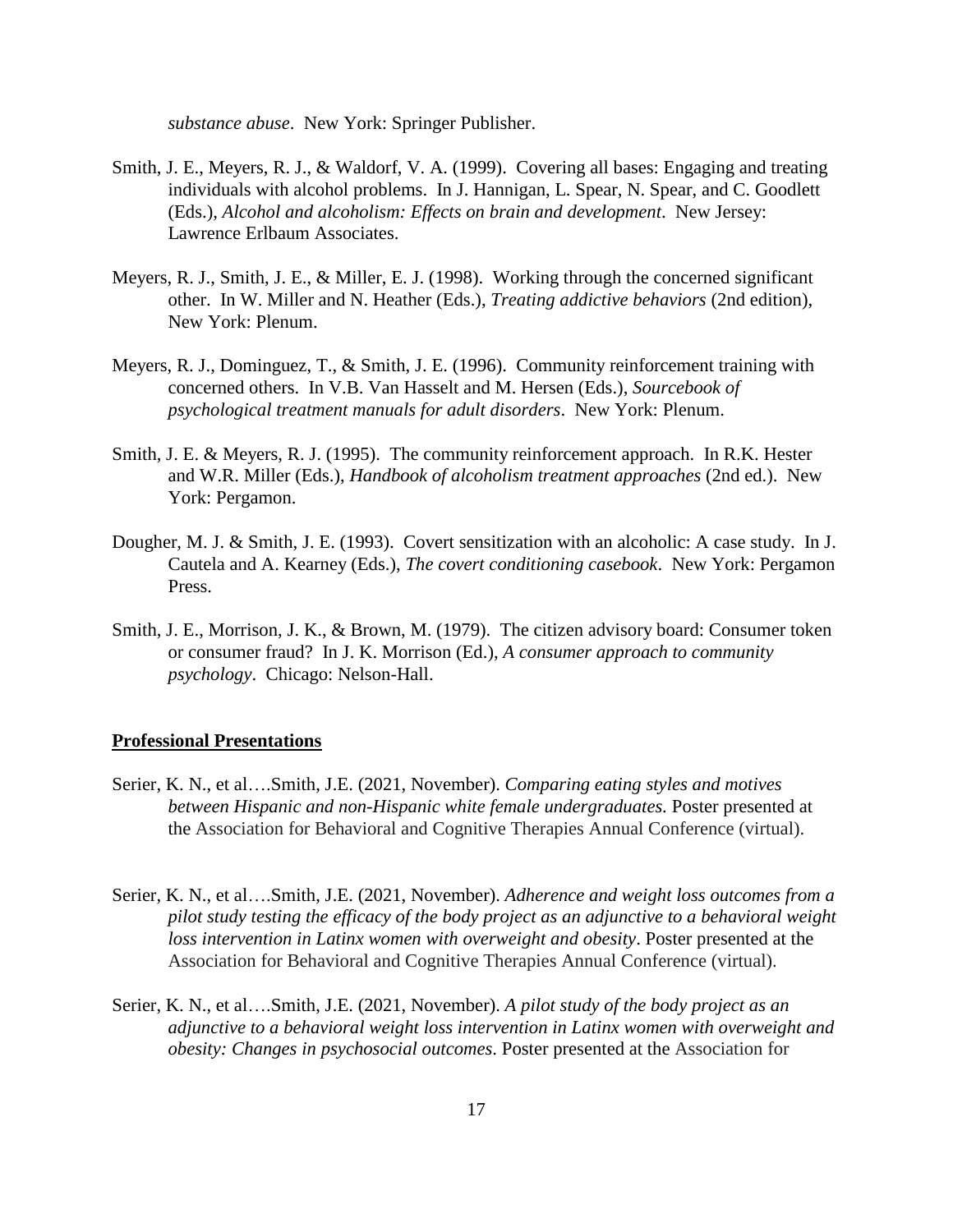Behavioral and Cognitive Therapies Annual Conference (virtual).

- Serier, K., Peterson, K., VanderJagt, H., Sebastian, R., Smith, J., & Smith, J. E. (2021, May). *Support for the EDE-Q7 as a screening tool in American Indian/Alaskan Native (AI/AN) undergraduate women.* Poster presented at the International Conference of Eating Disorders (virtual).
- Sebastian, R.M., Serier, K.N., Smith, J.M., Mullins, C.R., & Smith, J.E. (2020, November). *The Bulimia Test-Revised (BULIT-R): Measurement invariance in a non-clinical sample of white and Hispanic/Latina college women*. Poster presented at the Association for Behavioral and Cognitive Therapies Annual Conference (virtual).
- Serier, K.N., Belon, K.E., & Smith, J.E. (2020, November). *What is healthy eating? Exploring latent profiles of intuitive eating and nutritionally healthy eating in emerging adult women.* Poster presented at the Association for Behavioral and Cognitive Therapies Annual Conference (virtual).
- Serier, K.N., McEntee, M.L., Smith, J.M., Smith, J.E. (2020, November). *Intersectionality and measurement validity of the Eating Disorder Examination Questionnaire (EDE-Q) in Latinx undergraduates in the U.S.* Symposium presented at the Association for Behavioral and Cognitive Therapies Annual Conference (virtual).
- Serier, K.N., Smith, J.M., McEntee, M.L., Smith, J.E. (2019, November). *The Eating Disorder Examination Questionnaire: Examination of measurement invariance in Hispanic and non-Hispanic White males*. Poster presented at the 2019 Association for Behavioral and Cognitive Therapies Annual Conference in Atlanta, GA.
- Serier, K. N., Smith, J. M., Belon, K. E., & Smith, J. E. (2019, March). *Confirmatory factor analysis and measurement invariance of the Power of Food Scale in a non-clinical sample of non-Hispanic and Hispanic women*. Poster presented at the 2019 International Conference of Eating Disorders in New York, NY.
- Smith, J.M., McLaughlin, E., & Smith, J.E. (2018). *Weight control strategies used by dieters, concerned eaters, and unconcerned eaters.* Poster presented at the 52nd Annual Convention of the Association of Behavioral and Cognitive Therapies, Washington, D.C.
- Serier, K.N., Smith, J., & Smith, J.E. (2018). *Perceived conflict and support among participants with bulimia nervosa compared to psychiatric and healthy controls*. Poster presented at the 2018 International Conference of Eating Disorders in Chicago, IL.
- McLaughlin, E., Smith, J.E., Serier, K., Smith, J., Simmons, J. (2018, April). *What does "dieting" really mean? A daily diary study of behavior.* Poster presented at the Society of Behavioral Medicine Annual Meeting, New Orleans, LA.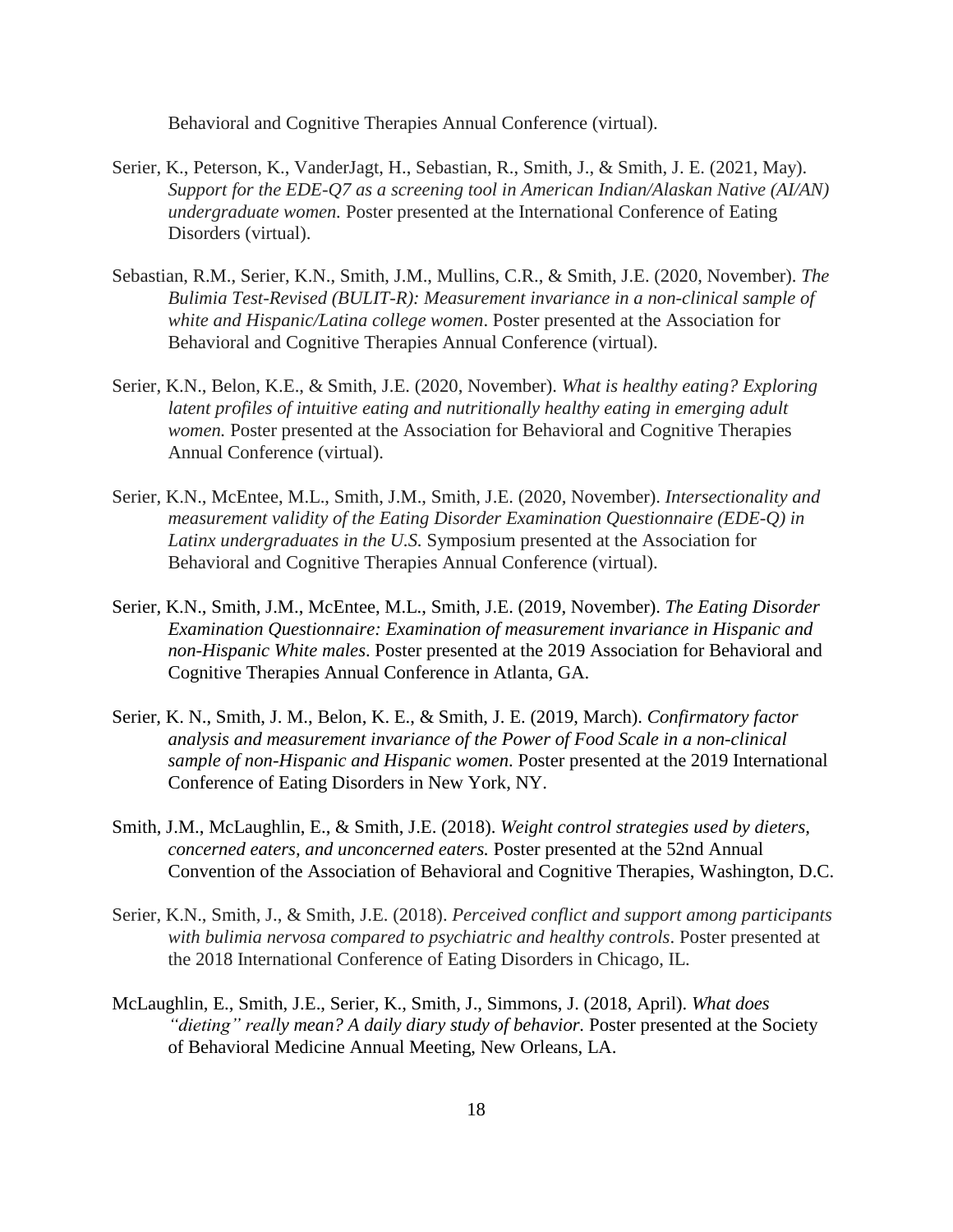- Serier, K.N., Smith, J.E., & Yeater, E.A. (2017). *Confirmatory factor analysis of the Eating Disorder Examination Questionnaire (EDE-Q) in a sample of non-Hispanic White and Hispanic women.* Poster presented at the New Mexico Psychological Association Conference in Albuquerque, NM.
- Serier, K.N., Smith, J.E., & Yeater, E.A. (2017). *Partial metric invariance of the Eating Disorder Examination Questionnaire (EDE-Q) in a non-clinical sample of non-Hispanic White and Hispanic women*. Poster presented at the Association for Behavioral and Cognitive Therapies Annual Meeting in San Diego, CA.
- McEntee, M. L., Bailey, R., & Smith, J. E. (2017). *Meta-analysis of the prevalence of clinical and subthreshold binge eating before and after bariatric surgery*. Behavioral Medicine conference.
- Serier, K.N., Austin, J.L., McLaughlin, E.A., Sarafin, R.E., & Smith, J.E. (October 2016). *Body dissatisfaction predicts behavioral weight loss treatment adherence in overweight Mexican American women.* Poster presented at the 2016 Association for Behavioral and Cognitive Therapies Meeting in New York City, New York.
- Serier, K.N., McLaughlin, E.A., & Smith, J.E. (August 2016). *Measurement invariance of the Eating Disorders Examination Questionnaire (EDE-Q) in an undergraduate sample of non-Hispanic and Hispanic women*. Poster presented at the American Psychological Sciences Annual Convention in Chicago, IL.
- Serier, K.N., Smith, J.E., Lash, D.N., Gianini, L., Harriger, J., & Wolfe, B.L. (April 2016). *What function does obligatory exercise serve in women with poor body image?* Poster presented at the 2016 International Conference of Eating Disorders in San Francisco, CA.
- McLaughlin, E., Campos-Melady, M., Smith, J. E., Serier, K., Belon, K., Simmons, J., & Kelton, K. (April 2015). *The role of familism in weight loss treatment for Mexican American women*. Poster presented at Academy of Eating Disorders, Boston.
- McLaughlin, E.A., Serier, K.N., Belon, K.E., Simmons J.D., Kelton, K., & Smith, J.E. (April 2015). *Overview of eating and weight concerns in Native American college students.* Poster presented at the International Conference of Eating Disorders in Boston.
- McLaughlin, E., Belon, K., Smith, J. E., Simmons, J., Crotwell, S., Sorra, K. (March 2014). *Factors related to preadolescent girls' body image: Qualitative study of mothers' beliefs*. Poster presented at the International Conference on Eating Disorders, New York, NY.

McLaughlin, E. A., Belon, K. E., Smith, J. E., Crotwell, S. M., Simmons, J. D. (2013,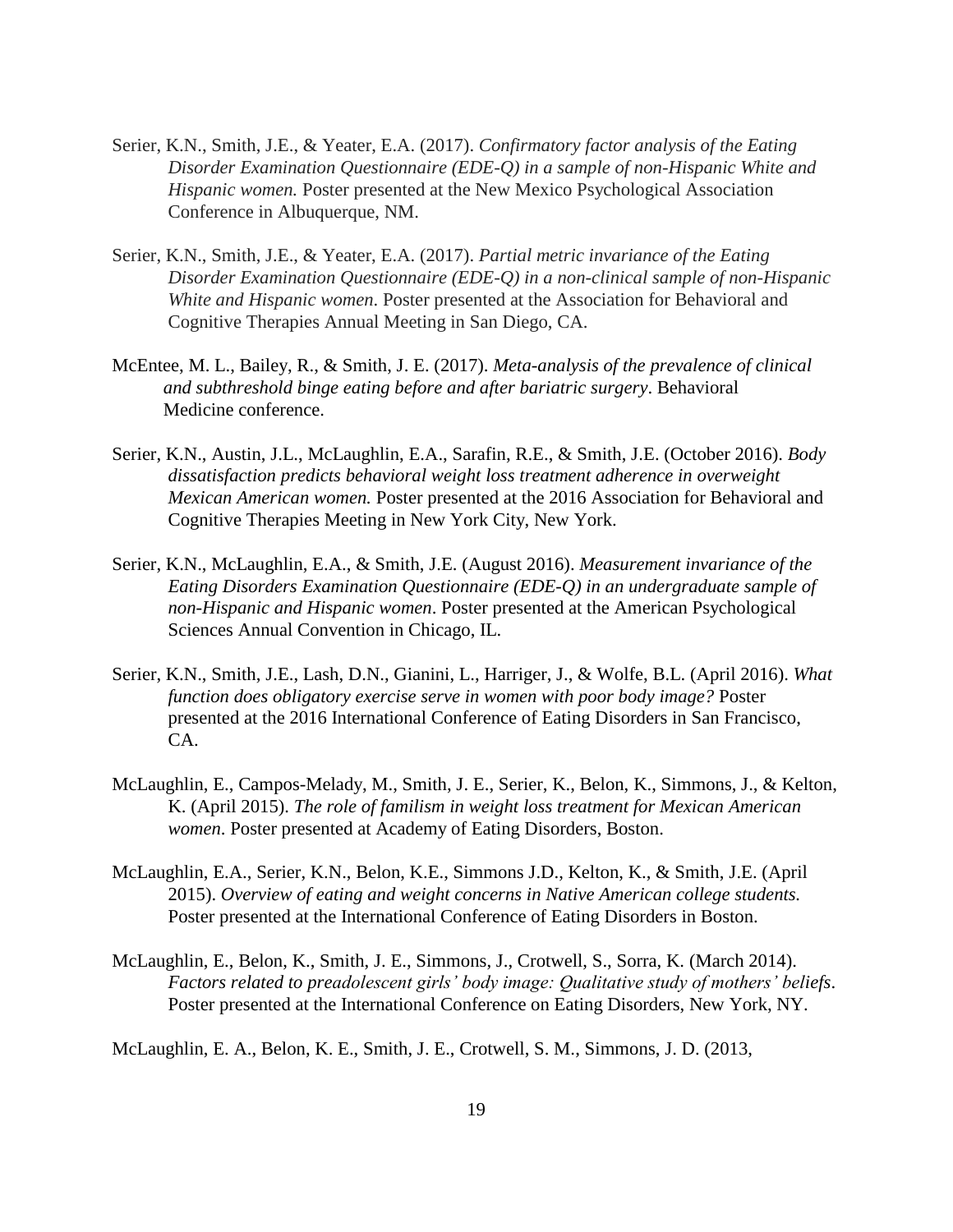November). *EAT-16: Validity support for a shortened eating disorder screener*. Poster presented at the Association for Behavioral and Cognitive Therapies Annual Convention, Nashville, TN.

- McLaughlin, E. A., Belon, K. E., Smith, J. E., Crotwell, S. M., Simmons, J. D., Sorra, K. M., Barmann, K. M. (2013, May). *Testing the validity of the Eating Disorder Inventory in a non-clinical sample*. Poster presented at the Association for Psychological Science Annual Convention, Washington, DC.
- Belon, K. E., Smith, J. E., McLaughlin, E., Campos-Melady, M., Austin, J. L., Smith, S., Sherlin, C., Belmares-Ortega, C. (2012, May). *The Eating Attitudes Test and healthy eating*. Poster presented at the International Conference on Eating Disorders, Austin, TX.
- Willering, J. H., Ooms, M., Roozen, H. G., de Waart, R., Meyers, R. J., & Smith, J. E. (June 2012). *Does extraversion predict substance using behavior in alcohol dependent individuals?* Presented at the annual conference for the Research Society on Alcoholism, San Francisco, CA.
- Belon, K., Smith, J. E., Bryan, A., McLaughlin, E., Smith, S., Campos-Melady, M., Sherlin, C., & Belmares-Ortega, C. (May 2012). *The Eating Attitudes Test and healthy eating.* Presented at the annual conference of the Academy of Eating Disorders, Austin, TX.
- Campos-Melady, M., Smith, J.E, Hawkins, E (April 2012). *Memory associations between negative emotions and alcohol predict alcohol use in women.* Presented at the annual conference for the Society for Behavioral Medicine, New Orleans, LA.
- Campos-Melady, M., Smith, J.E, & Belon, K. (August 2011). *The paradox of implicit and explicit alcohol outcome expectancies.* Research Society on Alcoholism annual meeting, Seattle, WA, August 2011.
- Austin, J.L., Gianini, L., Campos-Melady, M. Smith, S., & Smith, J.E. (April 2011). *Food insecurity, depressive symptoms, and binge eating in Mexican-American women*. Presented at the Academy for Eating Disorders conference, Miami, FL.
- Gianini, L., Austin, J.L., Campos-Melady, M. Smith, S., & Smith, J.E. (April 2011). *Selfobjectification and the thin ideal in a sample of Latina college students*. Presented at the Academy for Eating Disorders conference, Miami, FL.
- Gianini, L.M., Smith, J.E., Meyers, R.J., Delaney, H.D., Campos-Melady, M., and Belon, K.E. (April 2010). *A first look at eating disorders and body image in an ethnically diverse sample of homeless alcoholic women*. Presented at the annual conference for the Society for Behavioral Medicine, Seattle, WA.

Campos-Melady, M., Gianini, L.M., Belon, K.E., & Smith, J.E. (April 2010) *Negative implicit*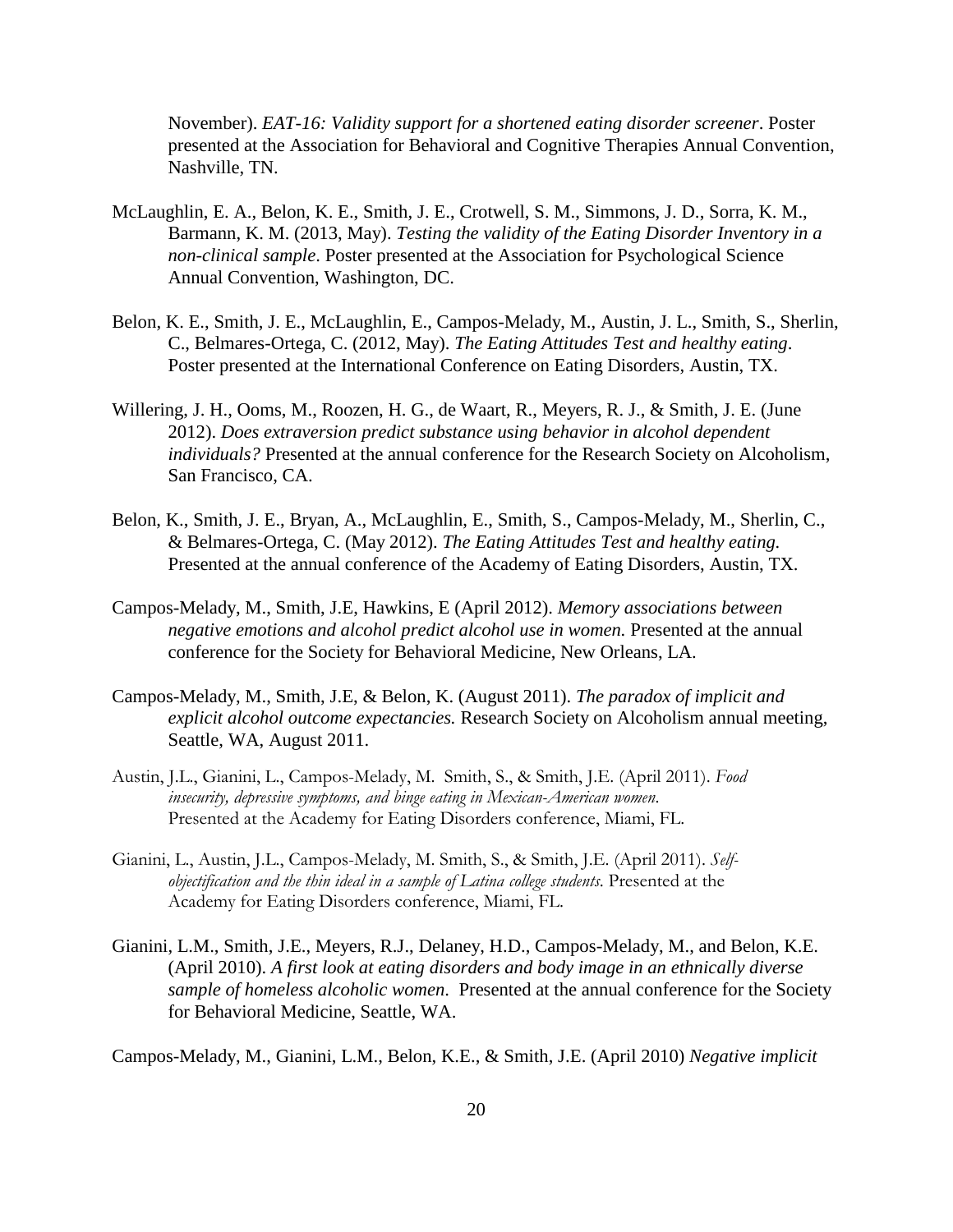*emotions related to alcohol are correlated with positive explicit alcohol expectancies in women who drink*. Poster presented at the annual conference for the Society for Behavioral Medicine, Seattle, WA.

- Campos-Melady, M.L., Crotwell, D., & Smith, J.E. (June 2010). *Reported drinking in response to interpersonal conflict predicts drinking in women*. Research Society on Alcoholism conference, San Antonio, TX.
- Smith, J. E., Meyers, R. J., Delaney, H. D., Gianini, L. M., Austin, J. L., Campos-Melady, M., & Belon, K. (February 2010). *CRA with homeless women: Employment outcomes*. Presented at the International Conference on Treatment of Addictive Behaviors, Santa Fe, NM.
- Smith, J. E., Meyers, R. J., Godley, S. H., & Godley, M. (February, 2010). *A comprehensive model for training therapists in the Adolescent Community Reinforcement Approach (A -CRA)*. Symposium presentation at the International Conference on Treatment of Addictive Behaviors, Santa Fe, NM.
- Belon, K. E., Smith, J. E., Bryan, A. D., Lash, D. N., & Winn, J. L. (November 2010). *Factor structure of the Eating Attitudes Test in Caucasian and Hispanic students*. Association for Behavioral and Cognitive Therapies, San Francisco, CA.
- Austin, J.L., Gianini, L., Cordova, L., Campos-Melady, M. & Smith, J.E. (2009). *Correlates of weight management attendance in Mexican-American women*. Accepted for presentation at the Academy for Eating Disorders conference, Cancun, Mexico (*conference cancelled*).
- Austin, J.L., Gianini, L., & Smith, J.E. (2008). *The size my mother wants me to be: Perception of maternal ideals and body dissatisfaction in Mexican girls*. Presented at the Academy for Eating Disorders conference.
- Gianini,L., Harriger-Crichton, J., Austin, J.L., & Smith, J.E. (2008). *Body dissatisfaction partially mediates the relationship between social evaluation self-esteem and restrained eating behavior in a sample of undergraduate women*. Presented at the Academy for Eating Disorders conference.
- Austin, J.L., Gianini, L., Chadori, L., & Smith, J.E. (2007). *Do girls in Mexico hate their bodies too*? Presented at the American Psychological Association conference.
- Godley, S. H., Godley, M. D., Smith, J. E., & Meyers, R. J. (April 2007). *A-CRA/ACC training and certification process for the CSAT funded AAFT project*. Part of panel presentation at the Joint Meeting on Adolescent Treatment Effectiveness, Washington, DC.
- Gianini, L., Austin. J., Lundy, S. L., Harriger Crichton, J., Campos-Melady, M., Sitton, K., Smith, J. E., & Erickson, S. (May 2007). *Mother's bulimic symptoms mediate the*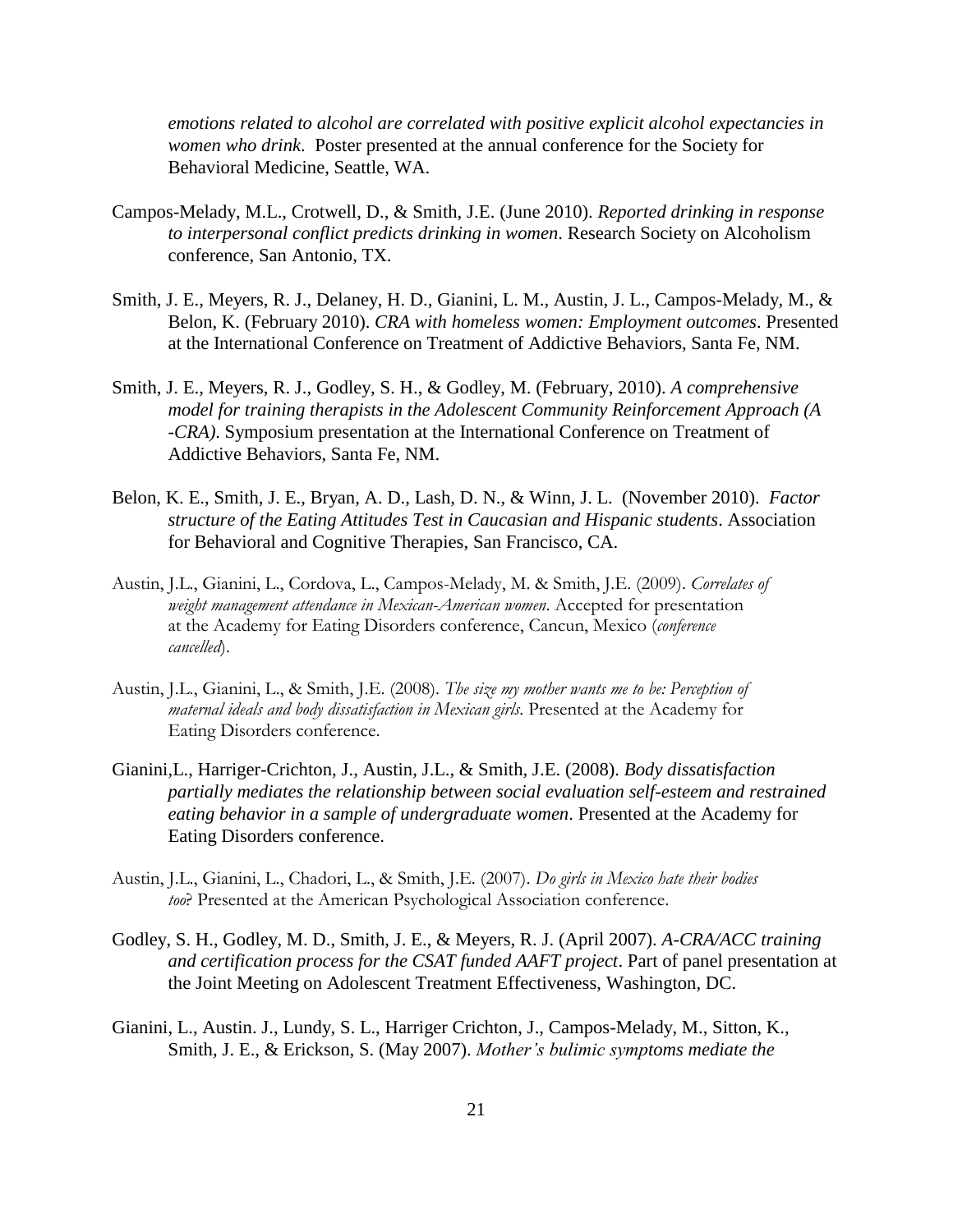*relationship between parenting behavior, coping style, and daughter's BMI: A community sample of Hispanic and white, non-Hispanic mothers*. Presented at the Academy for Eating Disorders conference, Baltimore, MD.

- Austin, J. L., Stump, M.S., & Smith, J. E. (November 2006). *Do situational antecedents of drinking predict semantic priming of alcohol concepts? Results from a study of anxiety sensitive female drinkers*. Presented at the Association for Behavioral and Cognitive Therapies, Chicago.
- Stump. M., Austin, J. L., & Smith, J. E. (November 2006). *The relationship between posttraumatic growth and substance use in homeless women*. Presented at the Association for Behavioral and Cognitive Therapies, Chicago, IL.
- Tidwell, R., Lamprecht, M., Smith, A., & Smith, J. E. (February 2006). *Implementing ACRA in an outpatient community school setting*. Symposium presented at the International Conference on the Treatment of Addictive Behaviors, Santa Fe, NM.
- Stump, M., Austin, J. L., Lash, D. N., Greene, D., Smith, J. E., & Delaney, H. D. (January 2006). *Are homeless women all the same? Ethnic differences in substance dependence and PTSD*. Presented at the International Conference on the Treatment of Addictive Behaviors, Santa Fe, NM.
- Manual, J. K., Meyers, R. J., Smith, J. E., Tonigan, J. S., & Miller, W. R. (February 2006). *Treatment refusing substance abusers: Can we predict who will enter treatment*? Presented at the International Conference on the Treatment of Addictive Behaviors, Santa Fe, NM.
- Smith, J. E., & Meyers, R. J. (January 2006). *An introduction to the Community Reinforcement and Family Training (CRAFT)*. Workshop presented at the International Conference on the Treatment of Addictive Behaviors, Santa Fe, NM.
- Austin, J. L., Stump, M., Smith, J. E., Meyers, R. J., & Delaney, H. D. (November 2005). *Comorbidity in the treatment of alcoholic homeless individuals*. Presented at the Association for Behavioral and Cognitive Therapies, Washington, DC.
- Stump, M., Austin, J. L., Smith, J. E., Meyers, R. J., Delaney, H. H., & Milford, J. (April, 2005). *How marginal are the marginalized? Body image and eating disorder symptoms in homeless alcoholic women*. Presented at the Academy for Eating Disorders conference, Montreal, Canada.
- Gianini, L., Harriger Crichton, J., Lundy, S. L., Smith, J. E., Erickson, S., & Lash, D. (April, 2005). *Does mother's own body dissatisfaction affect appraisal of her daughter's body*? Presented at the Academy for Eating Disorders conference, Montreal, Canada.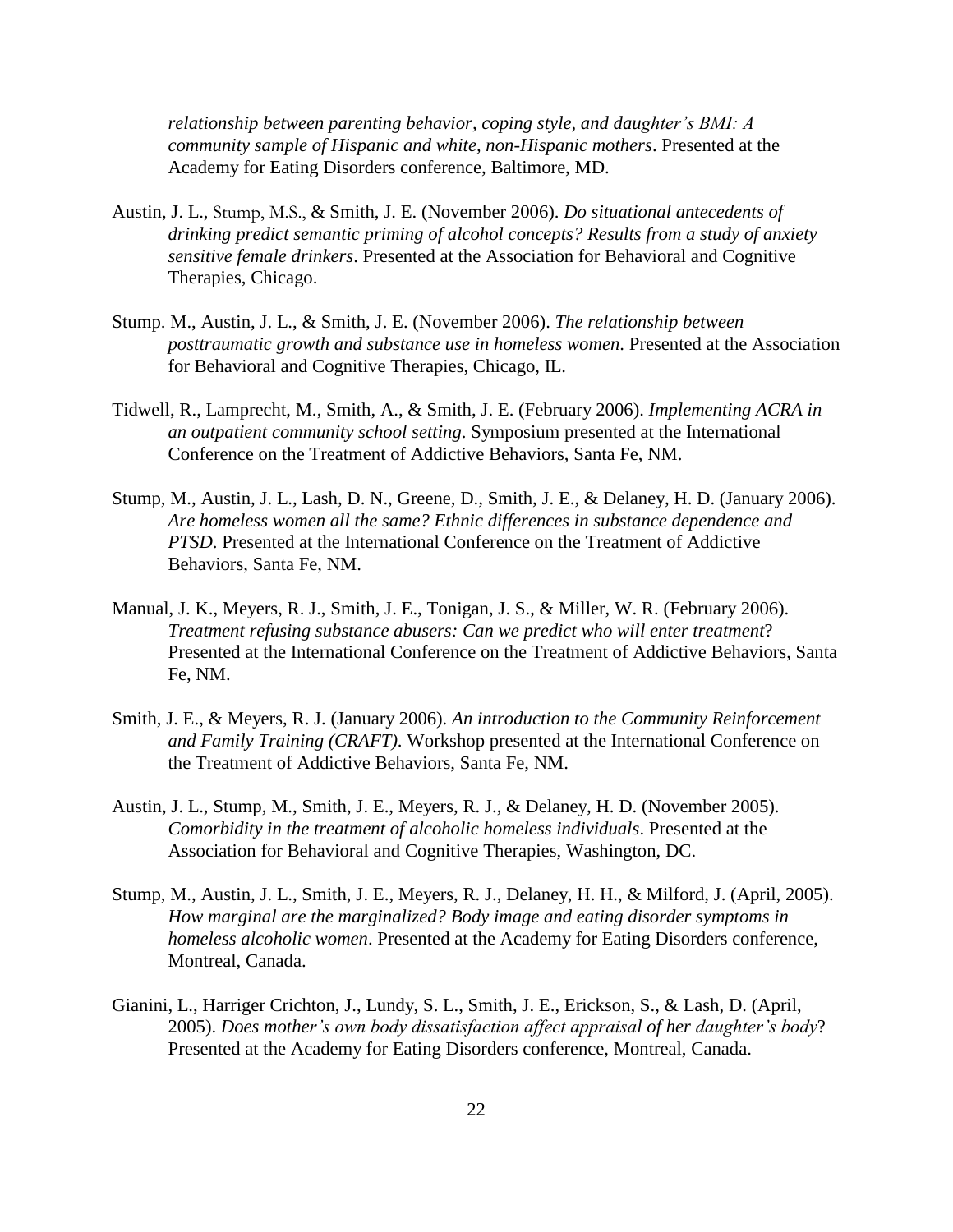- Smith, J. E., & Gardin, J. (January, 2005). *Community reinforcement approach*. Continued staff training provided to Capital Health Addiction Prevention & Treatment Services, Halifax, Nova Scotia, Canada.
- Smith, J. E., & Meyers, R. J. (Nov. 2004). *Getting resistant substance abusers to enter treatment by working with their loved ones: The CRAFT program*. Workshop presented at the Association for Advancement of Behavior Therapy conference, New Orleans.
- Smith, J. E., Delaney, H., Milford, J., & Austin, J. (2004, July). *Trauma and alcohol use in homeless women*. Presented at the American Psychological Association Convention, Honolulu, Hawaii.
- Meyers, R. J., Smith, J. E., Lash, D. N, & Stump, M. (2004, July). *Against all odds: Treating homeless alcoholic women*. Presented at the American Psychological Association Convention, Honolulu, Hawaii.
- Smith, J. E., & Meyers, R. J. (June, 2004). *Adolescent community reinforcement approach (ACRA)*. Workshop provided to the William J. McCord Adolescent Treatment Facility, Orangeburg, SC.
- Meyers, R. J., & Smith, J. E. (June, 2004). *Community reinforcement approach*. Workshop provided to Capital Health Addiction Prevention & Treatment Services, Halifax, Nova Scotia, Canada.
- Meyers, R. J., & Smith, J. E. (August, 2004). *Community reinforcement approach*. Workshop provided to New Glasgow Addiction Services, New Glasgow, Nova Scotia, Canada.
- Smith, J. E., & Meyers, R. J. (Sept., 2004). *Adolescent community reinforcement approach (ACRA)*. Continued staff training provided to the William J. McCord Adolescent Treatment Facility, Orangeburg, SC.
- Austin, J.L., Greene, J., & Smith, J.E. (2004). *Social information processing and relational aggression in female adolescents*. Presented at the American Psychological Association conference.
- Smith, J. E., Meyers, R. J., Milford, J. L., & Austin, J. L. (2003, Sept.). *Understanding the many challenges in treating homeless women*. Presented at the International Conference on the Treatment of Addictive Behaviors, Heidelberg, Germany.
- Lash, D. N., Milford, J., Smith, J. E., & Erickson, S. J. (2003, May). *Establishing norms for Hispanic women on the EDI and the EAT*. Presented at the Academy for Eating Disorders annual conference, Denver, CO.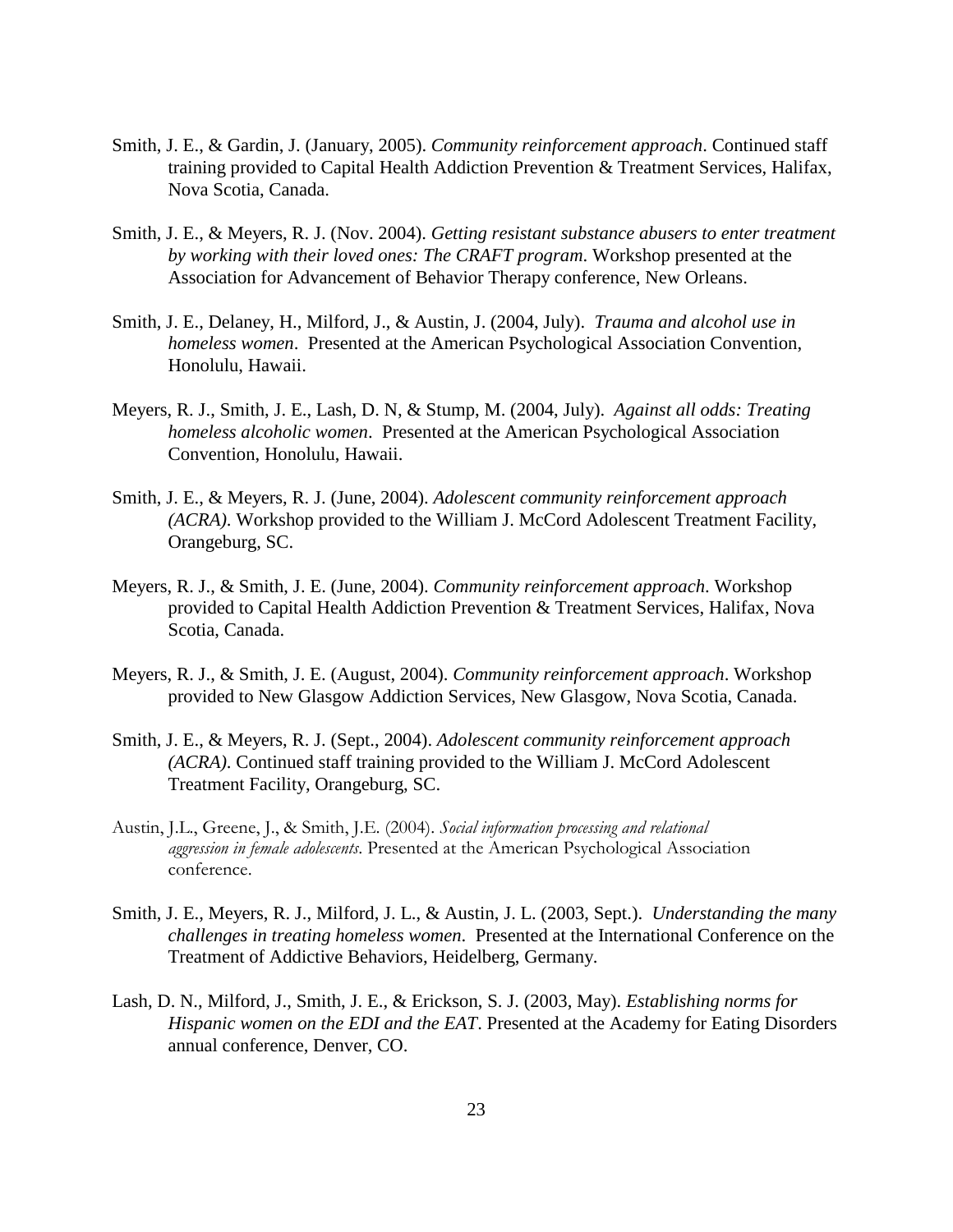- Lash, D. N., Smith, J. E., Delaney, H. D., & Stump, M. (2003, Sept.). *The relationship between PTSD symptoms and alcohol use in homeless women*. Presented at the International Conference on the Treatment of Addictive Behaviors, Heidelberg, Germany.
- Smith, J. E., Meyers, R. J., Milford, J. L., Lash, D. N., & Delaney, H. D. (2003, June). *Maximizing recruitment and minimizing dropout when treating homeless alcoholic women*. Presented at the Research Society on Alcoholism, Fort Lauderdale, FL.
- Smith, J. E., Ten Broeck, J., Lash, D., & Milford, J. (2002). *The relationship between sexual trauma and body dissatisfaction in homeless women*. Presented at the Association for Advancement of Behavior Therapy conference, Reno, Nevada.
- Milford, J., & Smith, J. E. (2002). *The effects of posttraumatic stress on coping, hardiness, and substance use in homeless women*. Presented at the Association for Advancement of Behavior Therapy conference, Reno, Nevada.
- Miller, E. J., & Smith, J. E. (2002). *Identity and disordered eating in White, Hispanic, and American Indian adolescents*. Presented at the Association for Advancement of Behavior Therapy conference, Reno, Nevada.
- Ranslow, E., & Smith, J. E. (2002). *Unexpected gender differences in emotional intensity and imagery clarity of worriers*. Presented at the Association for Advancement of Behavior Therapy conference, Reno, Nevada.
- Milford, J., & Smith, J. E. (2002). *The effects of posttraumatic stress on substance use in homeless women*. Presented at the annual meeting of the Research Society on Alcoholism, San Francisco, CA.
- Meyers, R., Miller, W. R., Tonigan, J. S., & Smith, J. (2001). *The community reinforcement and family training (CRAFT): Engaging the treatment-resistant substance user into treatment*. Presented at the American Psychological Association conference, San Francisco.
- Smith, J. E., Eliot, A. B., & Bittinger, J. (2001). *Can exercise "therapy" improve cognitivebehavioral body image interventions*? Presented at the Academy for Eating Disorders 2001 International Conference on Eating Disorders, Vancouver, Canada.
- Meyers, R. J., & Smith, J. E. (2001). *CRA with the dually-diagnosed*. Workshop (5 days) conducted for the Hawaii State Hospital, Oahu.
- Meyers, R. J., & Smith, J. E. (2001). *Community reinforcement and family training for concerned significant others*. Workshop (2 days) conducted for CSAT grantee (L. Dutcher, PI), Santa Fe, NM.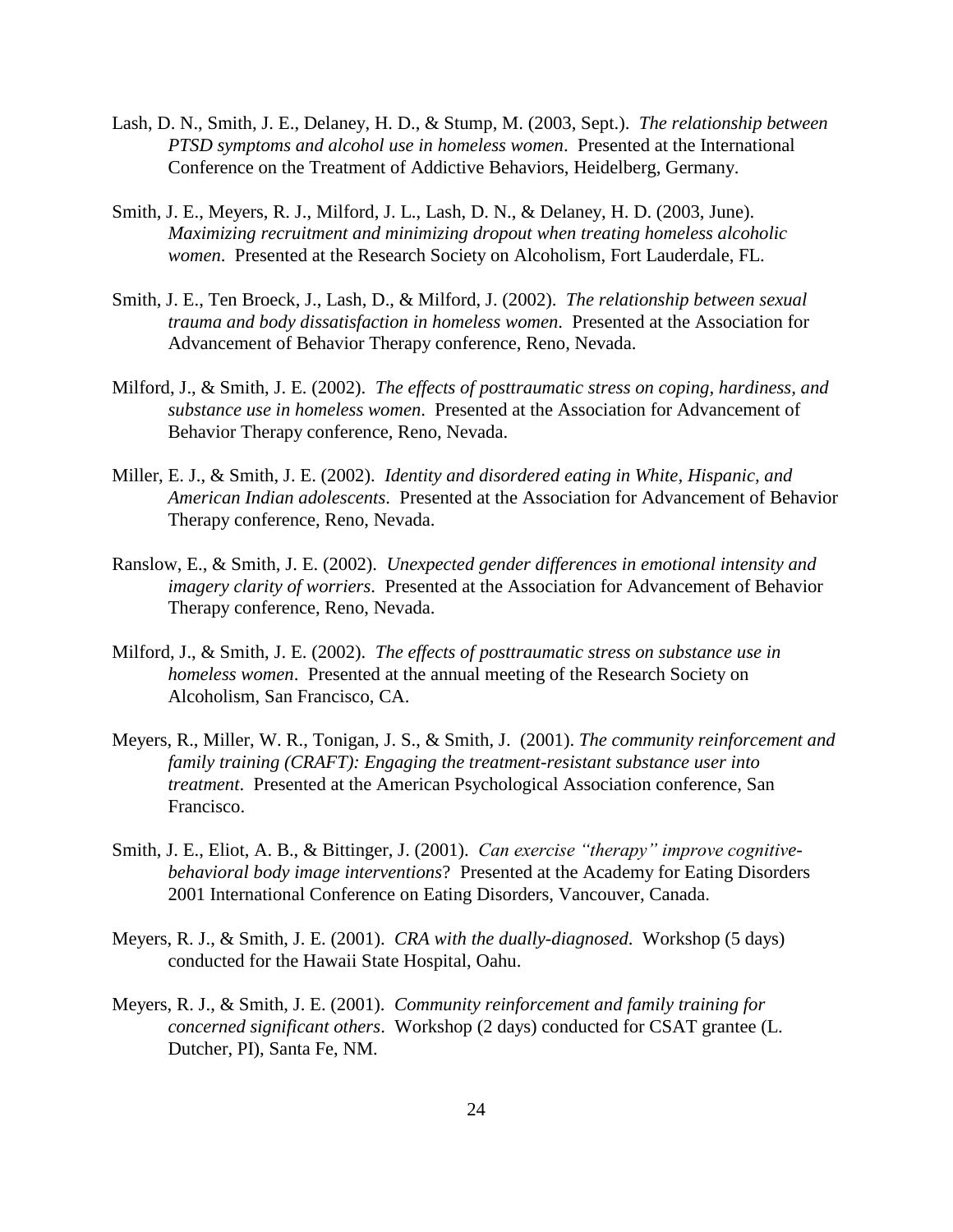- Meyers, R. J., & Smith, J. E. (2001). *Getting resistant substance abusers into treatment: Working through family and friends*. Workshop (1 day) conducted for the University of New Mexico Continuing Education Department, Albuquerque, NM.
- Hetter, J., Erickson, S., & Smith, J. E. (2001). *Acculturation and self-esteem in pre-adolescent girls*. Presented at the Western Psychological Association conference, Hawaii.
- Smith, J. E., Wolfe, B., & Laframboise, D. (2000). *Body image treatment for compulsive exercisers*. Presented at the Ninth International Conference on Treatment of Addictive Behaviors, Cape Town, South Africa.
- Smith, J. E., Meyers, R., Delaney, H., & Milford, J. (2000). *Homeless alcoholic women's response to the community reinforcement approach*. Presented at the Ninth International Conference on Treatment of Addictive Behaviors, Cape Town, South Africa.
- Meyer, R., & Smith, J. E. (2000). *Community reinforcement and family training (CRAFT)*. Workshop presented at the Ninth International Conference on Treatment of Addictive Behaviors, Cape Town, South Africa.
- Smith, J. E., Wolfe, B., & Laframboise, D. (2000). *Body image treatment for a community sample of obligatory and non-obligatory exercisers*. Presented at the Academy for Eating Disorders Conference, New York City, NY.
- Smith, J. E., Meyers, R., Miller, W., & Tonigan, J. (2000). *Engaging the unmotivated drug abuser: A comparison of two interventions*. Presented at the College on Problems of Drug Dependence Conference, San Juan, Puerto Rico.
- Meyer, R., & Smith, J. (2000). *Using the community reinforcement approach within the corrections system*. Workshop presented for the New Mexico Department of Corrections, Albuquerque, NM.
- Meyers, R., & Smith, J. (2000). *The community reinforcement approach*. Workshop presented at the Nevada State Summer Institute, Las Vegas, NV.
- Moreshead, M., Smith, J., & White, S. (1999). *Attentional biases and thought processes of adolescents with bulimia*. Presented at the Association for Advancement of Behavior Therapy Conference, Toronto, Canada.
- Bittinger, J., & Smith, J. (1999). *Effects of stress level and situation type on coping behavior in women with disturbed eating patterns*. Presented at the Association for Advancement of Behavior Therapy Conference, Toronto, Canada.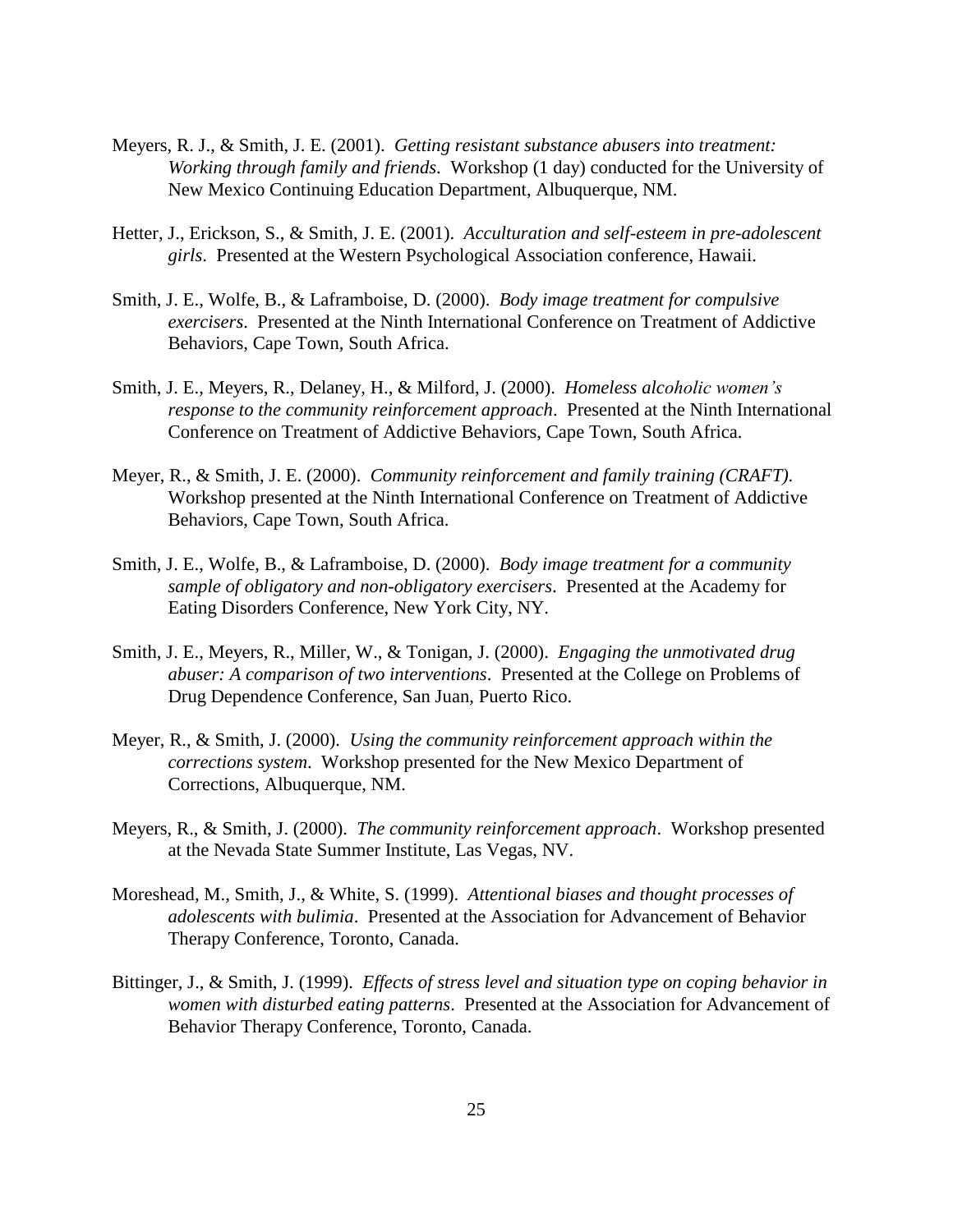- Smith, J., & Meyers, R. (1999). *Cognitive behavioral approaches for the treatment of addictive behaviors*. Invited lecture at the Magnus Huss Center, Karolinska Institute, Stockholm, Sweden.
- Meyers, R., & Smith, J. (1999). *Implementing the community reinforcement approach for methadone treatment of opioid addicts*. Conducted a 2-day workshop for the clinical staff at the Alcohol and Drug Dependence Unit of St. Gorans Hospital, Karolinska Institute, Stockholm, Sweden.
- Meyers, R., & Smith, J. (1999). *The community reinforcement approach*. Conducted a 3-day workshop for grant staff members of the Odysseusprojektet, at Huddinge Kommun, Stockholm, Sweden.
- Smith, J. E. (1998). *CRA with the homeless*. Presented at the APSAD National Conference, Sydney, Australia.
- Meyers, R. & Smith, J. (1998). *Community reinforcement and family training (CRAFT)*. Workshop presented at the International Conference on the Treatment of Addictive Behaviors, Santa Fe, NM.
- Smith, J., Meyers, R., & Delaney, H. (1997). *Addressing alcohol problems of the homeless with the community reinforcement approach*. Presented at the Association for Advancement of Behavior Therapy conference, Miami, FL.
- Miller, E. & Smith, J. (1997). *Loss of control fears in women with bulimia*. Presented at the Association for Advancement of Behavior Therapy conference, Miami, FL.
- Smith, J. (1997). *Treating the homeless with the community reinforcement approach*. Presented at the Addressing Addictions in New Mexico conference sponsored by the Faculty Development Program, Albuquerque, NM.
- Meyers, R. & Smith, J. (1997). *The community reinforcement approach*. Workshop presented at the Addressing Addictions in New Mexico conference, Albuquerque, NM.
- Meyers, R. & Smith, J. (1997). *The community reinforcement approach*. Workshop presented at the University of Washington, Seattle, WA.
- Smith, J. (1997). *Anorexia and bulimia*. Presented for the Albuquerque Public Schools Employee Assistance Program, Albuquerque, NM.
- Meyers, R. & Smith, J. (1997). *The community reinforcement approach*. Workshop presented at the Santa Ana Indian Pueblo, Bernalillo, NM.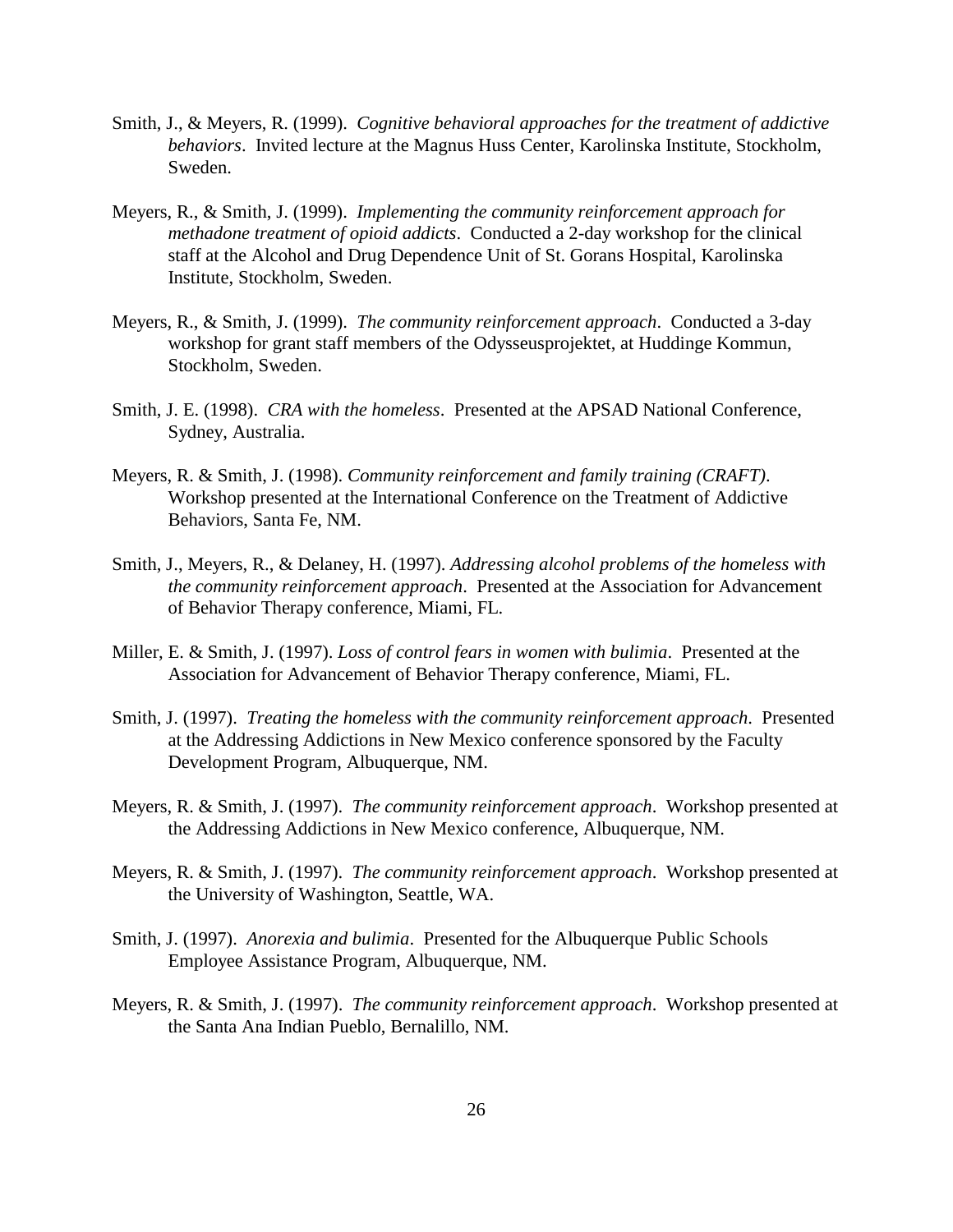- Meyers, R. & Smith, J. (1997). *Application of the community reinforcement approach*. Workshop presented for the International & North Regional Training Office of Fairbanks Native Association, Fairbanks, Alaska.
- Smith, J. E. (1996). *The community reinforcement approach for homeless individuals with alcohol problems*. Invited address: St. John's University, NYC.
- Laframboise, D. & Smith, J. (1996). *Obesity and fear of intimacy*. Presented at the Association for Advancement of Behavior Therapy conference, NYC.
- Miller, E., Smith, & Trembath, D. (1996). *Are we really looking for thinness: An examination of personal ads*. Presented at the Association for Advancement of Behavior Therapy conference, NYC.
- Nye, E., Agostinelli, G., & Smith, J. (1996). *Enhancing alcohol problem recognition: Selfregulation and perception of norms*. Presented at the Association for Advancement of Behavior Therapy conference, NYC.
- Smith, J. E., Meyers, R. J. & Delaney, H. (1996). *The community reinforcement approach to treat homeless alcoholics*. Presented at the Research Society on Alcoholism conference, Washington, DC.
- Smith, J. E., Meyers, R. J. & Delaney, H. (1996). *Treatment programs for the alcoholic homeless*. Presented at the Binghamton Psychology Alumni Symposium: Alcohol, Development, Brain & Behavior, Binghamton, NY.
- Smith, J. E. (1995). *The community reinforcement approach: An active treatment approach to working with persons with a dual diagnosis*. Keynote Address, Statewide Community Support Programs Conference, Stevens Point, WI.
- Meyers, R. J. & Smith, J. E. (1995). *The community reinforcement approach*. Workshop conducted at the International Conference on the Treatment of Addictive Behaviors, The Netherlands.
- Smith, J. E. & Meyers, R. J. (1995). *The community reinforcement approach*. Workshop conducted at the Research Society on Alcoholism conference, Steamboat Springs, CO.
- Meyers, R. J. & Smith, J. E. (1995). *The community reinforcement approach*. Workshop (3 day) conducted at the Karolinska Institute, St. Goran's Hospital, Stockholm, Sweden.
- Meyers, R. J. & Smith, J. E. (1994). *Community reinforcement approach for substance abusers: Try it again.......for the first time*. Workshop conducted at the Association for Advancement of Behavior Therapy conference, San Diego, CA.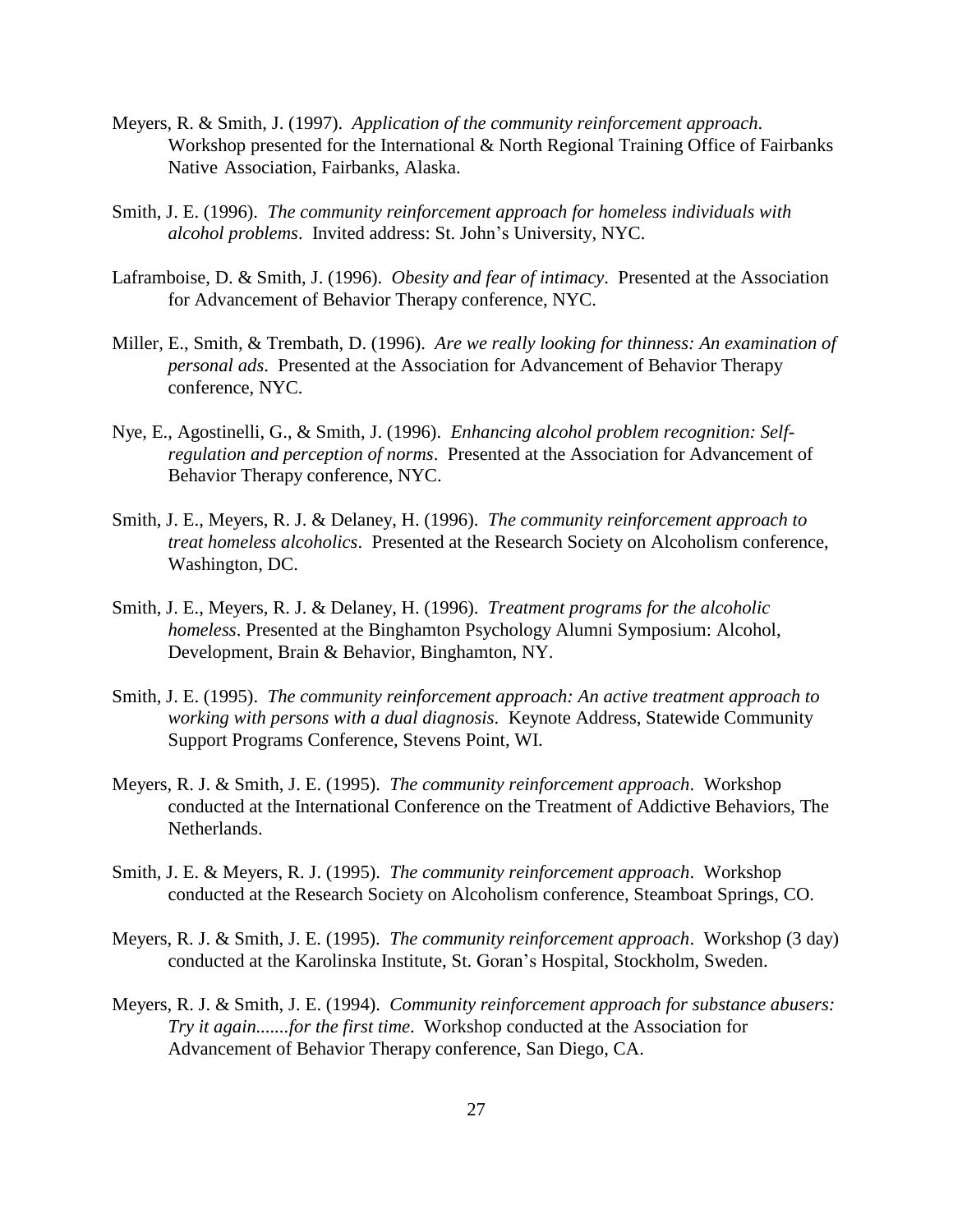- Westphal, V. & Smith, J. E. (1994). *Overeaters anonymous: Who goes and who succeeds?* Presented at the Association for Advancement of Behavior Therapy conference, San Diego, CA.
- Smith, J. E. & Meyers, R. J. (1993). *Applications of the community reinforcement approach with homeless alcoholics*. Presented at the International Conference on Treatment of Addictive Behaviors, Santa Fe, NM.
- Smith, J. E., Meyers, R., Walsh, R., Krejci, J., & Delaney, H. (1993). *The community reinforcement approach with alcoholic homeless individuals: Two and four month follow-ups*. Presented at the Association for Advancement of Behavior Therapy conference, Atlanta, GA.
- McNamara, C., Augustson, E., Smith, J. E., & Meyers, R. (1993). *Using the community reinforcement approach with Native Americans who are homeless as a strategy for treating alcohol problems*. Presented at the Association for Behavior Analysis conference, Chicago, IL.
- Augustson, E., McNamara, C., Smith, J. E., & Meyers, R. (1993). *Lessons from the streets: Using the community reinforcement approach with individuals who are homeless as a strategy for treating alcohol problems*. Presented at the Association for Behavior Analysis conference, Chicago, IL.
- Hahn-Smith, A. M., Smith, J. E., & Arroyo, J. (1993). *"Fitting in" America's value system: The relationship between acculturation, ethnicity, and body dissatisfaction*. Presented at the Association for Advancement of Behavior Therapy conference, Atlanta, GA.
- Waldorf, V. A., Smith, J. E., Amrhein, P., & Mattox, R. (1993). *What's the fear?: Using implosive theory in assessing underlying issues in bodily injury phobia*. Presented at the Association for Advancement of Behavior Therapy conference, Atlanta, GA.
- McNamara, C. L., Smith, J. E., & Augustson, E. (1992). *Late luteal phase dysphoric disorder (PMS): A chronic pain link?* Presented at the Association for Advancement of Behavior Therapy conference, Boston, Massachusettes.
- Waldorf, V. A., Augustson, E., & Smith, J. E. (1992). *The self-regulation of arousal and attention: An investigation with ADHD*. Presented at the Association for Advancement of Behavior Therapy conference, Boston, Massachusettes.
- Walsh, R., Krejci, J., & Smith, J. E. (1991). *Reliability and the dichotomous classification of dietary restraint: A theoretical and empirical analysis*. Presented at the Association for Advancement of Behavior Therapy conference, NYC.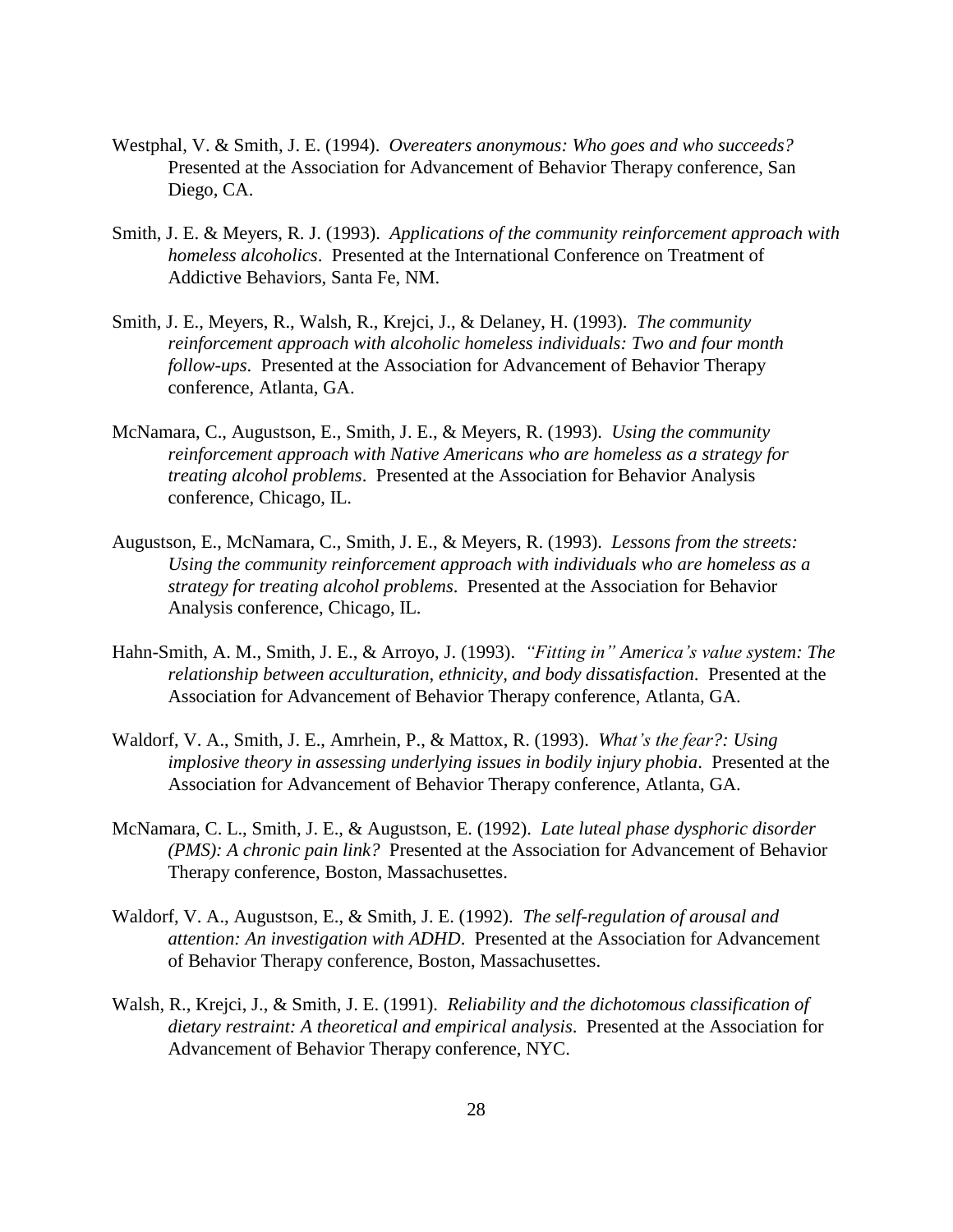- Krejci, J., Walsh, R., & Smith, J. E. (1991). *Food preference as a source of variability among restrained eaters*. Presented at the Association for Advancement of Behavior Therapy conference, NYC.
- Augustson, E., Dougher, M. J., Smith, J. E., & Greenway, D. E. (1991). *Transfer of a conditioned emotional response via stimulus equivalence*. Presented at the Association for Advancement of Behavior Therapy conference, NYC.
- Smith, J. E., McNamara, C. L., Waldorf, V. A., & Eliot, A. B. (1990). *Use of implosive therapy scenes to assess bulimics' fears*. Presented at the Association for Advancement of Behavior Therapy conference, San Francisco, CA.
- Smith, A., Smith, J. E., & Cuddihy, K. (1990). *Marketing the thin ideal: A comparison of English and Spanish womens' magazines*. Presented at the Association for Advancement of Behavior Therapy conference, San Francisco, CA.
- Krejci, J., Smith, J. E., Walsh, R. & Torres, L. (1990). *Heterogeneity among restrained eaters: Implications for research*. Presented at the Association for Advancement of Behavior Therapy conference, San Francisco, CA.
- Miller, W. R., Brown, J. M., Rimmele, C. R., Dougher, M. J., & Smith, J. E. (1990). *A controlled trial of covert sensitization and relapse prevention: Early results*. Presented at the International Conference on Alcoholism, Sidney, Australia.
- Walsh, R. A., Smith, J. E., Krejci, J. & Trembath, D. (1989). *A shake by any other name: Disinhibition and dietary restraint*. Presented at the Association for Advancement of Behavior Therapy conference, Washington, DC.
- Waldorf, V. A., Trembath, D. & Smith, J. E. (1989). "*Single white male looking for thin, very attractive......"*. Presented at the Association for Advancement of Behavior Therapy conference, Washington, DC.
- Chiulli, S. J., Smith, J. E., Wellborn, J. W., Romanik, R. L., & Rhodes, J. M. (1989). *Anoxia secondary to myocardial infarction*. Presented at the National Academy of Neuropsychology meeting, Washington, DC.
- Walsh, R. A., Smith, J. E., Trembath, D., & Sanchez, A. (1988). *What's in a name?: The effect of nutritious labels on dietary restraint*. Presented at the Association for Advancement of Behavior Therapy, New York City, NY.
- Krejci, J., Smith, J. E., Gonzales, C. E., O'Neil, K., & Martinez, L. (1988). *Not for Anglos only: Eating disturbances among minority youth*. Presented at the Association for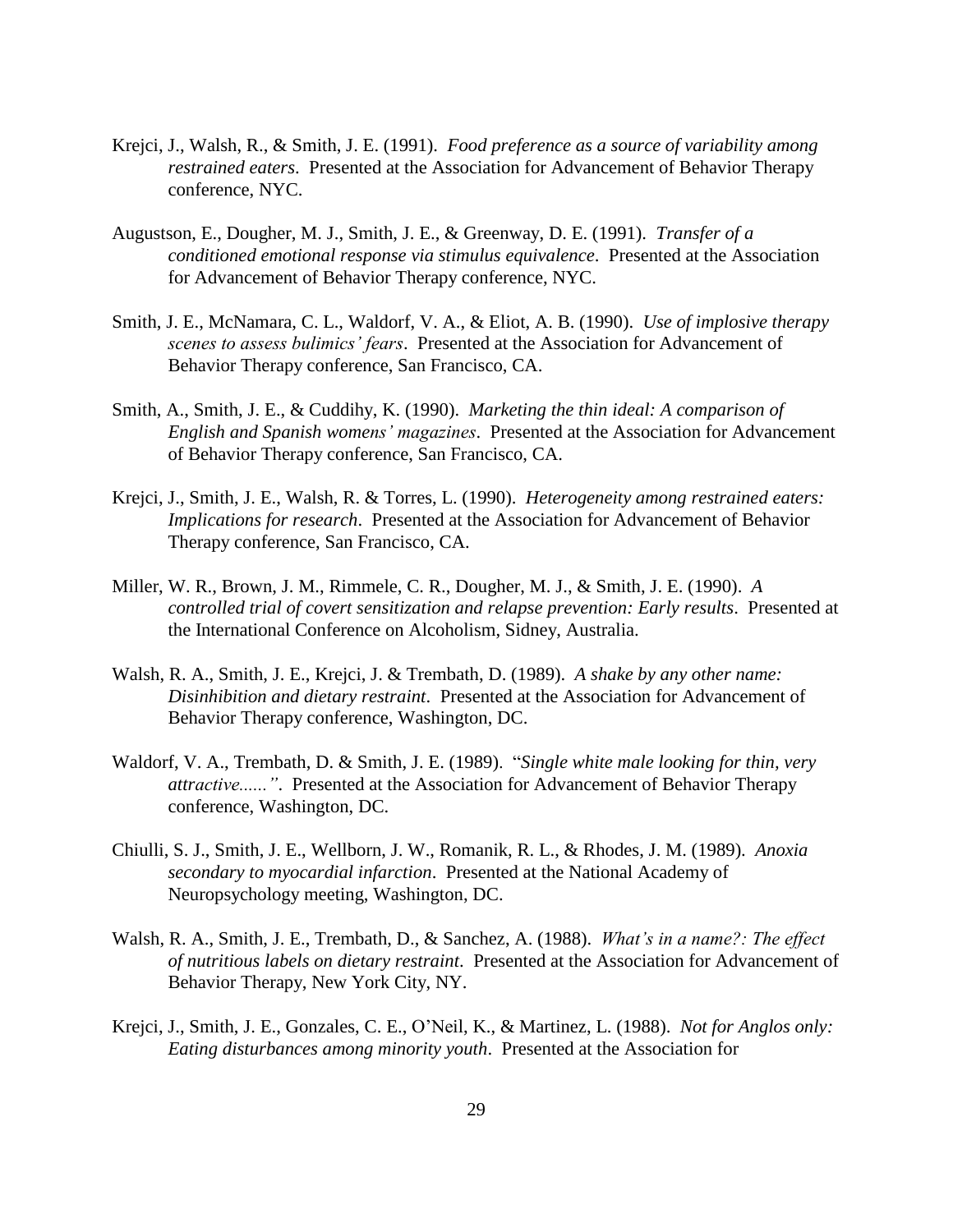Advancement of Behavior Therapy, New York City, NY.

- Morgan, C. D., Smith, J. E., Maes, T., & Caldwell, K. (1987). *The neglected bulimic: The nonpurger*. Presented at the Association for Advancement of Behavior Therapy, Boston, MA.
- Gilmore, T., Patterson, K., Smith, J. E., & O'Neil, K. (1987). *Exactly what is it that females despise about their bodies?* Presented at the Association for Advancement of Behavior Therapy, Boston, MA.
- Rimmele, C., Miller, W. R., Dougher, M. J., & Smith, J. E. (1987). *Suppression of craving for alcohol by covert sensitization*. Presented at the Fourth International Conference on Treatment of Addictive Behaviors, Os (Bergen), Norway.
- Kline, J., Smith, J. E., & Ellis, H. (1987). *Paranoid and nonparanoid schizophrenic processing of facially displayed affect*. Presented at the Western Psychological Association, Long Beach, CA.
- Smith, J. E. (1987). *Treatment of bulimia: What's available? What works?* Presented at the University of New Mexico Psychology Clinic's Update Conference, Albuquerque, NM.
- Smith, J. E., Adams, R., Kubacki, S., & DeVilliers, D. (1986). *Using psychophysiology to identify underlying "issues" in bulimia*. Presented at the Association for Advancement of Behavior Therapy, Chicago, IL.
- Williams, R., Levis, D., & Smith, J. (1986). *A test of Seligman's learned helplessness theory: An analogue model*. Presented at the Eastern Psychological Association, CT.
- Smith, J. E. (1986). *Assessment and treatment of bulimia*. Presented at the University of New Mexico Psychology Clinic's Update Conference, Albuquerque, NM.
- Kline, J., Smith, J., & Ellis, H. (1985). *Facial affect encoding in paranoid and nonparanoid schizophrenics*. Presented at the Positive and Negative Symptoms of Psychosis Conference, Ithaca, NY.
- Smith, J. E. (1985). *Is there anything to get excited about in psychophysiological research?* Presented at the University of New Mexico Psychology Clinic's Update Conference, Albuquerque, NM.
- Smith, J. E. & Levis, D. J. (1984). *Improving psychophysiological measurement and prediction by controlling for individual differences in autonomic reactivity*. Presented at the Association for Advancement of Behavior Therapy, Philadelphia, PA.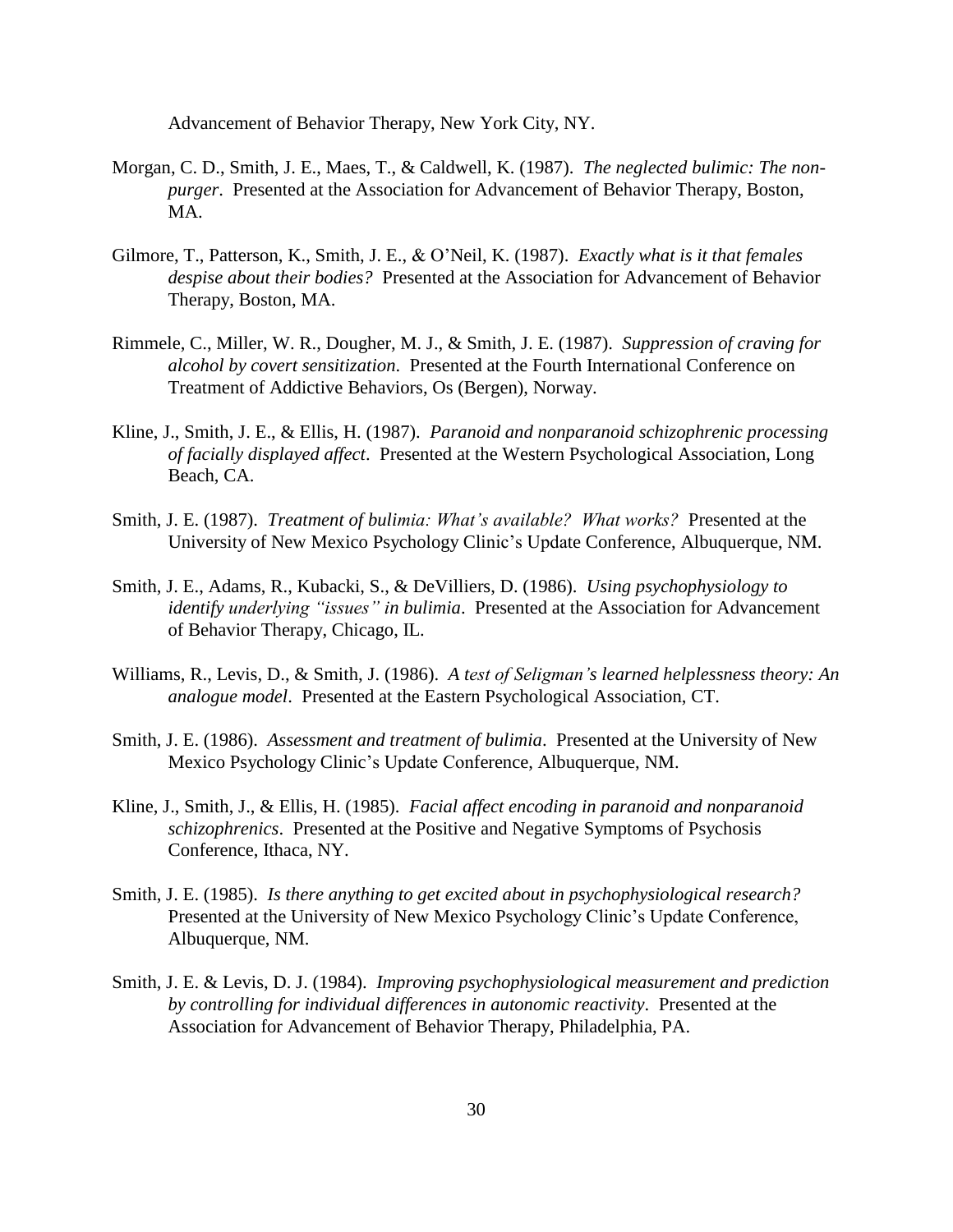- Smith, J. E. & Levis, D. J. (1982). *Controlling for individual differences in autonomic reactivity: A comparison of biological and psychological stressors*. Presented at the Association for Advancement of Behavior Therapy, Los Angeles, CA.
- Smith, J. E., Kovaleski, M., Stefan, C., & Johnson, G. (1981). *The measurement of dependency and recidivism in an inpatient population through the use of the Situations Resource Grid*. Presented at the National Conference of Personal Construct Theorists, Canada.
- Smith, J. E. & Twentyman, C. T. (1979). *The assessment and modification of heterosocial anxiety*. Presented at the Association for Advancement of Behavior Therapy, San Francisco, CA.
- Stefan, C., Linder, H., Connor, W., & Smith, J. (1979). *Assessment of suicide potential*. Presented at the New York State Psychological Convention, Albany, NY.
- Levis, D. J., Smith, J. E., & Epstein, W. (1978). *Is fear present to the CS following short-latency avoidance responding?* Presented at the 19th Annual Meeting for the Psychonomic Society, San Antonio, TX.
- Twentyman, C. T., Smith, J. E., & Greene, A. (1978). *Biofeedback and social skills training for the treatment of heterosocial anxiety*. Presented at the Association for Advancement of Behavior Therapy, Chicago, IL.

#### **Research Funding**

Funded Grants as PI:

**PIs: Jane Ellen Smith** (Psychology) and William C. Turner (Office of Capital Projects). "Clinical neuroscience core renovation for psychology at University of New Mexico". National Center for Research Resources, NIH, 4/1/2010-3/31/2015. \$4,964,723 (Direct Costs).

**PI: Jane Ellen Smith**. "CRA and Enhanced Job Training for Homeless Women". NIAAA, 9/1/01-8/31/05 (4 years). \$1,223,424. (Direct Costs); \$1,517,830 (Total Costs).

**PI: Jane Ellen Smith**. "Factors affecting bulimic and depressed women's interpersonal relationships". University of NM, Department of Psychiatry, 1/96-6/96. \$1,534.

**PI: Jane Ellen Smith**. "The community reinforcement approach with the homeless". NIAAA, 2/1/91-7/31/94 (3 years). \$643,473 (Direct Costs).

**PI: Jane Ellen Smith**. "Assessment of bulimia through the use of imaginal exposure".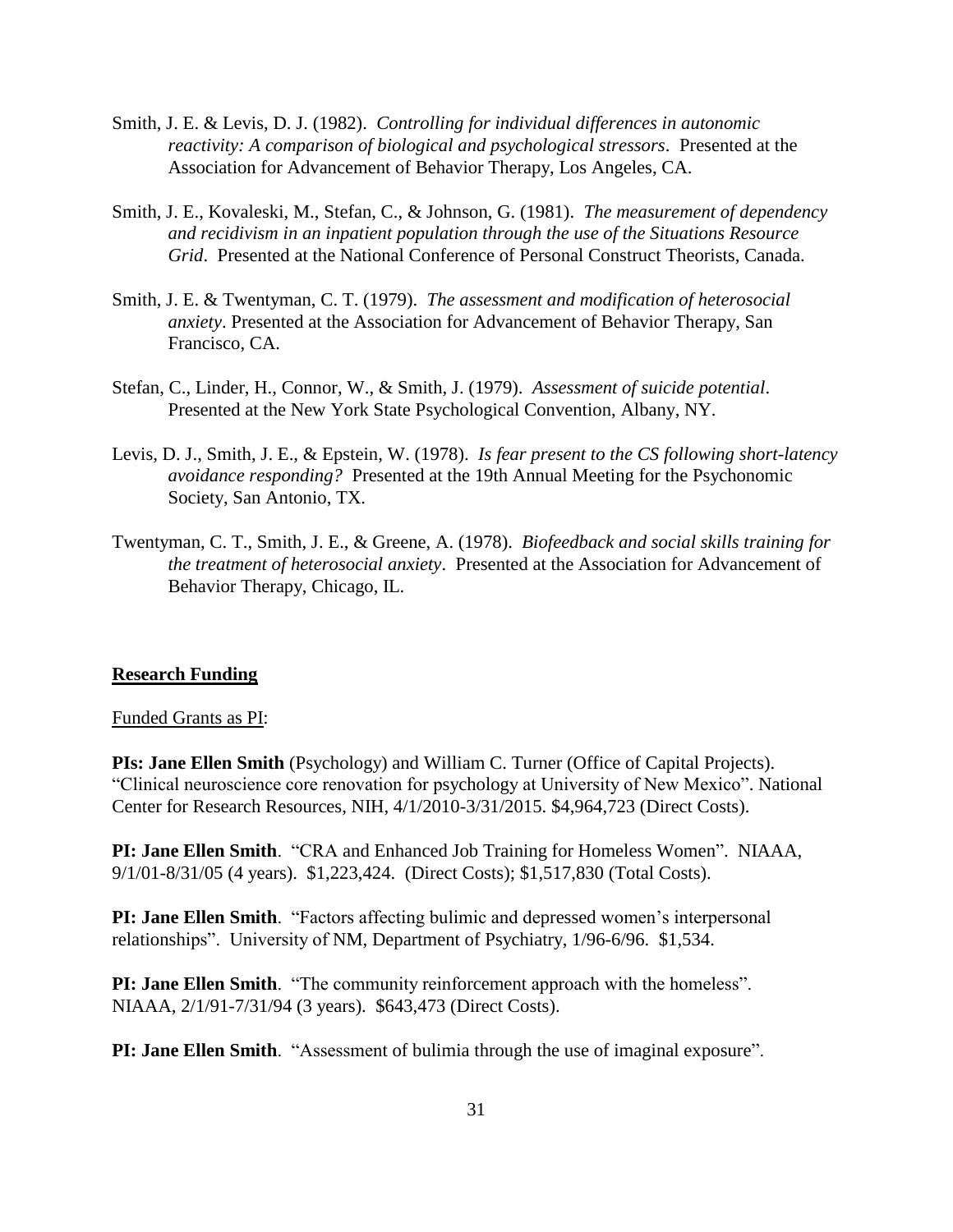Research Allocations Committee, 1988 (6 months). \$2,135.

**PI: Jane Ellen Smith**. "Using psychophysiology to investigate subtypes in bulimia". Biomedical Research Support Grant, 1986 (6 months). \$3,150.

**PI: Jane Ellen Smith**. "Measuring psychotherapy outcome with bulimics through the use of individual differences in psychophysiology". Research Allocations Committee, 1986 (6 months). \$4,925.

**PI: Jane Ellen Smith**. "Using individual difference factors to improve psychophysiological measurement". Biomedical Research Support Grant, 1985 (1 year). \$3,886.

**PI: Jane Ellen Smith**. "Improving psychophysiological measurement". Research Allocations Committee, 1985 (6 months). \$2,489.

# Grants Under Review

**Contact-PI: Jane Ellen Smith** (Irene Salinas, MPI). "UNM FIRST: Promoting Inclusive Excellence in Neuroscience and Data Science", National Institutes of Health, 07/01/2022 06/30/2027. Total Direct and Indirect Costs: \$15,463,148.

# Active Grants as Co-I

PI: Kamilla Venner. "Randomized controlled trial of CRAFT with American Indians". R34. Award # A17-0136-002; Sponsor Award # R34DA040064-02.

# **Teaching**

Graduate Courses Taught: Empirically-Supported Treatments, Psychopathology, Eating Disorders, A Systems Approach to Family Therapy, Biological & Psychological Aspects of Human Sexuality, Family Therapy Practicum.

Undergraduate Courses Taught: Body Image Lab and Practicum, Abnormal Behavior, Abnormal Behavior Lab, General Psychology, Psychology of Human Sexuality, Eating Disorders, Clinical Psychology Lab.

# **Ph.D./M.S./B.S. Honors Students Directed**

Dissertations: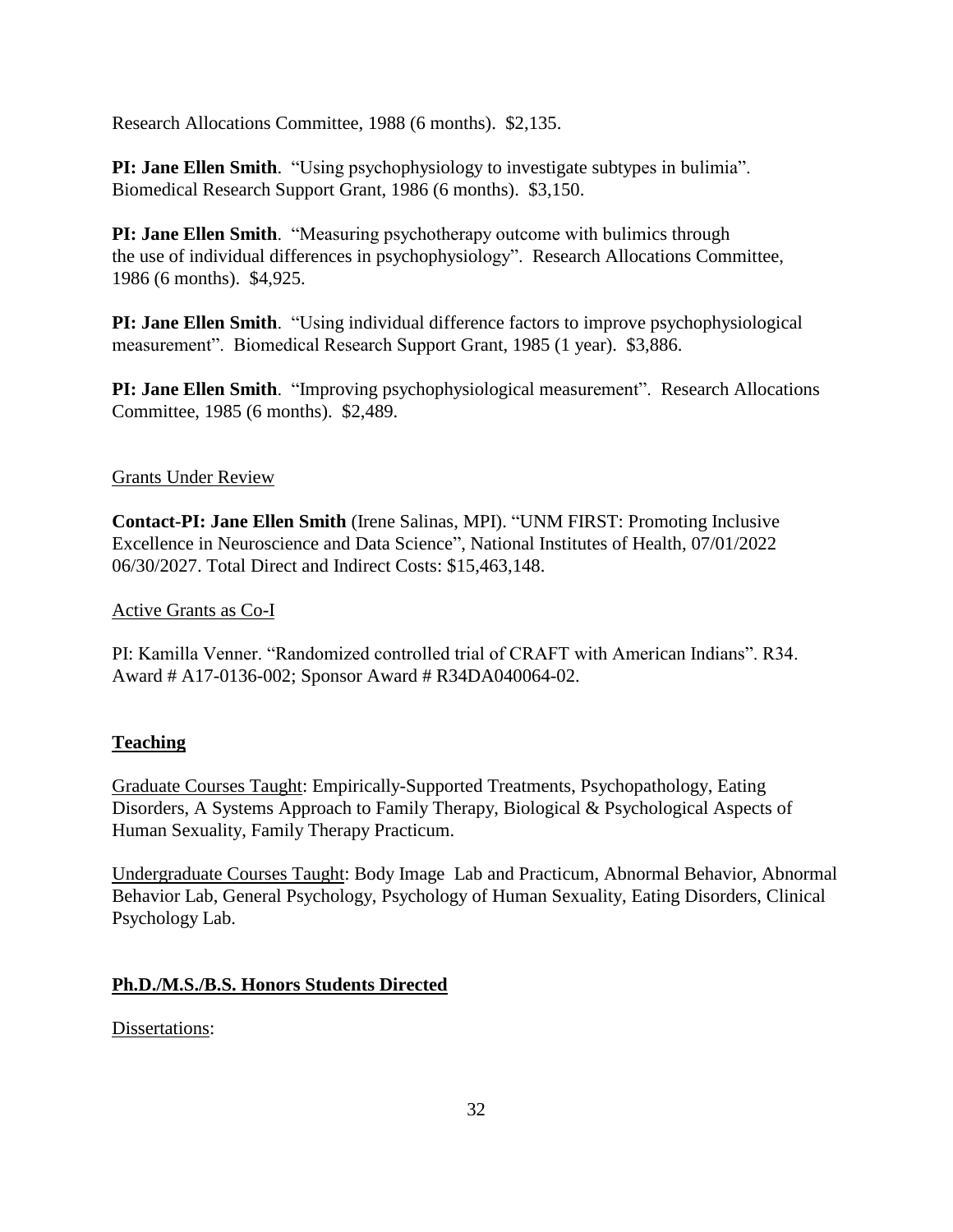Serier, K. (2021). The efficacy of brief attitudinal familism and body image interventions on diet and exercise self-monitoring adherence in Hispanic/Latinx women.

Smith, J. (2021). Examination of intuitive eating at the momentary level.

Simmons, J. (2021). The interaction and progression of adolescent substance use and cooccurring mental health problems and social support: A latent growth modeling approach.

McLaughlin, E. (2017). Seeking an operational definition of dieting: A daily diary study.

Crotwell, S. (2016). Incorporating alternative sources of reinforcement through online CRA goal setting and the effect on substance use in college students.

Belon, K. (2015). Psychologically healthy eating and nutritionally healthy eating: Exploring a two-factor theory of healthy eating.

Campos-Melady, M. (2013). Therapist adherence and competence as predictors of client substance use.

Gianini, L. (2011). The unique properties of self-objectification and social and individual influences on its expression.

Austin, J. (2010). Factors associated with obesity treatment adherence in Mexican-American women.

Lash, D. (2008). Predicting dietary behavior change in an ethnically diverse sample of overweight and obese medical patients.

Milford, J. (2007). Lifetime trauma and associated mental health symptoms in homeless women: Impulsivity as a feature of posttraumatic stress disorder and addiction.

Vigil, B. (2005). Development and validation of a measure of empowerment for individuals suffering from eating problems.

Laframboise, D. (2004). Psychosocial characteristics of extreme body image distress.

Torres-Sena, L. (2004). Gender and ethnicity in domestic violence among Hispanics and non-Hispanic whites.

Miller Finstad, E. (2003). Identity and disordered eating in white, Hispanic, and American Indian adolescents.

Nye, E. (2000). Self-concept and body image in adolescent girls.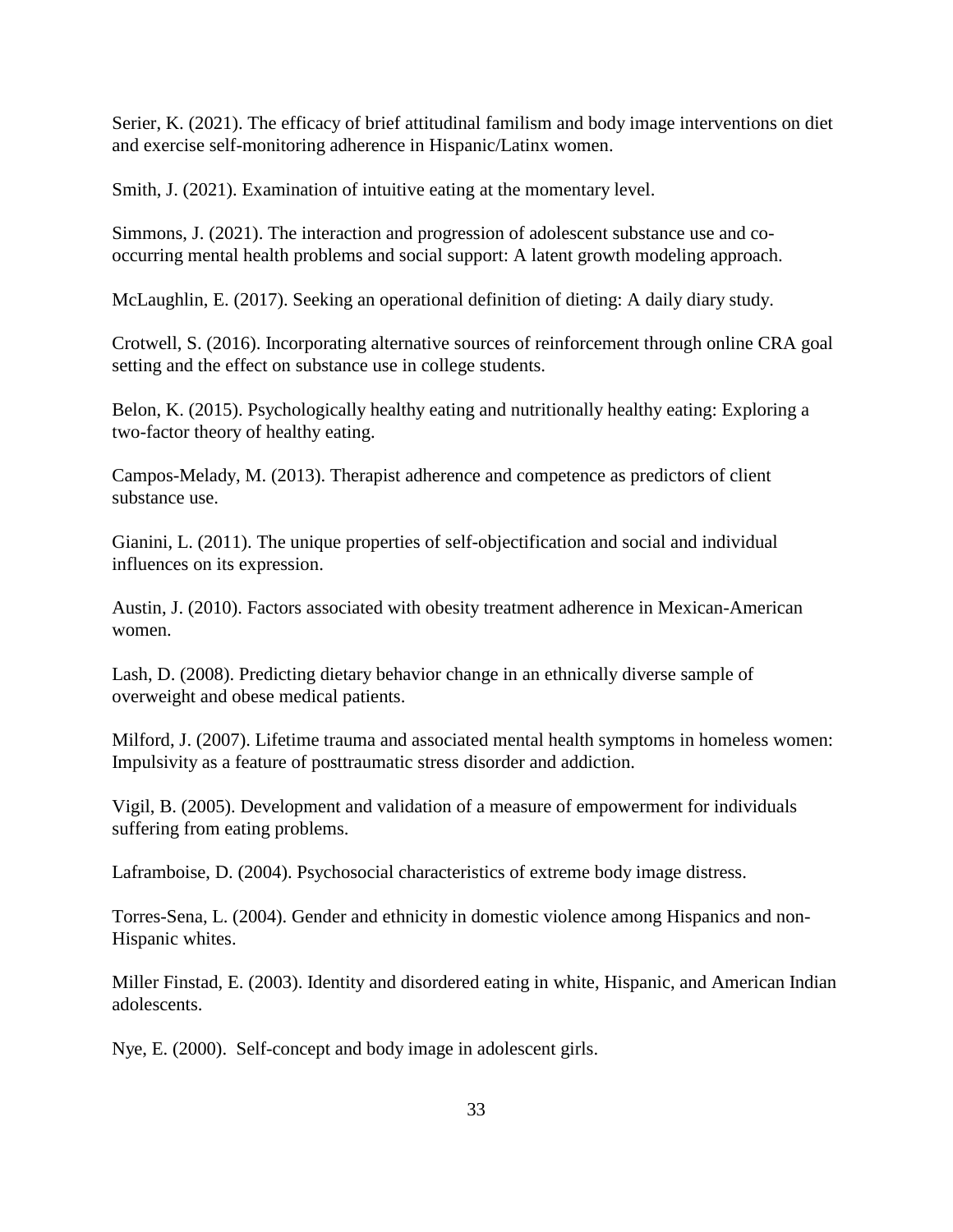Hahn-Smith, A. (1999). The positive influence of maternal identification on body image, eating attitudes, and self-esteem of Hispanic and Anglo girls.

Eliot, A. (1998). Treating women's negative body image: A comparison of cognitive-behavioral, exercise, and cognitive-behavioral plus exercise interventions.

Waldorf, V. A. (1997). (co-chair). The relationship between neuropsychological deficits and spouse abuse: An examination of both abuser and victim.

Krejci, J. (1993). A phenomenological analysis of body image disturbance.

Walsh, R. (1992). A phenomenological analysis of client, therapist and researcher values regarding good moments in psychotherapy.

Gordon, K. (1987). The effects of normal mood variations on retrieval of information in a generation task.

Kline, J. (1987). (co-chair). Paranoid and nonparanoid schizophrenic processing of facially displayed affect.

### Masters Theses:

Sebastian, R. (2021). The personal and relational impact of varying responses to "Fat Talk" in the context of female friendship.

Serier, K. (2016). Measurement invariance of the Eating Disorders Examination Questionnaire (EDE-Q) in a college sample of non-Hispanic and Hispanic women.

Simmons, J. (2016). Minority adolescent health: A factor analytic approach towards conceptualizing health behaviors and resilience constructs from the New Mexico Youth Risk Resiliency Survey.

McLaughlin, E. (2014). The EAT-16: Validation of a shortened form of the Eating Attitudes Test.

Belon, K. (2012). The eating attitudes test and healthy eating.

Campos-Melady, M. (2009). The lexical decision task and implicit alcohol cognitions: A better measure for predicting alcohol use in women.

Lundy, L. (2007). Are the neuropsychological deficits in anorexia nervosa and obsessive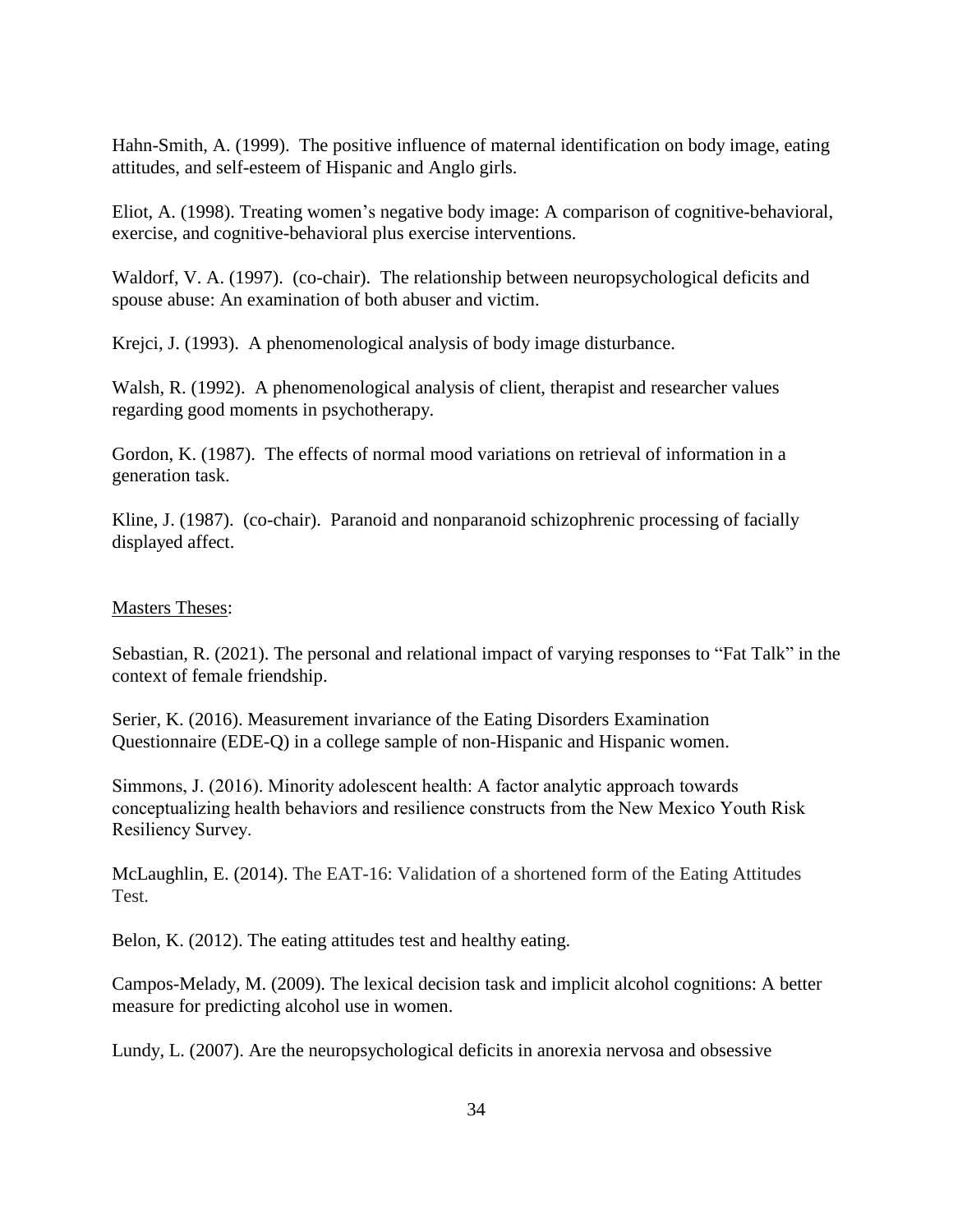compulsive disorder also present in subclinical populations?

Gianini, L. (2007). Social and individual influences on the expression of self-objectification.

Austin, J. (2006). Drinking for negative reinforcement: The semantic priming of alcohol concepts.

Stump, M. (2006). The relationship between posttraumatic growth and substance abuse in homeless women with histories of traumatic experience.

Lash, D. (2004). Multiple functions of obligatory exercise in women with poor body image.

Milford, J. (2003). Coping, hardiness, and substance use in homeless women with posttraumatic stress disorder symptomatology.

Meade, M. (2000). The coping patterns and coping socialization of young women with bulimic symptomatology and their mothers.

Moreshead, M. (1999). Attentional biases and thought processes of adolescents with bulimia.

Miller, E. (1997). Loss of control fears in bulimia nervosa.

Laframboise, D. (1996). Obesity and fear of intimacy.

Nye, E. (1996). Enhancing alcohol problem recognition: Self-regulation and perception of norms.

Westphal, Vernon (1994). Overeaters Anonymous: Who goes, and who succeeds?

Waldorf, V. A. (1993). What's the fear?: Using implosive theory in assessing underlying issues in bodily-injury phobia.

Eliot, A. (1993). Mediators of restrained eating: An examination of impulsivity and self-esteem.

McNamara, C. (1992). Late luteal phase dysphoric disorder: A chronic pain link?

Smith, A. (1992). "Fitting in" America's value system: The relationship between acculturation and body dissatisfaction.

Krejci, J. (1990). The effect of positive mood induction on disinhibition among restrained eaters.

Walsh, R. (1989). The effect of nutritious labels on restraint and regulatory eating.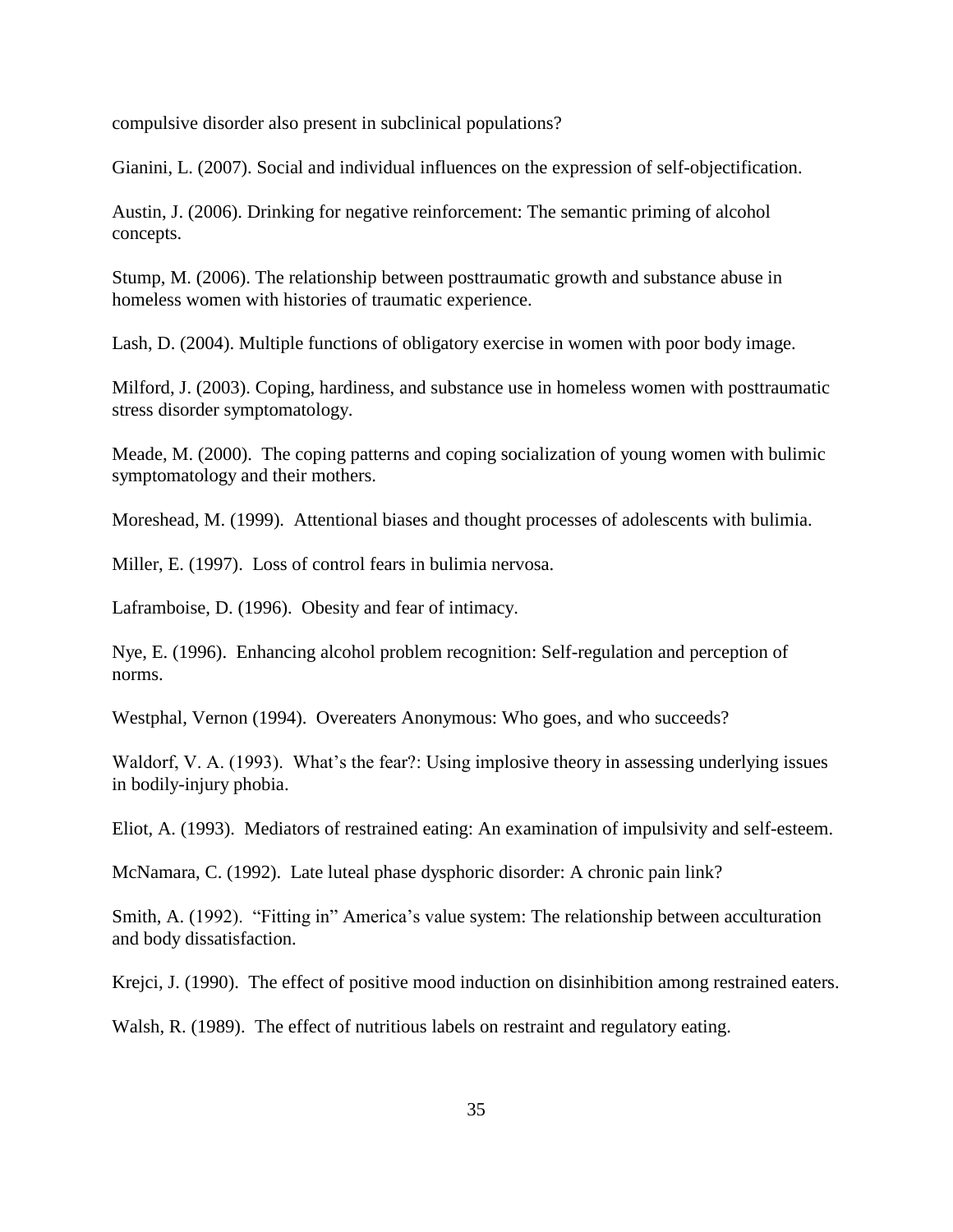#### Honors Theses:

Gomez, I. (2021). Spirituality and religiousness as predictors of positive body image through gratitude and body-surveillance.

Lavasek, L. (2011). Women doing everything to be thin except exercise: Disordered eating and social physique anxiety in a sedentary population.

Crotwell, D. (2010). Response in Reward Areas is Associated with Level of Effort to Obtain High Calorie Foods in Obese Individuals.

Maestas, H. (2004). The relationship between sexual dysfunction and trauma symptoms in homeless women.

Bittinger, J. (1999). Effects of stress level and situation type on coping behavior in women with disturbed eating patterns. Note: J. Bittinger's project received a "Best Thesis" award.

DeVilliers, D. (1986). An assessment of clients with eating disorders.

#### **Service to Profession**

Department Committees: Department Chair: 2008-2020 Academic Program Review (Chair): 2015-2016 Director of Clinical Training: 1993-1998; 2008 Admissions Committee: (Chair) 2001-2007; Member 1985-1988, 2000, 2020-present Faculty-Student Ideas Exchange Committee: (chair) 2021-present Basics in Addition Counseling Committee: (chair) 2007-present Awards Committee: 2020-present Alumni Advisory Committee (chair): 2017-2020 Introduced the Managed Online Program (MOPs; online psychology degree program) to the department (2017). Long Term Policy & Planning Committee: 1993-1998, 2007-2008 Human Subjects Committee: (Chair) 1986-1988; Member 1985-1988 Colloquium Committee: (Chair) 1988-1989; 1985-1986; Member 1986-1987 Undergraduate Curriculum Committee: 1986-1990 Minority Admissions Committee: 1985-1986 Financial Aid Committee: (Chair) 1991-1993; Member 1984-1985; 1988-1991 Library Liaison: 1993-2007 Faculty Advisor to Psi Chi, the Psychology Honor Society: 1985-1988. Faculty Advisor to AGORA, the University Crisis Center: 1985-1986.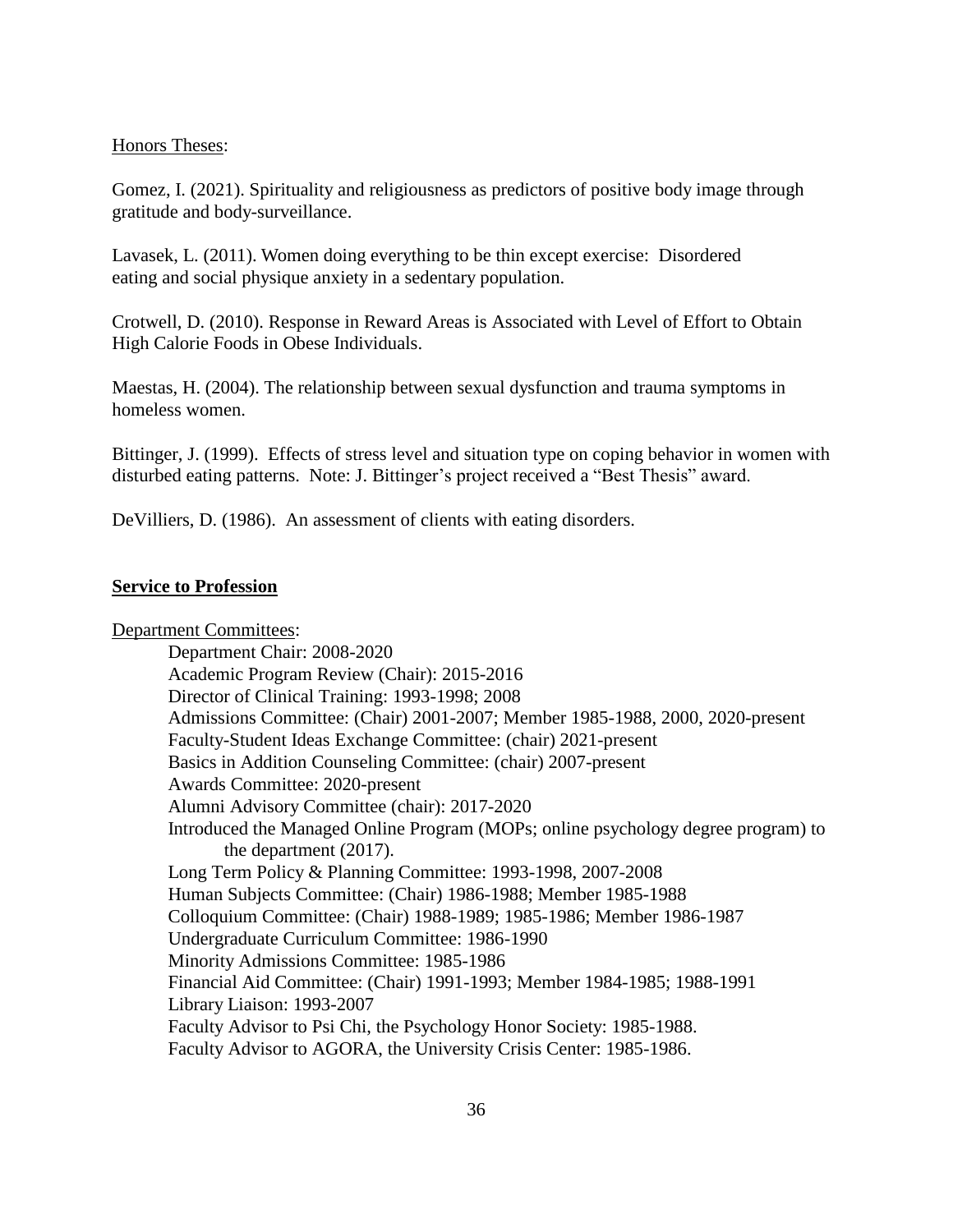Job Search Committee: (Chair) 1995; 2007; Member: 1988, 1990, 1999, 2000 (Sr. Clinical & Visiting Professor), 2019-2020 (CASAA Director)

Departmental Tenure & Promotion Committee: Ad hoc member: 1993, co-chaired: 1996 Salary Committee: 1994 -1996, 1998- 2007

Research mentor for new faculty (Dr. Erickson): 1999-2007

Prepared and submitted the clinical program's application for membership in the Academy for Psychological Clinical Science (Feb. 1997)

Wrote the clinical program's self-study in preparation for its APA accreditation site visit, and coordinated the site visit (Nov. 1997); wrote the response (2008)

Teaching Committee: 1999-2000

Coordinator of Mass Testing: 1999-2000

Construction Company Review Committee for 2nd Floor Remodel: 2011

Outcomes Assessment Committee: 2008-2020

University Committees:

UNM ADVANCE Advisory Board member (2017-present) Global and National Security Policy Institute Internal Advisory Board member (2016 -present) Community Safety & Human Security Certificate Advisory Board: 2020-present CASAA Advisory Board; 2018-present CASAA Director Search Committee: 2020, 2021, 2022. Chairs Council: 2008-2020 Strategic Planning Committee (advisory to the dean): 2011-2017; chair (2015-2017); 2019 College Curriculum Committee (2011-2021) National Alliance on Mental Illness; faculty advisor (2019-2021) University Teaching Awards Selection Committee: 1999, 2008-2009 Tenure & Promotion: 1992, 1995 Senior Promotion Committee: 2007-2008 Regents Lectureship Award Selection Committee: 1994 Provost's Committee for Enhancing Enrollment: 2008-2009 Dean's Student Success Committee: 2010-2011 Dean's Budget Committee: 2010 Interim Dean Search Committee: 2011 Continuing Education Strategic Re-Design Committee: 2011 Foundations of Excellence Project; Roles & Purposes Dimension: (Co-Chair) 2012-2013 Responsibility Center Management & Performance Based Budgeting Steering Committee: 2012–2015 Equity and Inclusion Task Force member (2017)

Ad Hoc Journal Reviews (partial list)

International Journal of Eating Disorders Sex Roles: A Journal of Research